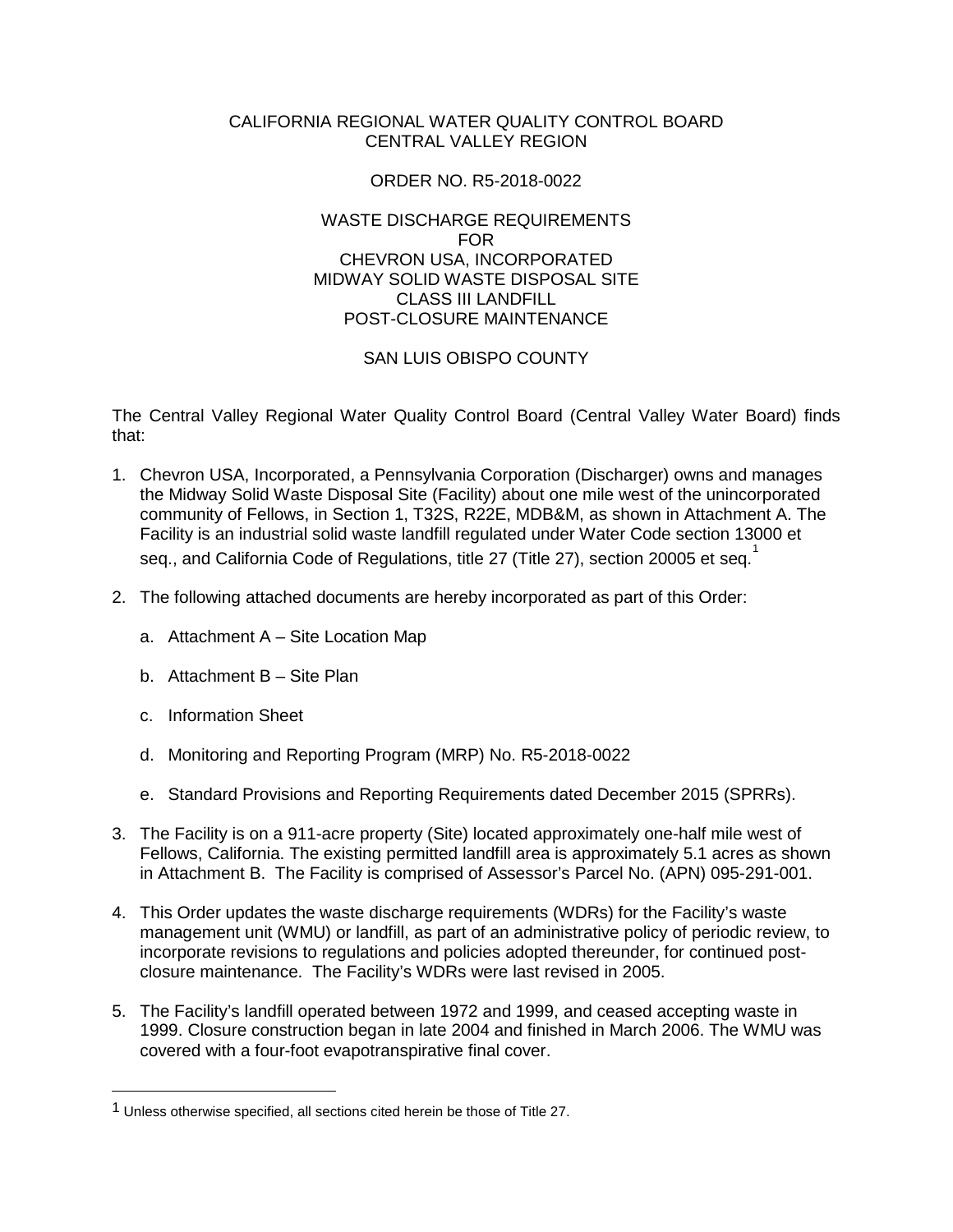- 6. On 19 September 1997, the Central Valley Water Board classified the Facility as a Class III waste disposal site. On 24 June 2005, the Central Valley Water Board adopted Order No. R5-2005-0101, which continued to classify the Facility as a Class III WMU in accordance with section 20004 et seq. This Order continues to classify the Facility as a Class III WMU in accordance with Title 27.
- 7. The Facility's existing landfill consists of one closed, unlined WMU covering approximately 5.1 acres. There is no leachate collection and removal system.
- 8. The Facility is surrounded by a chain-link fence.
- 9. This Order implements the applicable regulations for discharges of solid waste to land through various prohibitions, specifications and provisions, as well as monitoring and reporting requirements. Prohibitions, specifications and provisions are listed in Sections A-G of the WDRs below, as well as in the SPRRs (incorporated herein). Monitoring and reporting requirements are included in MRP No. R5-2018-0022, and in the SPRRs. Generally, requirements are included in the SPRRs when they are based on regulations, or otherwise applicable to all landfills. Any site-specific deviations from the SPRRs are set forth in Sections A-G of the WDRs, which shall supersede any conflicting requirement in the SPRRs.
- 10. Title 27 contains regulatory standards for discharges of solid waste promulgated by the State Water Board and the California Department of Resources Recovery and Recycling (CalRecycle). In certain instances, this Order cites CalRecycle regulatorysections. Section 20012 allows the Central Valley Water Board to cite CalRecycle regulations from Title 27 where necessary to protect water quality provided it does not duplicate or conflict with actions taken by the Local Enforcement Agency in charge of implementing CalRecycle's regulations.

# **WASTE CLASSIFICATION AND UNIT CLASSIFICATION**

11. The Discharger previously discharged industrial solid wastes (ISW), which are defined in Title 27 section 20164. ISW are classified as "nonhazardous solid wastes" or "inert wastes" using the criteria set forth in Title 27 for a Class III landfill. No municipal solid waste, or putrescible waste of any kind, has been discharged at the Facility.

## **SITE DESCRIPTION**

- 12. The Facility is located west of Fellows in San Luis Obispo County. The entire Site is owned by the Chevron USA, Inc. Attachment B shows the Site's current boundaries and 5.1-acre disposal footprint.
- 13. The Facility is in a dissected upland region west of the Taft Hydrologic Area of the San Joaquin Valley. Ground surface elevations range between 1,522 feet above mean sea level (at the southern boundary) and 1,507 feet above mean sea level (at the northeastern boundary). The ground surface slopes approximately 150 feet per mile toward the northeast.
- 14. The Facility is located on continental deposits of the Tulare Formation. Underlying soils are Kettleman Series soils consisting of interbedded sands, silts and clays.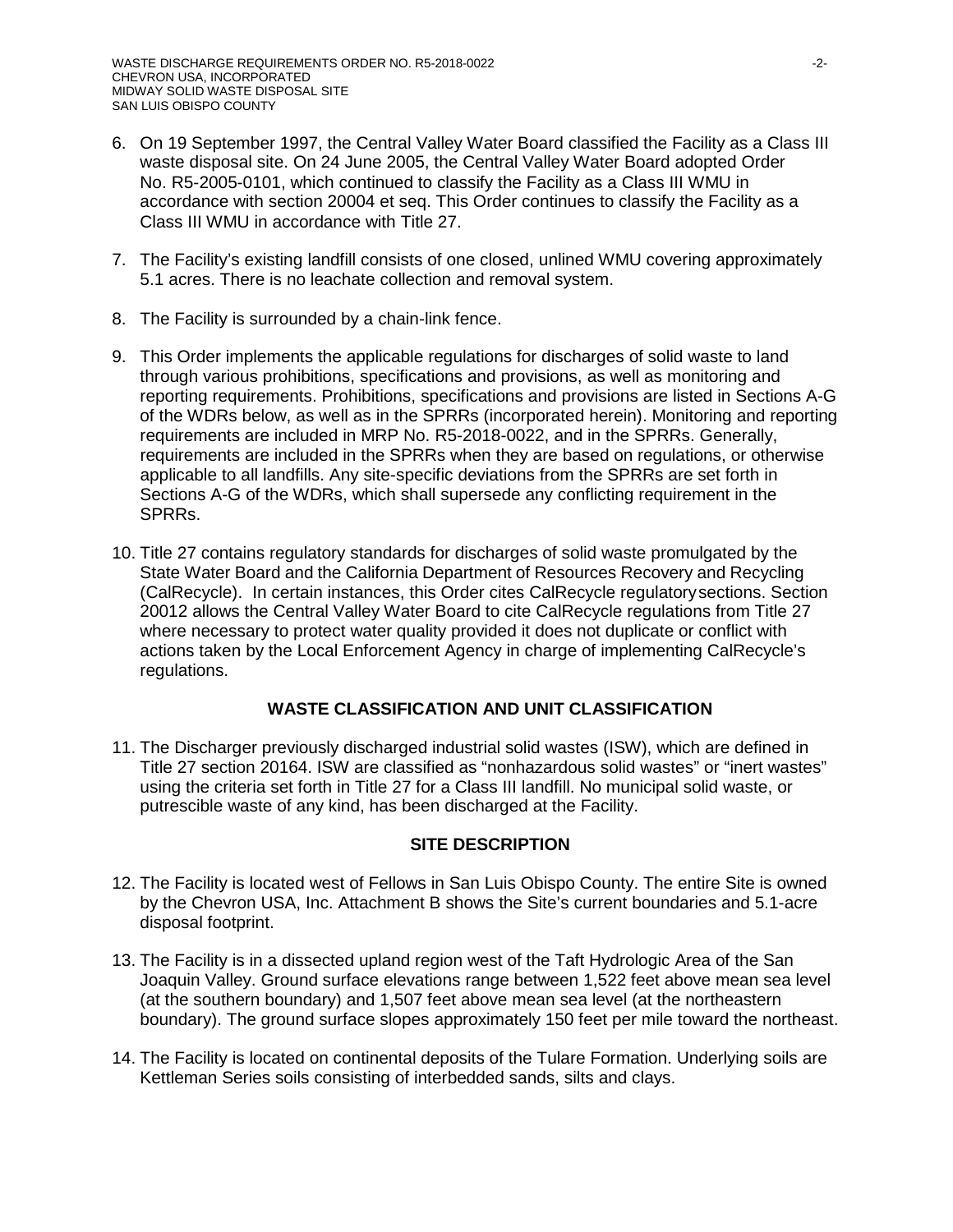- 15. Land within 1,000 feet of the facility is used for marginal rangeland.
- 16. There are no municipal, domestic, industrial, or agricultural groundwater supply wells within one mile of the site. No surface springs or other sources of groundwater supply have been observed.
- 17. The measured hydraulic conductivity of the native soils underlying the WMU ranges between 1.5 x  $10^{-3}$  and 4.4 x  $10^{-5}$  centimeter per second (cm/sec) for interbedded sands; and between 6.1 x 10<sup>-6</sup> and 3.7 x 10<sup>-6</sup> cm/sec for silts and clays.
- 18. The closest Holocene fault is the San Andreas Fault located approximately 15 miles to the west of the Facility. Recorded magnitudes of seismic events along this fault range between 4.0 and 8.25 on the Richter scale. The estimated peak horizontal acceleration for the site is 0.24g.
- 19. The Facility receives an average of 5.4 inches of precipitation per year as measured at the Taft Station. The mean pan evaporation is 94.96 inches per year as measured at the KTKR radio station in Taft.
- 20. The 100-year, 24-hour precipitation event is estimated to be 2.59 inches, based on Department of Water Resources' *Flood Emergency Response Information Exchange (FERIX) - Precipitation at Buttonwillow FS,* January 2018.
- 21. The Facility is not within a 100-year flood plain based on the Federal Emergency Management Agency's (FEMA) Digital Q3 flood data.

## **SURFACE AND GROUND WATER CONDITIONS**

- 22. The Facility is situated within the Tulare Lake Basin (Basin). The Central Valley Water Board's *Water Quality Control Plan for the Tulare Lake Basin, Second Edition*, *revised July 2016* (Basin Plan) designates beneficial uses, establishes water quality objectives, and contains implementation plans and policies for all waters within the Basin.
- 23. Surface drainage is toward the Buena Vista Creek in the Raft Hydrologic Area (557.20) of the Basin. Surface waters in the Taft Hydrologic Area are designated as Valley Floor Water in the Basin Plan.
- 24. Per the Basin Plan, designated beneficial uses of Valley Floor Waters are agricultural supply, industrial service and process supply, water contact and non-contact water recreation, warm fresh water habitat, preservation of rare, threatened and endangered species, and groundwater recharge.
- 25. The first encountered subsurface fluid consists of oil and tar encountered at about 295 feet below ground surface (bgs). Borehole data indicates that there is no groundwater present beneath the site within the upper 1,000 feet of sediments.
- 26. Samples from oil wells located within 1.25 miles of the Facility indicate that underlying groundwater contains total dissolved solids (TDS) ranging between 3,588 and 8,836 milligrams per liter (mg/L), as well as traces of petroleum hydrocarbons.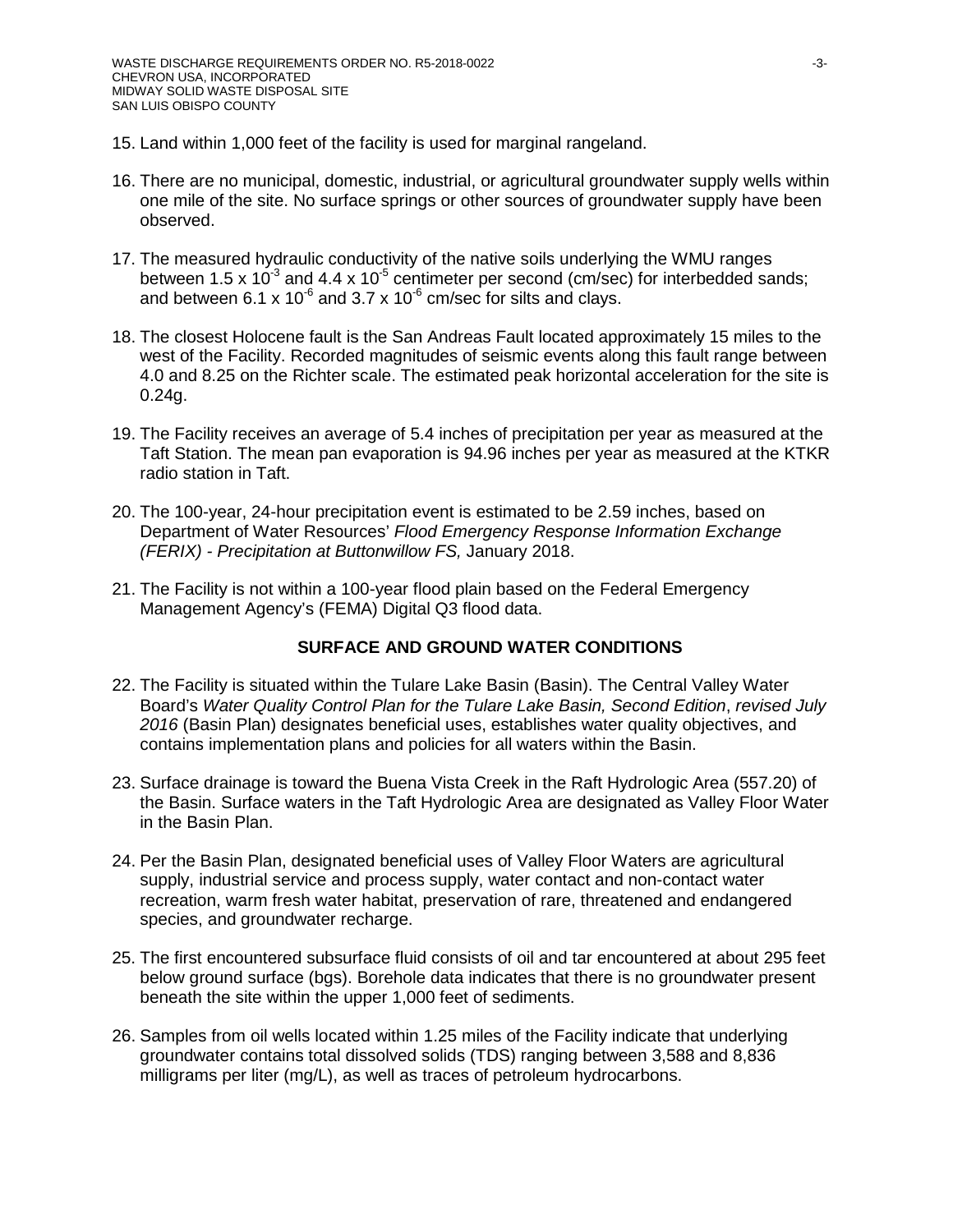27. Per the Basin Plan, designated beneficial uses of groundwater are domestic and municipal water supply, and industrial service supply.

# **GROUNDWATER AND UNSATURATED ZONE MONITORING**

- 28. Hydrological investigations have revealed that the first-encountered subsurface fluid beneath the Site consists exclusively of petroleum hydrocarbons, and no groundwater is present within the upper 1,000 feet of sediments beneath the Site. (See Finding No. 25.) In other words, there are no groundwater aquifers underlying the Site. Further, it is not reasonably foreseeable that any fluids, including leachate and landfill gas, would migrate from Facility WMUs to any aquifer or surface water body in the Basin.
- 29. Although Title 27, section 20380 et seq. requires a groundwater detection-monitoring program (DMP) for each WMU, implementation of such a program is technically infeasible and unnecessary in view of the demonstrated absence of groundwater underlying the Site. (See State Water Board, Policy for Regulation of Discharges of Municipal Solid Waste, Resolution No. 93-62; 40 C.F.R. § 258.50.) Accordingly, a DMP will not be required.

## **LANDFILL CLOSURE**

- 30. Title 27, section 21090 provides the minimum prescriptive final cover components for landfills consisting of, in ascending order, the following layers:
	- a. Two-foot soil foundation layer.
	- b. One-foot soil low flow-hydraulic conductivity layer, less than  $1x10^{-6}$  cm/sec or equal to the hydraulic conductivity of any bottom liner system.
	- c. Geomembrane layer (this layer is required for composite-lined landfills for equivalency to bottom liner).
	- d. One-foot soil erosion resistant/vegetative layer.
- 31. Title 27 allows engineered alternative final covers provided the alternative design will provide a correspondingly low flow-through rate throughout the post-closure maintenance period.
- 32. The Discharger submitted a design plan for the closure of the landfill in a Final Closure Plan dated August 2003. The Final Closure and Post-Closure Maintenance Plans were deemed adequate in a letter from the Central Valley Water Board staff dated 26 September 2004. The plan proposed the construction of an engineered alternative in lieu of the prescriptive cover design specified in section 21090(a). The engineered alternative is a monofill evapotranspirative design consisting of a four-foot thick vegetated soil layer.
- 33. The Discharger adequately demonstrated that construction of a Title 27 prescriptive standard cover was unreasonably and unnecessarily burdensome when compared to the proposed engineered alternative. There is no clay source on-site or nearby, and the cost of importing clay from off-site or mixing on-site soils with bentonite would cost substantially more than the alternative design. As described in Finding 34, the Discharger further demonstrated that the proposed engineered alternative was consistent with the performance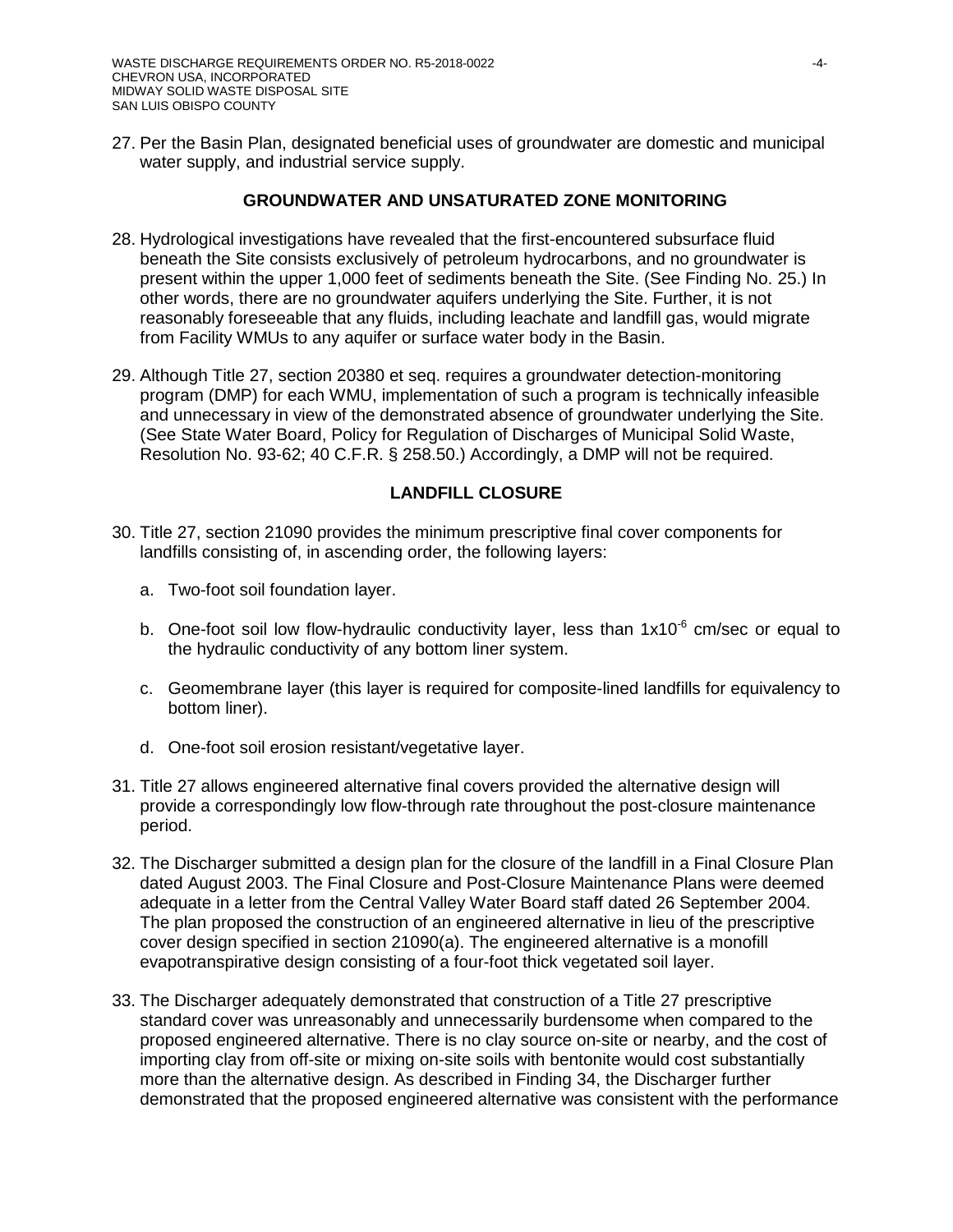goals of the prescriptive standard, and afforded equivalent protection against water quality impairment through a test period of at least five years during which the performance of the final cover was monitored.

- 34. An engineered alternative final cover system for the WMU was completed in 2006 and consists of a four-foot thick evapotranspirative vegetative layer. A pan lysimeter was installed on the top deck of the landfill at the base of the four-foot cover to monitor potential percolation through the evapotranspirative cover. The pan lysimeter consists of a 5-foot square painted steel pan with a bottom sloping towards an outlet drain in the northeast corner of the pan. The outlet pipe consists of 2-inch diameter polyvinyl chloride (PVC) pipe connected to a 4-inch diameter PVC observation well. The observation well has a sump approximately 6 inches deeper than the pan lysimeter to collect water that has infiltrated to the pan.
- 35. Side slopes for the closed landfill are sloped at 3H:1V. The Discharger performed a slope stability analysis for the proposed final cover. The Discharger's static and dynamic stability analysis demonstrates that the side slopes of the final cover will be stable in accordance with the requirements of Title 27.
- 36. A survey of the final cover was conducted for later comparison with iso-settlement surveys and required to be conducted every five years. (Title 27, § 21090, subd. (e)(1).)

## **LANDFILL POST-CLOSURE MAINTENANCE**

- 37. The Discharger submitted the *Final Closure and Postclosure Maintenance Plan*, dated 19 August 2003 for closure and post-closure maintenance of the Facility. The plan includes inspection, maintenance, and monitoring of the landfill during the post-closure maintenance period, and includes a post-closure maintenance cost estimate for the entire Facility. Inspection and maintenance will include the condition of the final cover, landfill settlement, vegetative cover, access road, pan lysimeter monitoring, and site security. The plan will be implemented for a minimum period of 30 years or until the waste no longer poses a threat to water quality, whichever is greater.
- 38. Once every five years during the post-closure maintenance period, iso-settlement maps will be prepared to determine the amount of differential settlement occurring over the previous five years. This Order requires iso-settlement maps to be prepared and submitted every five years. (Title 27, § 21090, subd. (e)(2).)
- 39. The final cover will be monitoring for performance and for damage or defects by visual inspection and monitoring of the pan lysimeter installed beneath the final cover. (Title 27, § 21090, subd. (a)(4)(A).) Defects will be repaired and tested for adequacy based on the closure Construction Quality Assurance Plan.
- 40. Monitoring of the final cover will include inspecting and recording the volume of moisture collected by the pan lysimeter. In the event pan lysimeter detects significant moisture infiltration, then, **within 120 days**, the Discharger will submit a plan and time schedule, for Executive Officer review and approval, to evaluate the problem, and recommend and implement corrective measures.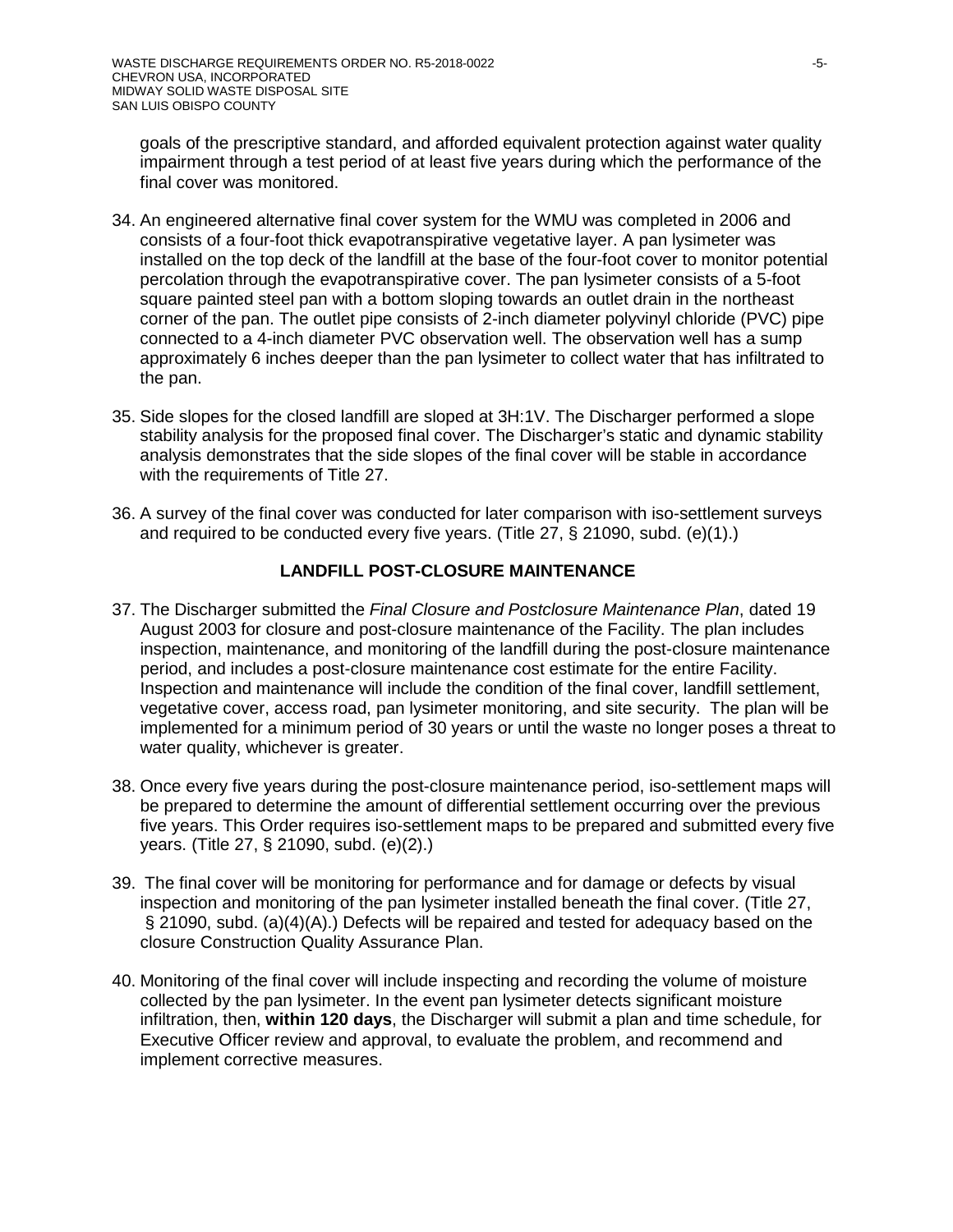#### **FINANCIAL ASSURANCES**

- 41. Title 27, sections 21840 and 22211 require a cost estimate for landfill post-closure maintenance. The amount of the cost estimate for post-closure maintenance in November 2003 dollars was \$123,173. This Order requires that the Discharger maintain financial assurance with CalRecycle in at least the amount of the post-closure maintenance cost estimate adjusted annually for inflation. Documents provided by the Discharger indicate that the mechanism utilized for the assurance liability funds are an irrevocable letter of credit. As of 2016, the balance of the post-closure maintenance and corrective action fund was \$1,120,886.
- 42. Title 27, section 22100, subdivision (b) requires owners and operators of disposal facilities that are required to be permitted as solid waste landfills to provide cost estimates for initiating and completing corrective action for known or reasonably foreseeable releases of waste. Title 27, section 22101 requires submittal of a *Water Release Corrective Action Estimate* and a *Non-Water Release Corrective Action Cost Estimate*. The *Water Release Corrective Action Estimate* is for scenarios where there is statistically significant evidence of a release of waste to ground or surface water when comparing point-of-compliance analytes concentrations to background concentrations. The *Non-Water Release Corrective Action Cost Estimate* is for complete replacement of the landfill final cover system, however a sitespecific corrective action plan pursuant to Title 27 section 22101(b)(2) may be provided in lieu of the final cover replacement cost estimate. Title 27 section 22221 requires establishment of financial assurances in the amount of an approved *Water Release Corrective Action Estimate* or an approved *Non-Water Release Corrective Action Cost Estimate*, whichever is greater.

## **CEQA AND OTHER CONSIDERATIONS**

- 43. The revision of WDRs for this existing Facility is categorically exempt from the California Environmental Quality Act (CEQA), Public Resource Code section 21000 et seq., pursuant to section 15301 of the CEQA Guidelines (Cal. Code Regs., tit. 14, 15000 et seq.).
- 44. This Order implements:
	- a. The applicable Basin Plan (see Finding No. 22); and
	- b. Title 27 prescriptive standards and performance goals, except as otherwise modified herein based on site-specific considerations (see Finding No. 29).
- 45. Based on the threat and complexity of the discharge, the Facility is determined to be classified 3-C as defined below:
	- a. Category 3 threat to water quality, defined as, "Those discharges of waste that could degrade water quality without violating water quality objectives, or could cause a minor impairment of designated beneficial uses as compared with Category 1 and Category 2."
	- b. Category C complexity, defined as, "Any discharger for which waste discharge requirements have been prescribed pursuant to Section 13263 or the Water Code not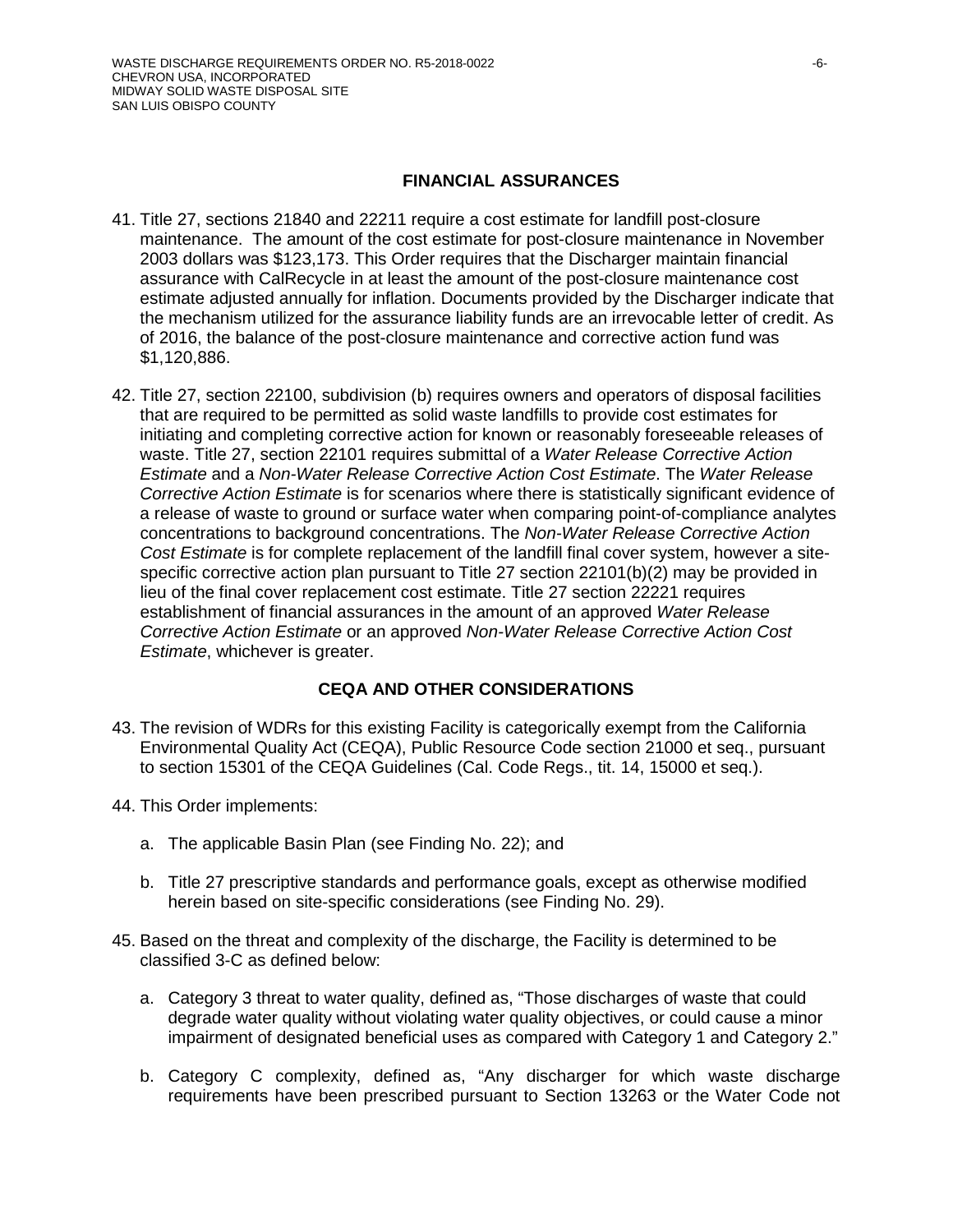included in Category A or Category B as described above. Included are dischargers having no waste treatment systems or that must comply with best management practices, dischargers having passive treatment and disposal systems, or dischargers having waste storage systems with land disposal."

- 46. Pursuant to Water Code section 13263, this Order implements the Central Valley Water Board's Basin Plan, which in turn incorporates the State Water Board's Statement of Policy with Respect to Maintaining High Quality of Waters in California, Resolution No. 68-16 (Antidegradation Policy). Where applicable, the Antidegradation Policy effectively constrains the Central Valley Water Board's discretion to authorize degradation of "high quality waters" in two ways. First, WDRs must maintain the existing water quality of "high quality waters" unless is demonstrated that any degradation: (1) will be consistent with maximum benefit to the people of the State; (2) will not unreasonably affect present and anticipated beneficial uses of water; and (3) will not result in water quality below objectives specified in the Basin Plan. Second, WDRs must prescribe best practicable treatment and control (BPTC) of discharges necessary to avoid a pollution or nuisance, and maintain the highest water quality consistent with the maximum benefit to the people of the State.
- 47. As a threshold matter, the Anti-Degradation Policy only applies when an activity will result in a discharge to "high quality waters," which are defined as waters sufficient in quality to support the beneficial uses of water designated in the Basin Plan. Because determinations are made on a constituent-by-constituent basis, a groundwater aquifer may be "high-quality" as to some constituents but not others. (See State Water Board, Resolution No. 91-10.)
- 48. This Order prescribes WDRs that ensure waste will not be discharged to the waters of the State, and that no degradation will occur. Accordingly, this Order complies with the Antidegradation Policy.
- 49. Water Code section 13267, subdivision (b) provides that: "[i]n conducting an investigation…, the Regional Board may require that any person who has discharged, discharges, or is suspected of having discharge or discharging, or who proposed to discharge … shall furnish, under penalty of perjury, technical or monitoring program reports…," provided that "[t]he burden, including costs of these reports, shall bear a reasonable relationship to the need for the reports and the benefits to be obtained from the reports."
- 50. The technical and monitoring reports required pursuant to this Order, including those specified in MRP No. R5-2018-0022, are necessary to assure compliance with these WDRs.

#### **PROCEDURAL REQUIREMENTS**

- 51. All local agencies with jurisdiction to regulate land use, solid waste disposal, air pollution, and to protect public health have approved the use of this site for the discharges of waste to land stated herein.
- 52. The Central Valley Water Board notified the Discharger and interested agencies and persons of its intent to prescribe waste discharge requirements for this discharge, and has provided them with an opportunity for a public hearing and an opportunity to submit their written views and recommendations.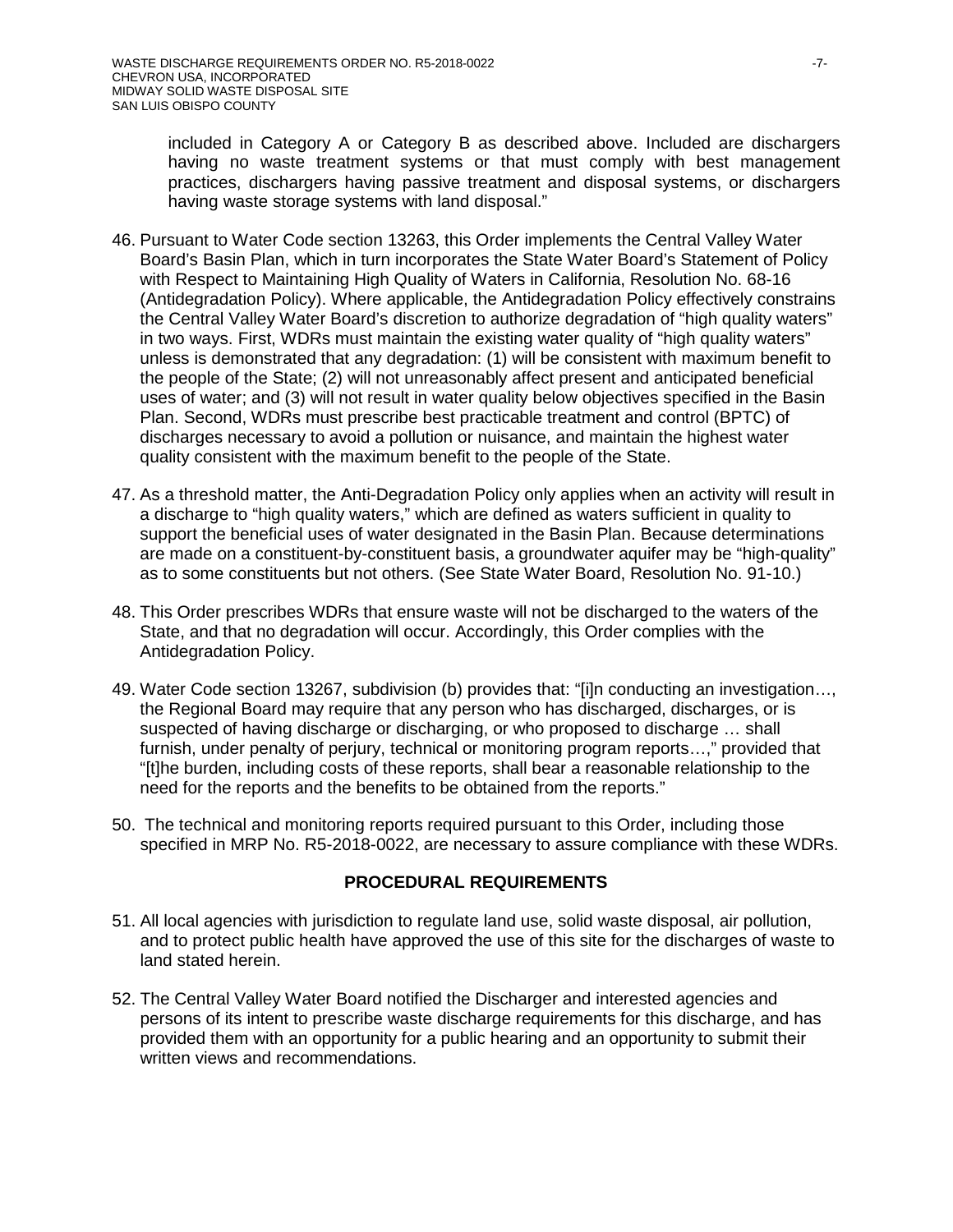- 53. The Central Valley Water Board, in a public meeting, heard and considered all comments pertaining to the discharge.
- 54. Any person aggrieved by this action of the Central Valley Water Board may petition the State Water Board for review in accordance with Water Code section 13320, and California Code of Regulations, title 23 (Title 23), section 2050 et seq. The State Water Board must receive the petition by 5:00 p.m. on the date 30 days after the date that this Order becomes final. If the 30th day falls on a Saturday, Sunday, or state holiday, the petition must be received by the State Water Board by 5:00 p.m. on the next business day. Copies of the law and regulations applicable to filing petitions are available on request, and may also be found on the State Water Board's website at the link provided below.

[http://www.waterboards.ca.gov/public\\_notices/petitions/water\\_quality](http://www.waterboards.ca.gov/public_notices/petitions/water_quality)

**IT IS HEREBY ORDERED** that, pursuant to Water Code sections 13263 and 13267, that Order No. R5-2005-0101 is rescinded except for purposes of enforcement of violations occurring prior to the effective date of this Order, and Chevron USA, Inc. (Discharger), its agents, successors, and assigns, in order to meet the provisions of Division 7 of the Water Code, and all regulations promulgated thereunder, shall comply with the following:

### **A. PROHIBITIONS**

- 1. The discharge of any additional waste at this Facility is prohibited.
- 2. The discharge of solid or liquid waste or leachate to surface waters, surface water drainage courses, or groundwater is prohibited.
- 3. The waste shall not cause pollution or a nuisance, as the terms are defined by Water Code section 13050.
- 4. The Discharger shall comply with all applicable "Standard Prohibitions" set forth in Section C of the Standard Provisions and Reporting Requirements dated December 2015 (SPRRs).

## **B. DISCHARGE SPECIFICATIONS**

- 1. The Discharger shall, in a timely manner, remove and relocate any waste discharged at this Facility in violation of this Order. If the Discharger is unable to remove and relocate the waste, the Discharger shall submit a report to the Central Valley Water Board explaining how the discharge occurred, why the waste cannot be removed, and any updates to the waste acceptance program necessary to prevent re-occurrence. If the waste is a hazardous waste, the Discharger shall immediately notify the Department of Toxic Substances Control (DTSC).
- 2. Water used for maintenance shall be limited to the minimum amount for dust control, construction, or proper compaction of the cover during any necessary repairs.
- 3. The Discharger shall comply with all applicable Standard Prohibitions listed in Section D of the SPRRs.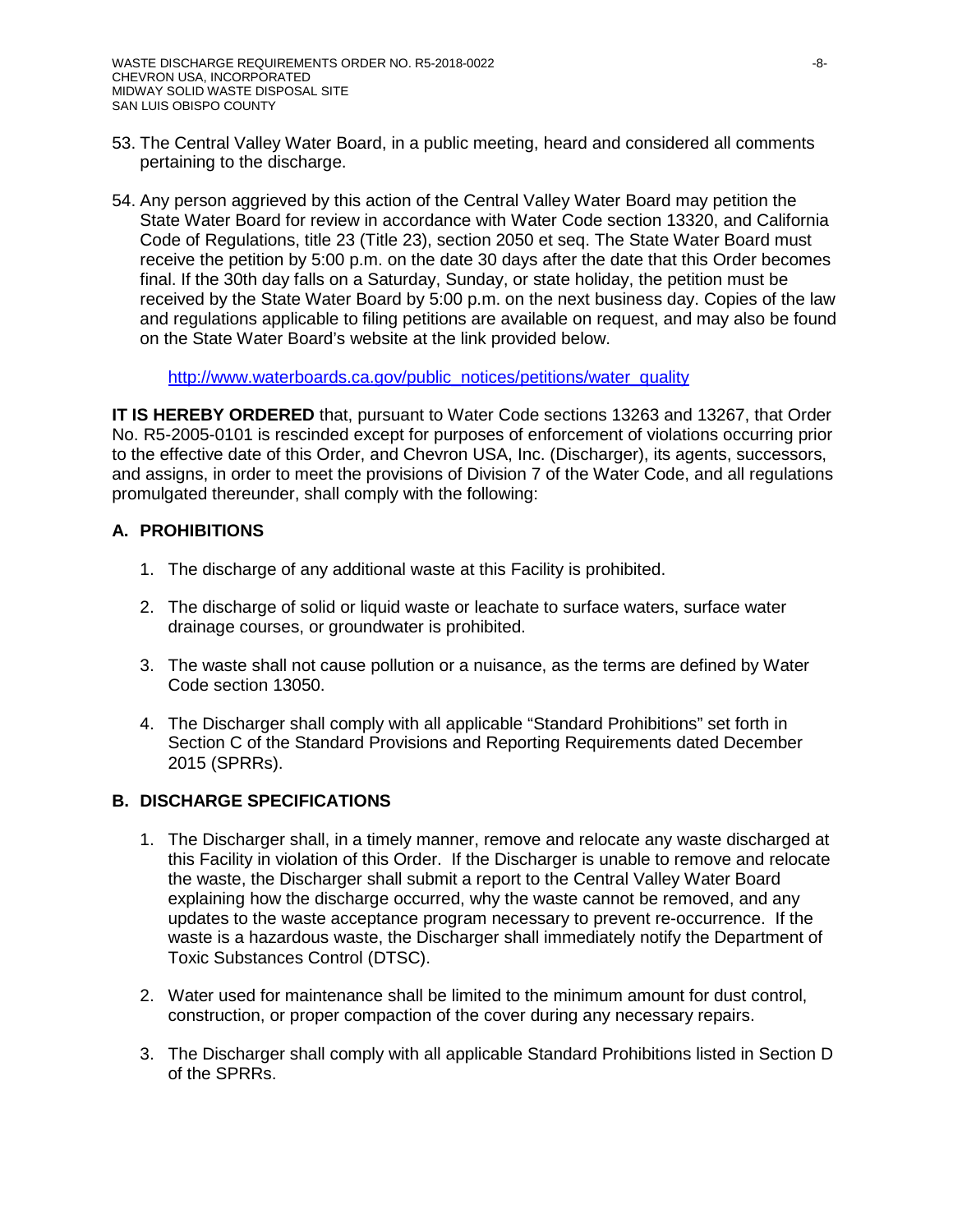# **C. FACILITY SPECIFICATIONS**

- 1. Annually, prior to the anticipated rainy season but no later than **31 October**, the Discharger shall implement any necessary erosion control measures and any necessary construction, maintenance, or repairs of precipitation and drainage control facilities to prevent erosion or flooding of the Facility and to prevent surface drainage from contacting or percolating through wastes.
- 2. Surface drainage and subsurface drainage from tributary areas and internal site drainage from surface or subsurface soils shall not contact or percolate through wastes.
- 3. Cover materials shall be graded to divert precipitation from the waste management unit, to prevent ponding of surface water over wastes, and to resist erosion as a result of precipitation.
- 4. Precipitation and drainage control systems for the final cover system shall be maintained to accommodate the anticipated volume of precipitation and peak flows from surface runoff under 100-year, 24-hour precipitation event condition as described in Finding No. 20.
- 5. The closed landfill shall be maintained to prevent inundation or washout due to floods with a 100-year return period, and to prevent, to the greatest extent possible, ponding, infiltration, inundation, erosion, slope failure, and washout under the 100-year wet season, as described in Finding No. 20.
- 6. The Standard Facility Specification Nos. 6-10 and 16, set forth in Section E of the SPRRs shall apply.

# **D. POST-CLOSURE MAINTENANCE SPECIFICATIONS**

- 1. The Discharger shall maintain the structural integrity and effectiveness of all containment structures, maintain the cover as necessary to correct the effects of settlement and other adverse factors and prevent erosion and related damage to the cover due to drainage.
- 2. The Discharger shall maintain in good working order any Facility, control system, or monitoring device installed to achieve compliance with the waste discharge requirements.
- 3. The Discharger shall comply with all applicable Standard Closure and Post-Closure Specifications listed in Section G of the SPRRs.
- 4. The Discharger shall monitor and implement the approved Post-Closure Maintenance Plan, dated March 2004, and any approved revisions thereto.

# **E. FINANCIAL ASSURANCE SPECIFICATIONS**

1. The Discharger shall obtain and maintain assurances of financial responsibility with CalRecycle for post-closure maintenance for the landfill in at least the amounts described in Finding No. 41, adjusted for inflation annually. A report regarding financial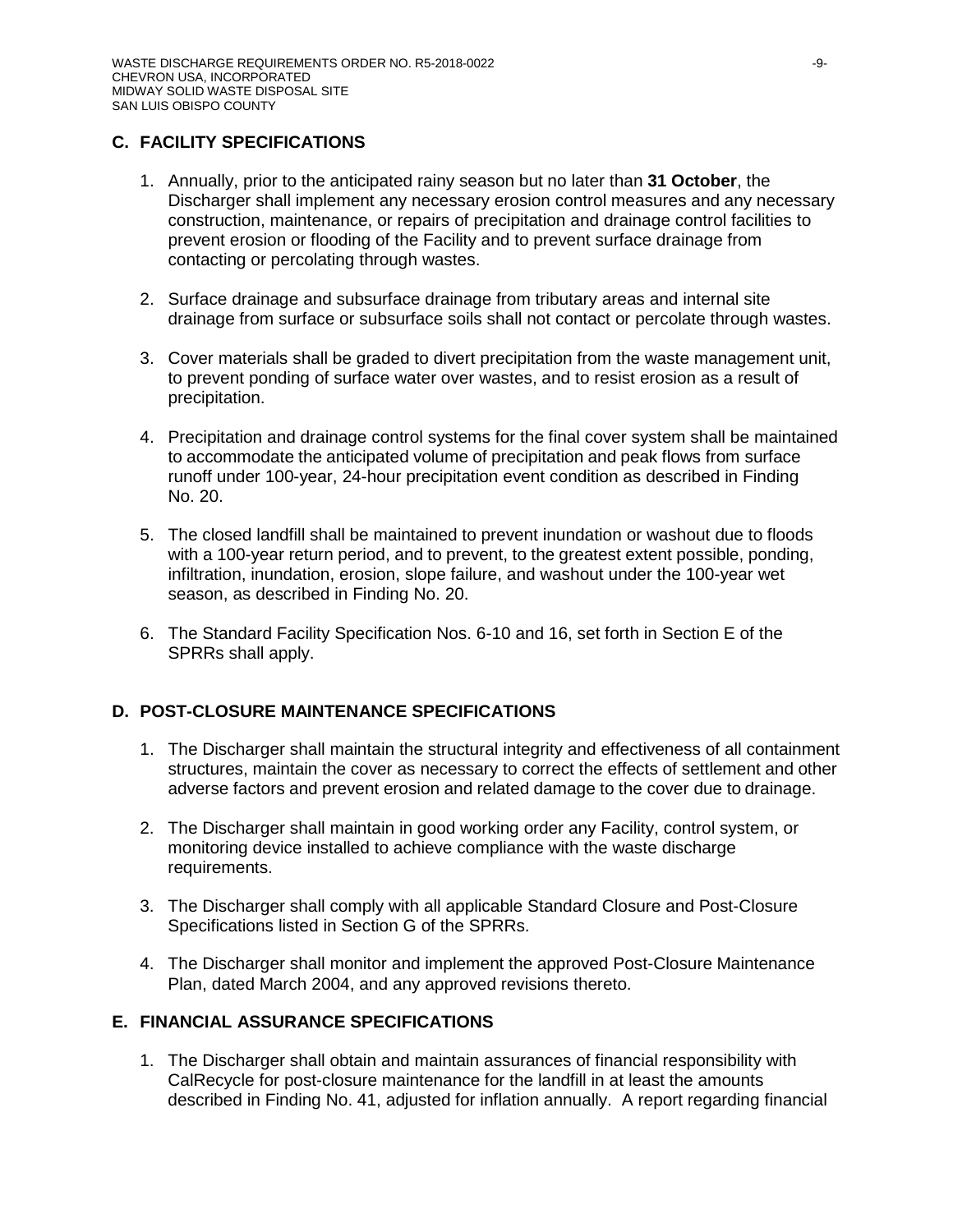assurances for post-closure maintenance shall be submitted to the Central Valley Water Board by **1 June of each year**. This may be the same report that is submitted to CalRecycle for this purpose. If CalRecycle determines that either the amount of coverage or the mechanism is inadequate, then within 90 days of notification, the Discharger shall submit an acceptable mechanism to CalRecycle and the Central Valley Water Board for at least the amount of the approved cost estimate.

- 2. The Discharger shall update the post-closure maintenance plan (PCMP) any time there is a change that will increase the amount of the post-closure maintenance cost estimate. The updated PCMP shall be submitted to the Central Valley Water Board, the Local Enforcement Agency, and CalRecycle. The PCMP shall comply with Title 27, section 21769, subdivision (b), and include a lump sum estimate of the cost of carrying out all actions necessary to close each WMU, to prepare detailed design specifications, to develop the final closure and post-closure maintenance plan, and to carry out the first thirty years of post-closure maintenance. Reports regarding financial assurance required in the above Section E.1 shall reflect the updated cost estimate.
- 3. The Discharger shall obtain and maintain assurances of financial responsibility with CalRecycle for initiating and completing corrective action for all known or reasonably foreseeable releases in at least the amount of the annual inflation-adjusted cost estimate described in Finding No. 42. A report regarding such financial assurances shall be submitted to the Central Valley Water Board by **1 June of each year**. This may be the same report that is submitted to CalRecycle for this purpose. If CalRecycle determines that either the amount of coverage or the mechanism is inadequate, then within 90 days of notification, the Discharger shall submit an acceptable mechanism to CalRecycle and the Central Valley Water Board for at least the amount of the approved cost estimate.
- 4. The Discharger shall comply with all Standard Financial Assurance Specifications set forth in Section H of the SPRRs.

## **F. MONITORING SPECIFICATIONS**

- 1. The Discharger shall comply with the attached Monitoring and Reporting Program (MRP) No. R5-2018-0022 (incorporated herein).
- 2. The Discharger shall monitor the final cover, in accordance with the Post-Closure Maintenance Plan and the attached MRP No. R5-2018-0022.
- 3. Monitoring of the final cover shall include inspecting and recording the volume of moisture collected by the pan lysimeter. The volume of water collected in the lysimeter shall be used to calculate an infiltration rate to determine the effectiveness of the final cover in minimizing moisture that contacts the waste. In the event the pan lysimeter detects significant moisture infiltration, the Discharger shall notify the Central Valley Water Board staff and, within 120 days of making such determination, shall submit to the Central Valley Water Board a plan and time schedule to evaluate the problem and recommend and implement corrective action measures.
- 4. The pan lysimeter shall be monitored quarterly for the presence of free liquid as required in the MRP. Monitoring will consist of measuring the volume of freestanding water in the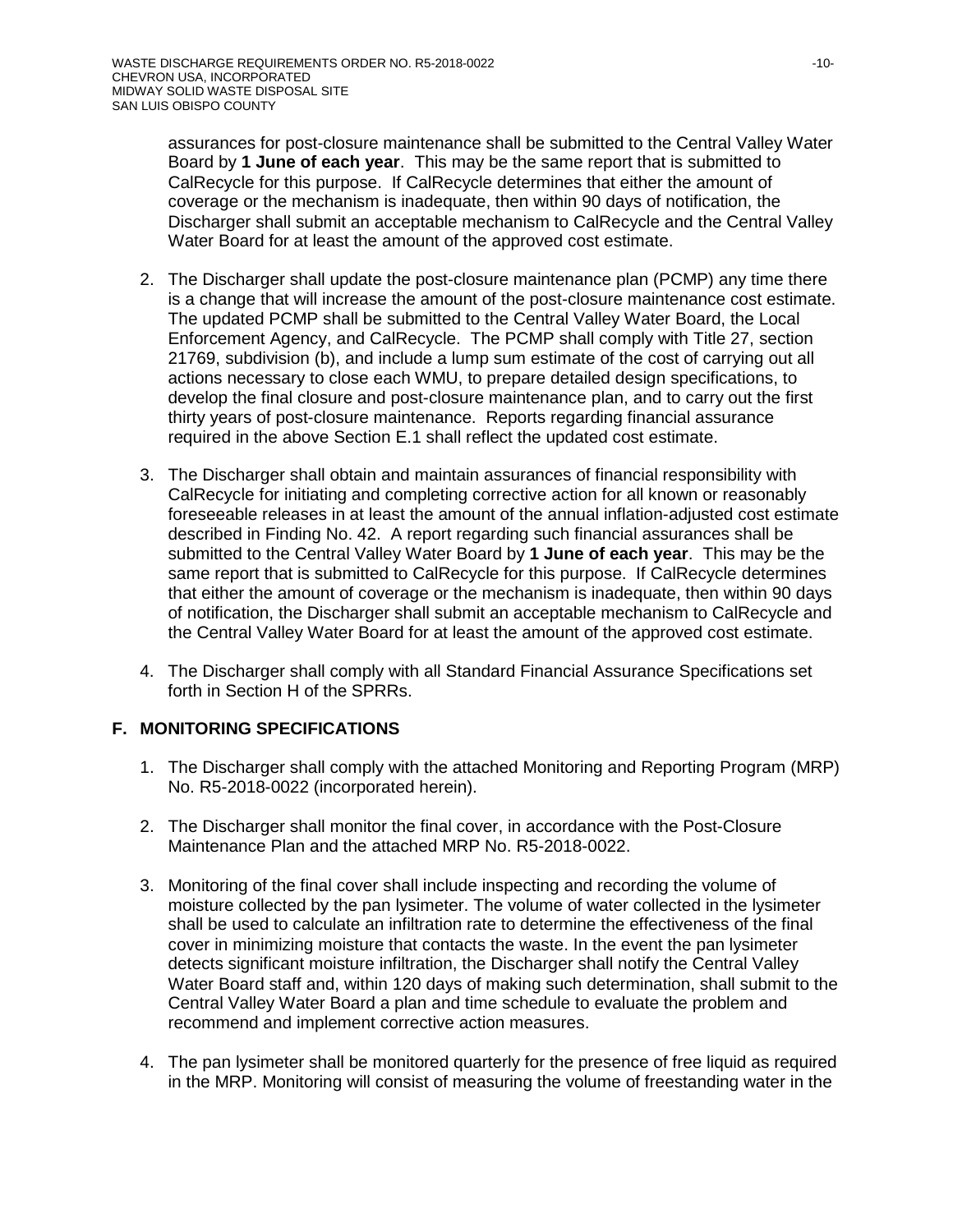observation well. The results of the quarterly monitoring shall be reported in the annual monitoring report due 1 February following each monitoring year.

- 5. As specified in MRP No. R5-2018-0022, the Discharger shall enter all monitoring data and monitoring reports into the online Geotracker database as required by Division 3 of Title 27, and Chapter 30, Division 3 of Title 23.
- 6. For each monitoring event, the Discharger shall determine whether the landfill is in compliance with these WDRs, MRP No. R5-2018-0022, and the Standard Monitoring Specifications in Section I of the SPRRs.
- 7. The Discharger shall comply with all applicable Standard Monitoring Specifications and Response to a Release specifications listed in Sections I and J of the SPRRs.

## **G. PROVISIONS**

- 1. The Discharger shall maintain at its office a copy of this Order (including the attached MRP No. R5-2018-0022 and the SPRRs), making it available at all times to Facility operating personnel (who shall be familiar with its contents), and to all regulatory agency personnel.
- 2. The Discharger shall comply with any other applicable provisions of Title 27 not specifically referenced in this Order.
- 3. The Discharger shall comply with MRP No. R5-2018-0022 (incorporated herein).
- 4. If there is any conflicting or contradictory language between the WDRs, the MRP, or the SPRRs, then language in the WDRs shall supersede either the MRP or the SPRRs, and language in the MRP shall supersede the SPRRs.
- 5. All reports required by this Order shall be submitted pursuant to Water Code section 13267.
- 6. The Discharger shall comply with all applicable General Provisions listed in Section K of the SPRRs.

I, PAMELA C. CREEDON, Executive Officer, do hereby certify that the foregoing is a full, true, and correct copy of an Order adopted by the California Regional Water Quality Control Board, Central Valley Region, on 6 April 2018.

Original signed by:

PAMELA C. CREEDON, Executive Officer

\_\_\_\_\_\_\_\_\_\_\_\_\_\_\_\_\_\_\_\_\_\_\_\_\_\_\_\_\_\_\_\_\_\_\_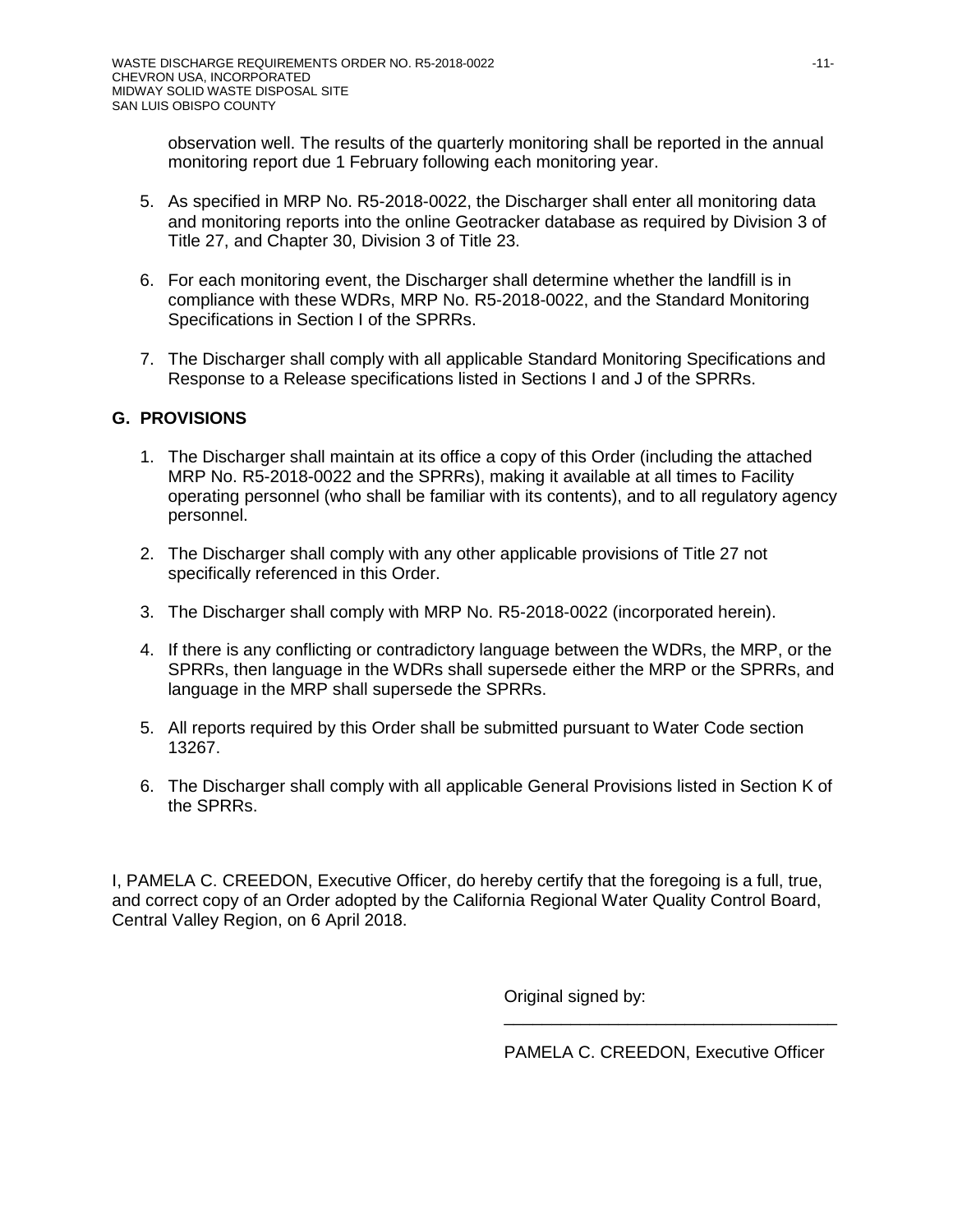#### CALIFORNIA REGIONAL WATER QUALITY CONTROL BOARD CENTRAL VALLEY REGION

#### MONITORING AND REPORTING PROGRAM NO. R5-2018-0022 FOR CHEVRON USA, INCORPORATED MIDWAY SOLID WASTE DISPOSAL SITE CLASS III LANDFILL POST-CLOSURE MAINTENANCE

# SAN LUIS OBISPO COUNTY

This Monitoring and Reporting Program (MRP) is issued pursuant to Water Code section 13267, and incorporated as part of Waste Discharge Requirements (WDRs) Order No. R5-2018-0022. This MRP requires (a) groundwater, surface water, and unsaturated zone monitoring and reporting; (b) facility monitoring, maintenance, and reporting; and (c) financial assurances reporting pursuant to California Code of Regulations, title 27 (Title 27), section 20005 et seq., as well as WDRs Order No. R5-2018-0022 and the Standard Provisions and Reporting Requirements dated December 2015 (SPRRs) attached thereto.

Pursuant to WDRs Order No. R5-2018-0022, the Discharger is ordered to comply with this MRP. The Discharger shall not implement any changes to this MRP unless a revised version is issued by the Central Valley Water Board or the Executive Officer.

## **A. MONITORING**

The monitoring program of this MRP includes:

| Section | <b>Monitoring Program</b>     |
|---------|-------------------------------|
| A.1     | Leachate Seep Monitoring      |
| A.2     | <b>Final Cover Monitoring</b> |
| A.3     | <b>Facility Monitoring</b>    |

## **1. Leachate Seep Monitoring**

**Seep Monitoring:** Leachate that seeps to the surface from a landfill unit shall be sampled and analyzed for the Field and Monitoring Parameters listed in Table I upon detection. The quantity of leachate shall be estimated and reported as Leachate Flow Rate (in gallons/day). Reporting for leachate seeps shall be conducted as required in **MRP section B.2**.

## **2. Final Cover Monitoring**

The Discharger shall monitor the final cover in accordance with the provisions in the Post-Closure Maintenance Plan. The pan lysimeter(s) shall be checked for the presence of water on a quarterly basis. The volume of water discovered in the pan lysimeter(s) shall be reported in the Annual Monitoring Report.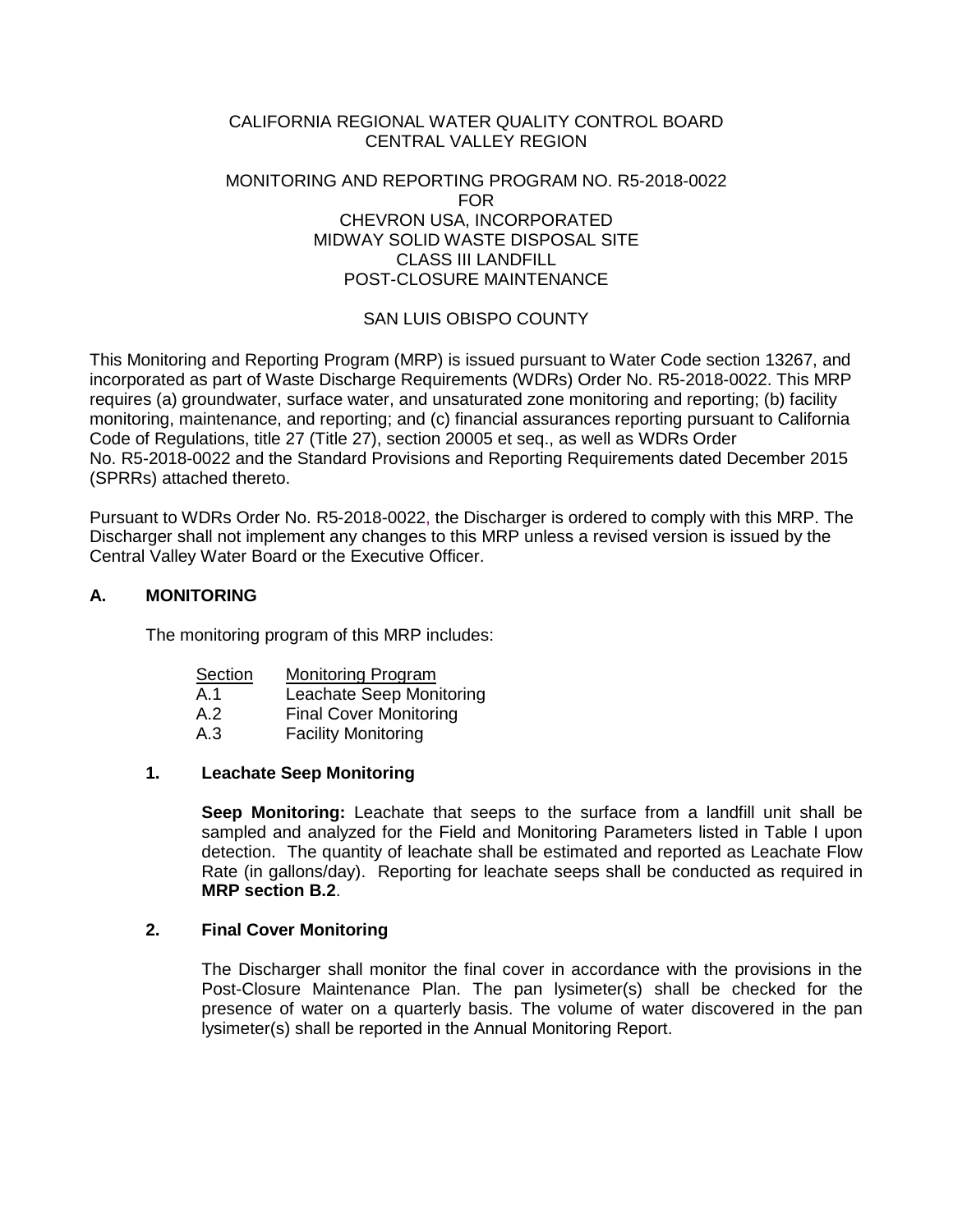Discharger shall determine if significant moisture infiltration has occurred, per Monitoring Specification F. 3. of WDRs Order No. R5-2018-0022. The results shall be reported in the in the annual monitoring report due 1 February following each monitoring year.

### <span id="page-12-0"></span>**3. Facility Monitoring**

#### a. **Annual Facility Inspection**

Annually, prior to the anticipated rainy season, but no later than **30 September**, the Discharger shall conduct an inspection of the facility. The inspection shall assess repair and maintenance needed for drainage control systems, cover systems, and groundwater monitoring wells; and shall assess preparedness for winter conditions (including but not limited to erosion and sedimentation control). The Discharger shall take photos of any problems areas before and after repairs. Any necessary construction, maintenance, or repairs shall be completed by **31 October**. Annual facility inspection reporting shall be submitted as required in **MRP section B.3**.

### <span id="page-12-1"></span>b. **Major Storm Events**

The Discharger shall inspect all precipitation, diversion, and drainage facilities and all landfill side slopes for damage **within 7 days** following major storm events capable of causing damage or significant erosion. The Discharger shall take photos of any problems areas before and after repairs. Necessary repairs shall be completed **within 30 days** of the inspection. Notification and reporting requirements for major storm events shall be conducted as required in **MRP section B.4**.

#### <span id="page-12-2"></span>c. **Five-Year Iso-Settlement Survey for Closed Units**

For closed landfill units, the Discharger shall conduct a five-year iso-settlement survey and produce an iso-settlement map accurately depicting the estimated total change in elevation of each portion of the final cover's low-hydraulicconductivity layer. For each portion of the landfill, this map shall show the total lowering of the surface elevation of the final cover, relative to the baseline topographic map. (See Title 27, § 21090, subd. (e)(1), (2).) Reporting shall be in accordance with **MRP section B.5**. The next iso-settlement survey shall be conducted in **2018** and shall be submitted on **1 February 2019**.

#### d. **Standard Observations**

The Discharger shall conduct Standard Observations at the landfill in accordance with this section. Standard observations shall be conducted in accordance with the following schedule:

| <b>Frequency</b> | Season                     |
|------------------|----------------------------|
| Monthly          | Wet: 1 October to 30 April |
| Quarterly        | Dry: 1 May to 30 September |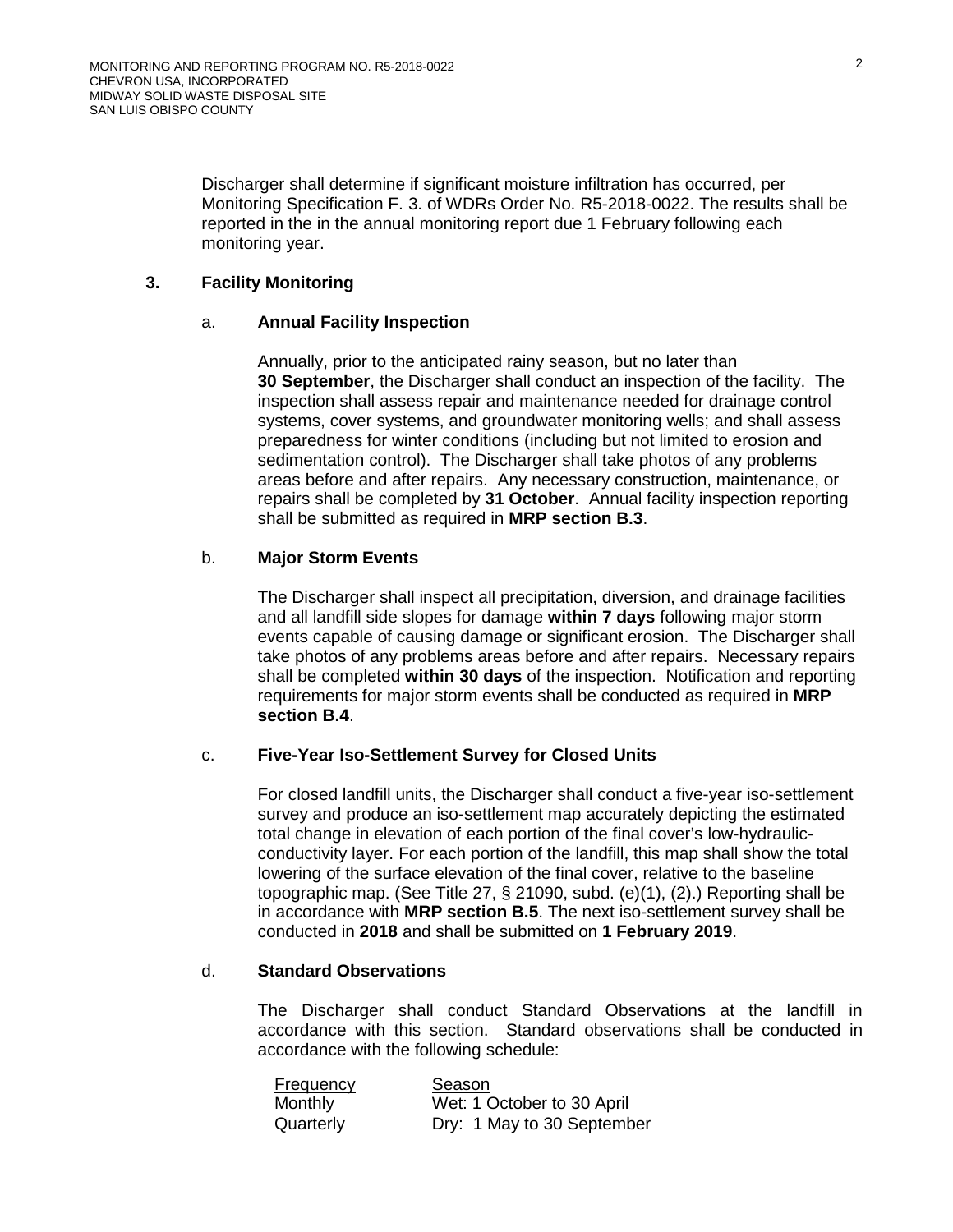The Standard Observations shall include:

- 1) For the landfill units:
	- a) Evidence of ponded water at any point on the landfill cover;
	- b) Evidence of erosion and/or of day-lighted refuse; and
	- c) Evidence of leachate seeps.
- 2) Along the perimeter of the landfill units:
	- a) Evidence of leachate seeps, estimated size of affected area, and flow rate (show affected area on map);
	- b) Evidence of erosion and/or of day-lighted refuse; and
	- c) Evidence of leachate seeps.

Results of Standard Observations shall be submitted in the annual monitoring reports required in **MRP section B.1**.

### **B. REPORTING**

The Discharger shall submit the following reports in accordance with the required schedule: **Reporting Schedule**

| Section    | Report                                                           | <b>End of Reporting Period</b>                     | Due Date                                                                  |
|------------|------------------------------------------------------------------|----------------------------------------------------|---------------------------------------------------------------------------|
| B.1        | <b>Annual Monitoring</b><br>Report                               | 31 December                                        | 1 February                                                                |
| B.2        | Leachate Seep<br>Reporting                                       | Continuous                                         | 24 hours from discovery &<br>7 Days                                       |
| B.3        | <b>Annual Facility</b><br><b>Inspection Report</b>               | 31 October                                         | <b>15 November</b>                                                        |
| <b>B.4</b> | Major Storm Event<br>Reporting                                   | Continuous                                         | 7 days from damage<br>discovery & 45 days from<br>repairs being completed |
| B.5        | Survey and Iso-<br>Settlement Map for<br><b>Closed Landfills</b> | <b>Every Five Years</b>                            | 1 February 2019 & Every<br><b>Five Years Thereafter</b>                   |
| B.6        | Pan Lysimeter                                                    | 31 March<br>30 June<br>30 September<br>31 December | 1 February                                                                |
| <b>B.7</b> | <b>Financial Assurances</b><br>Report                            | 31 December                                        | 1 June                                                                    |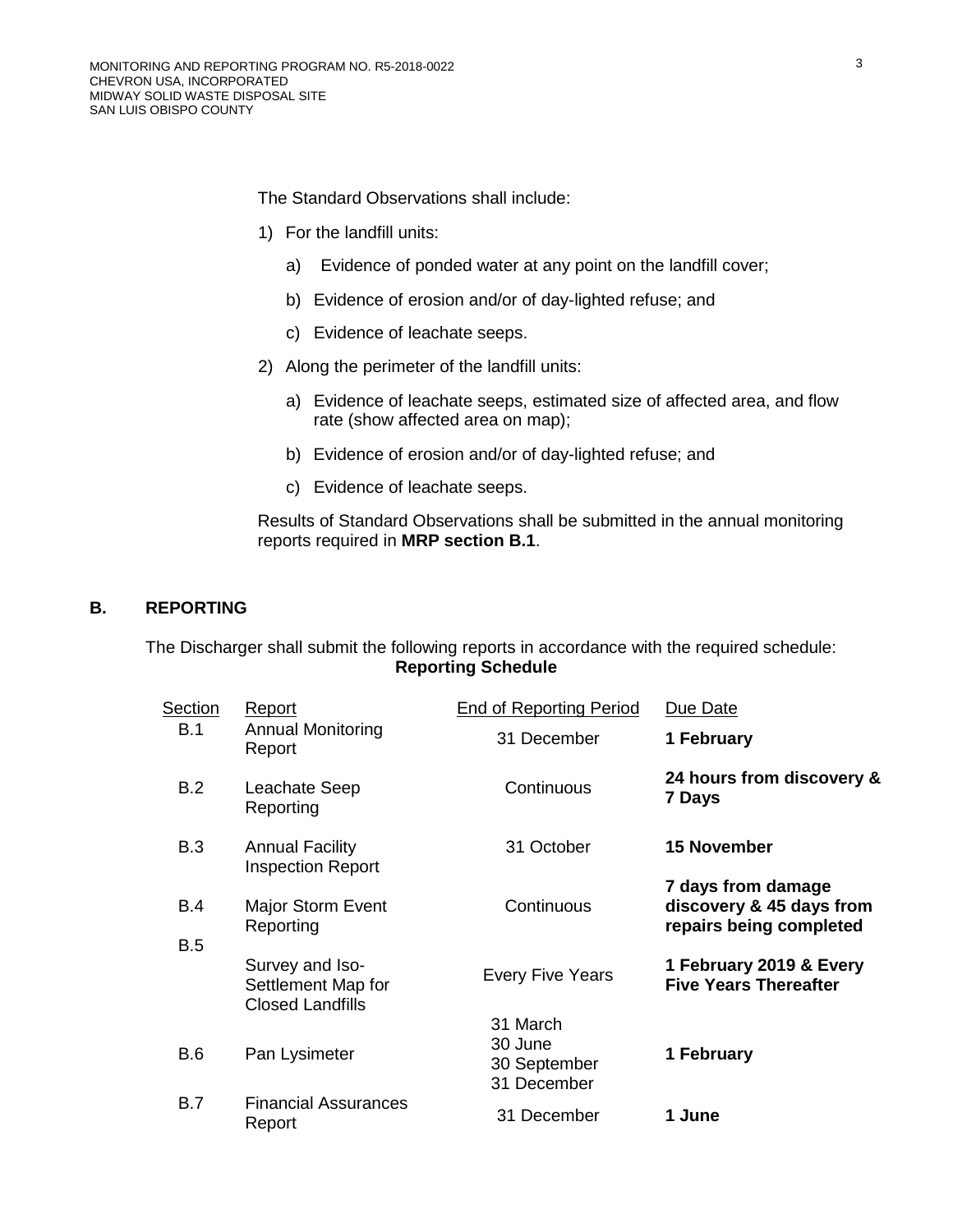#### **REPORTING REQUIREMENTS**

The Discharger shall submit monitoring reports **annually** with the data and information as required herein, and as required per WDRs Order No. R5-2018-0022 and the SPRRs attached thereto (particularly, § I [Standard Monitoring Specifications] and § J [Response to a Release]). The Discharger shall arrange its reported monitoring data in tabular form so that the date, the constituents, the concentrations, and the units are readily discernible. The data shall be summarized in such a manner so as to illustrate clearly the compliance with WDRs or the lack thereof.

The Dischargers shall submit all reports required under the MRP, including discharge location data, and pdf monitoring reports to the State Water Resources Control Board (State Water Board) GeoTracker database.

Field and laboratory tests shall be reported in each monitoring report. Annual Monitoring reports shall be submitted to the Central Valley Water Board in accordance with the above schedule for the calendar period in which samples were taken or observations made. In addition, the Discharger shall enter all monitoring data and monitoring reports into the online Geotracker database as required by Division 3 of Title 27 and Chapter 30, Division 3 of Title 23.

The results of **all monitoring** conducted at the site shall be reported to the Central Valley Water Board in accordance with the reporting schedule above for the calendar period in which samples were taken or observations made.

The Discharger shall retain records of all monitoring information, including all calibration and maintenance records, all original strip chart recordings of continuous monitoring instrumentation, copies of all reports required by this Order, and records of all data used to complete the application for this Order. Records shall be maintained throughout the life of the facility including the post-closure period. Such records shall be legible and shall show the following for each sample:

- a) Sample identification and the monitoring point or background monitoring point from which it was taken, along with the identity of the individual who obtained the sample;
- b) Date, time, and manner of sampling;
- c) Date and time that analyses were started and completed, and the name of the personnel and laboratory performing each analysis;
- d) Complete procedure used, including method of preserving the sample, and the identity and volumes of reagents used;
- e) Calculation of results; and
- f) Results of analyses, and the MDL and PQL for each analysis. All peaks shall be reported.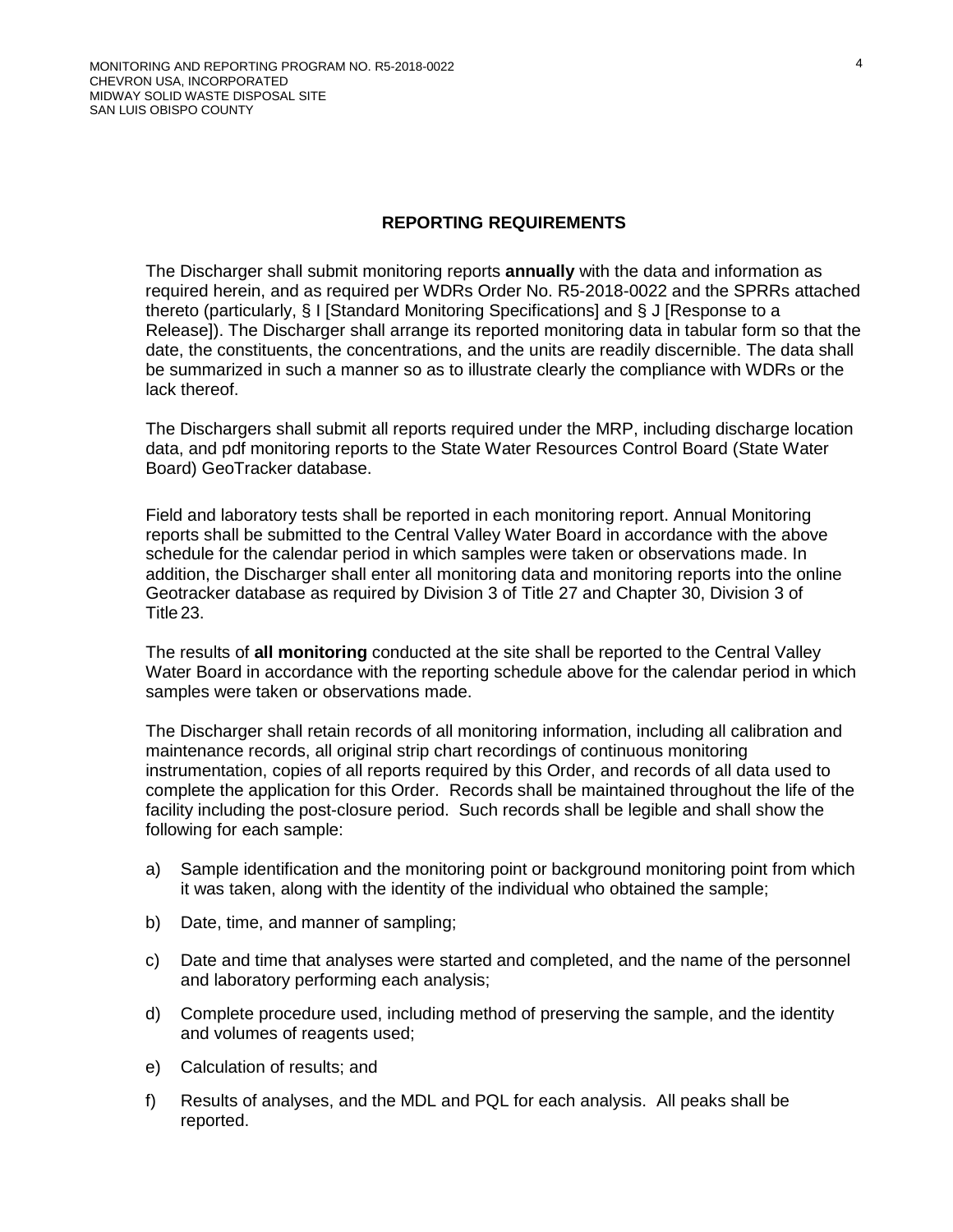### **REQUIRED REPORTS**

- 1. **Annual Monitoring Report:** The Discharger shall submit an Annual Monitoring Report to the Central Valley Water Board by **1 February** covering the reporting period of the previous monitoring year. Each Annual Monitoring Report shall contain the following information:
	- a) All historical pan lysimeter monitoring data for which there are detectable results, including data for the previous year, shall be submitted in tabular form in a digital file format such as a computer disk. The Central Valley Water Board regards the submittal of data in hard copy and in digital format as "...the form necessary for..." statistical analysis that facilitates periodic review by the Central Valley Water Board. (See Title 27, § 20420, subd. (h).)
	- b) A comprehensive discussion of the compliance record, and the result of any corrective actions taken or planned which may be needed to bring the Discharger into full compliance with the waste discharge requirements.
	- c) A written summary of the monitoring results, indicating any changes made or observed since the previous Annual Monitoring Report.
- 2. **Leachate Seep Reporting:** The Discharger shall report by telephone any seepage from the disposal area **within 24 hours** after it is discovered. A written report shall be filed with the Central Valley Water Board **within seven days**, containing at least the following information:
	- a) A map showing the location(s) of seepage;
	- b) An estimate of the flow rate;
	- c) A description of the nature of the discharge (e.g., all pertinent observations and analyses);
	- d) Verification that samples have been submitted for analyses of the Field Parameters and Monitoring Parameters listed in Table I (see below), and an estimated date that the results will be submitted to the Central Valley Water Board; and
	- e) Corrective measures underway or proposed, and corresponding time schedule.
- 3. **Annual Facility Inspection Reporting:** By **15 November** of each year, the Discharger shall submit a report describing the results of the inspection and the repair measures implemented, preparations for winter, and include photographs of any problem areas and the repairs. (See MRP § A.3[.a.](#page-12-0))
- 4. **Major Storm Event Reporting:** Following major storm events capable of causing damage or significant erosion, the Discharger shall notify Central Valley Water Board staff of any damage or significant erosion **within seven days** of discovery and report subsequent repairs within **45 days** of completion of the repairs, including photographs of the problem and the repairs. (See MRP § A.3[.b.](#page-12-1))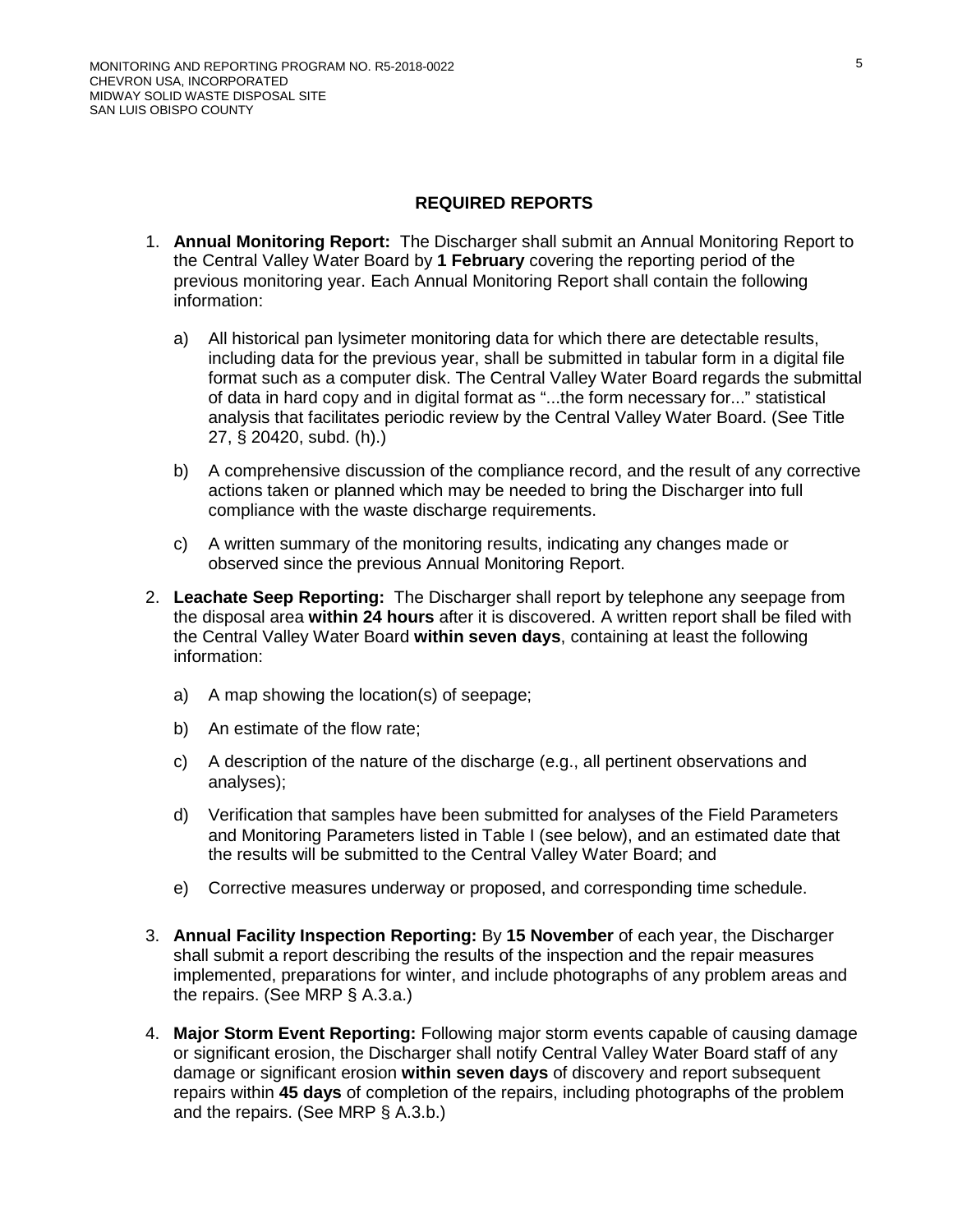- 5. **Survey and Iso-Settlement Map for Closed Landfills:** The Discharger shall conduct a survey and submit an iso-settlement map for each closed area of the landfill every five years pursuant to Title 27, section 21090, subdivision (e). (See MRP § A.3[.c.](#page-12-2)) The next report is due by **1 February 2019**.
- 6. **Pan Lysimeter:** The Discharger shall inspect and record the volume of moisture collected by the pan lysimeter quarterly. The results shall be included in the Annual Monitoring Report and a discussion of the performance of the evapo-transpirative (ET) cover relative to the moisture limits established in the Final Closure and Post-Closure Maintenance Plan. (See MRP § A.2.)
- 7. **Financial Assurances Report:** By **1 June** of each year, the Discharger shall submit a copy of the annual financial assurances report due to CalRecycle that updates the financial assurances for closure, post-closure maintenance, and corrective action. (See WDRs Order No. R5-2018-0022, Financial Assurances Specifications E.1–E.3.)

## **C. COMPLIANCE PERIOD**

The compliance period for each waste management unit shall be the number of years equal to the active life of the unit plus the closure period. The compliance period is the minimum period during which the Discharger shall conduct a water quality monitoring program subsequent to a release from the waste management unit. The compliance period shall begin anew each time the Discharger initiates an evaluation monitoring program. (See Title 27, § 20410.)

## **D. TRANSMITTAL LETTER FOR ALL REPORTS**

A transmittal letter explaining the essential points shall accompany each report. At a minimum, the transmittal letter shall identify any violations found since the last report was submitted, and if the violations were corrected. If no violations have occurred since the last submittal, this shall be stated in the transmittal letter. The transmittal letter shall also state that a discussion of any violations found since the last report was submitted, and a description of the actions taken or planned for correcting those violations, including any references to previously submitted time schedules, is contained in the accompanying report. The transmittal letter shall contain a statement by the discharger, or the discharger's authorized agent, under penalty of perjury, that to the best of the signer's knowledge the report is true, accurate, and complete.

The Discharger shall implement the above monitoring program on the effective date of this Program.

 Original signed by: Ordered by: PAMELA C. CREEDON, Executive Officer

 6 April 2018 \_\_\_ (Date)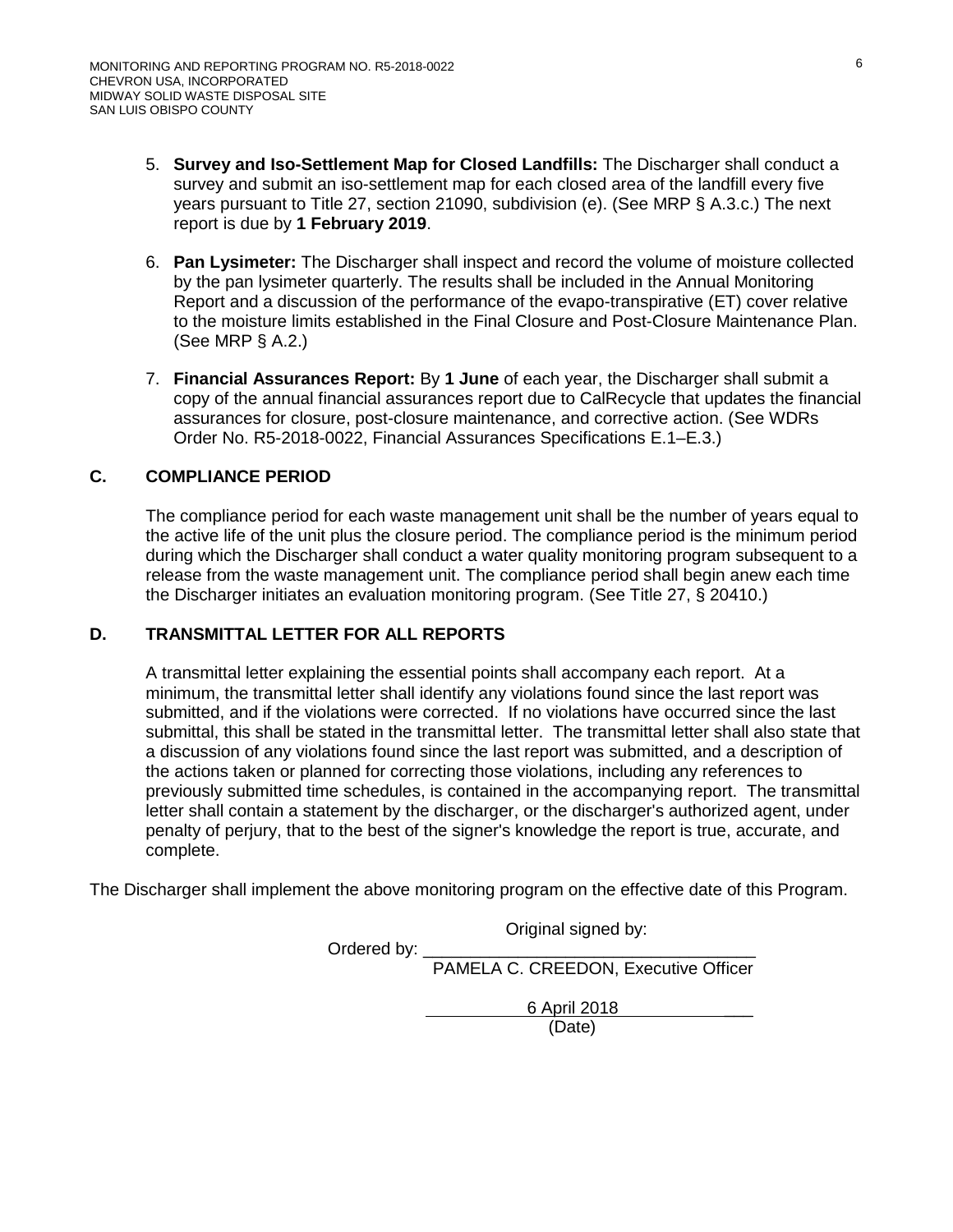# **TABLE I LEACHATE SEEP MONITORING**

| <b>Parameter</b>                                                                                                                                                                                                                                 | <u>Units</u>                                                                                               | Sampling/Reporting<br><b>Frequency</b>                                                           |
|--------------------------------------------------------------------------------------------------------------------------------------------------------------------------------------------------------------------------------------------------|------------------------------------------------------------------------------------------------------------|--------------------------------------------------------------------------------------------------|
| <b>Field Parameters</b>                                                                                                                                                                                                                          |                                                                                                            |                                                                                                  |
| <b>Total Flow</b><br><b>Flow Rate</b><br><b>Electrical Conductivity</b><br>рH                                                                                                                                                                    | Gallons<br>Gallons/Day<br>umhos/cm<br>pH units                                                             | <b>Upon Occurrence</b><br>66<br>66                                                               |
| <b>Monitoring Parameters</b>                                                                                                                                                                                                                     |                                                                                                            |                                                                                                  |
| <b>Total Dissolved Solids (TDS)</b><br>Chloride<br>Carbonate<br><b>Bicarbonate</b><br>Nitrate-Nitrogen<br>Sulfate<br>Calcium <sup>2</sup><br>Magnesium <sup>2</sup><br>Potassium <sup>2</sup><br>Sodium $2$<br><b>Volatile Organic Compounds</b> | $mg/L^1$<br>mg/L<br>mg/L<br>mg/L<br>mg/L<br>mg/L<br>mg/L<br>mg/L<br>mg/L<br>mg/L<br>$\mu$ g/L <sup>3</sup> | <b>Upon Occurrence</b><br>66<br>66<br>66<br>$\zeta$ $\zeta$<br>66<br>$\zeta$ $\zeta$<br>66<br>66 |
| (USEPA Method 8260B, short list, see Table II)                                                                                                                                                                                                   |                                                                                                            |                                                                                                  |

1 milligrams per liter<br>2 Dissolved concentration<br>3 micrograms per liter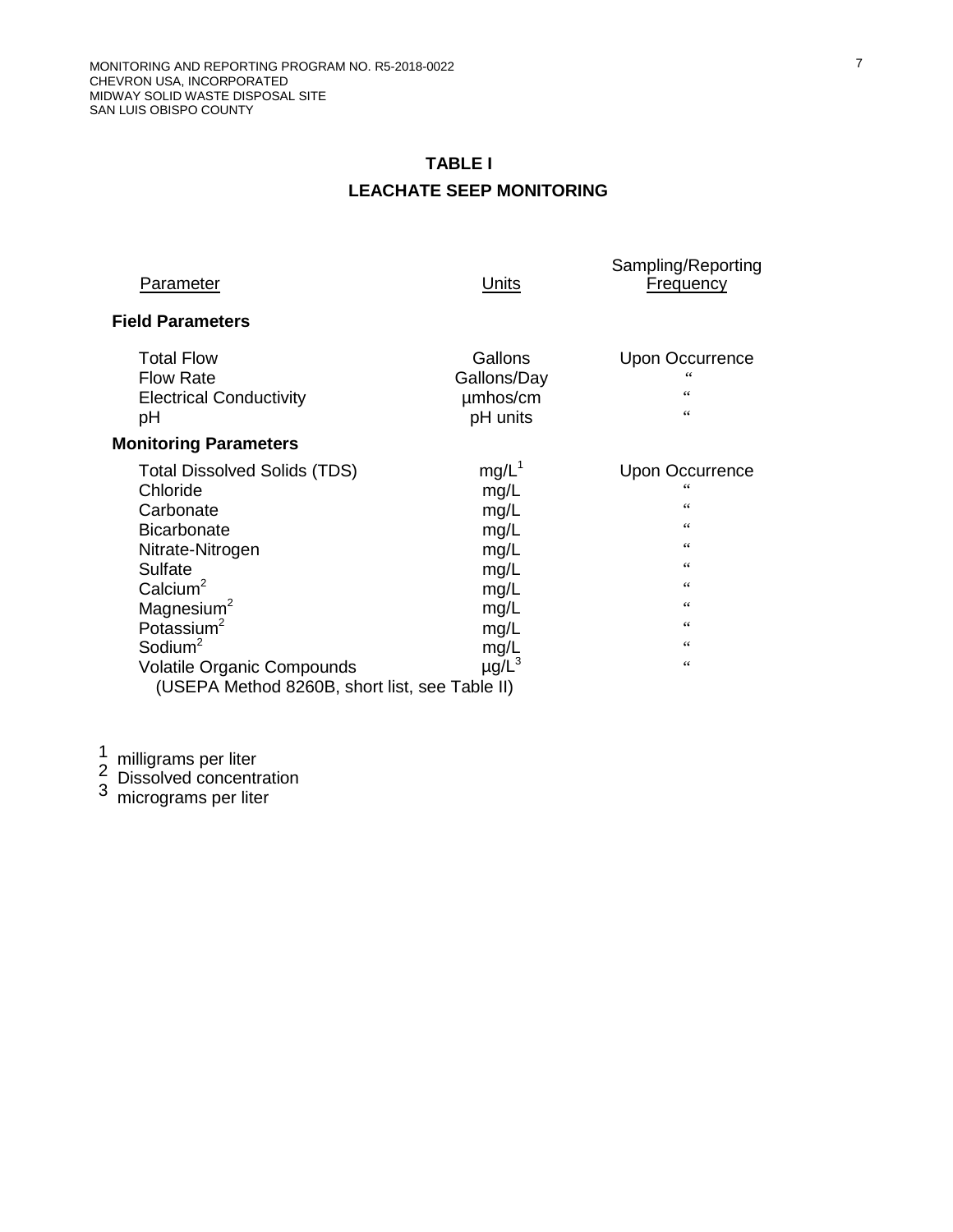#### **TABLE II**

#### **MONITORING PARAMETERS FOR DETECTION MONITORING**

#### **Volatile Organic Compounds, short list:**

#### **USEPA Method 8260B**

Acetone Acetonitrile (Methyl cyanide) Acrolein **Acrylonitrile** Allyl chloride (3-Chloropopene) Benzene Bromochloromethane Bromodichloromethane Bromoform (Tribromomethane) Carbon disulfide Carbon tetrachloride Chlorobenzene Chloroethane (Ethyl chloride) Chloroform (Trichloromethane) **Chloroprene** Dibromochloromethane (Chlorodibromomethane) 1,2-Dibromo-3-chloropropane (DBCP) 1,2-Dibromoethane (Ethylene dibromide; EDB) o-Dichlorobenzene (1,2-Dichlorobenzene) m-Dichlorobenzene (1,3-Dichlorobenzene) p-Dichlorobenzene (1,4-Dichlorobenzene) trans-1,4-Dichloro-2-butene Dichlorodifluoromethane (CFC-12) 1,1-Dichloroethane (Ethylidene chloride) 1,2-Dichloroethane (Ethylene dichloride) 1,1-Dichloroethylene (1,1 -Dichloroethene; Vinylidene chloride) cis-1,2-Dichloroethylene (cis- 1,2-Dichloroethene) trans-1,2-Dichloroethylene (trans-1,2-Dichloroethene) 1,2-Dichloropropane (Propylene dichloride) cis-1,3-Dichloropropene trans-1,3-Dichloropropene Di-isopropylether (DIPE) **Ethanol** Ethyltertiary butyl ether **Ethylbenzene** 2-Hexanone (Methyl butyl ketone) Hexachlorobutadiene Isobutyl alcohol **Methacrylonitrile** Methyl bromide (Bromomethene) Methyl chloride (Chloromethane)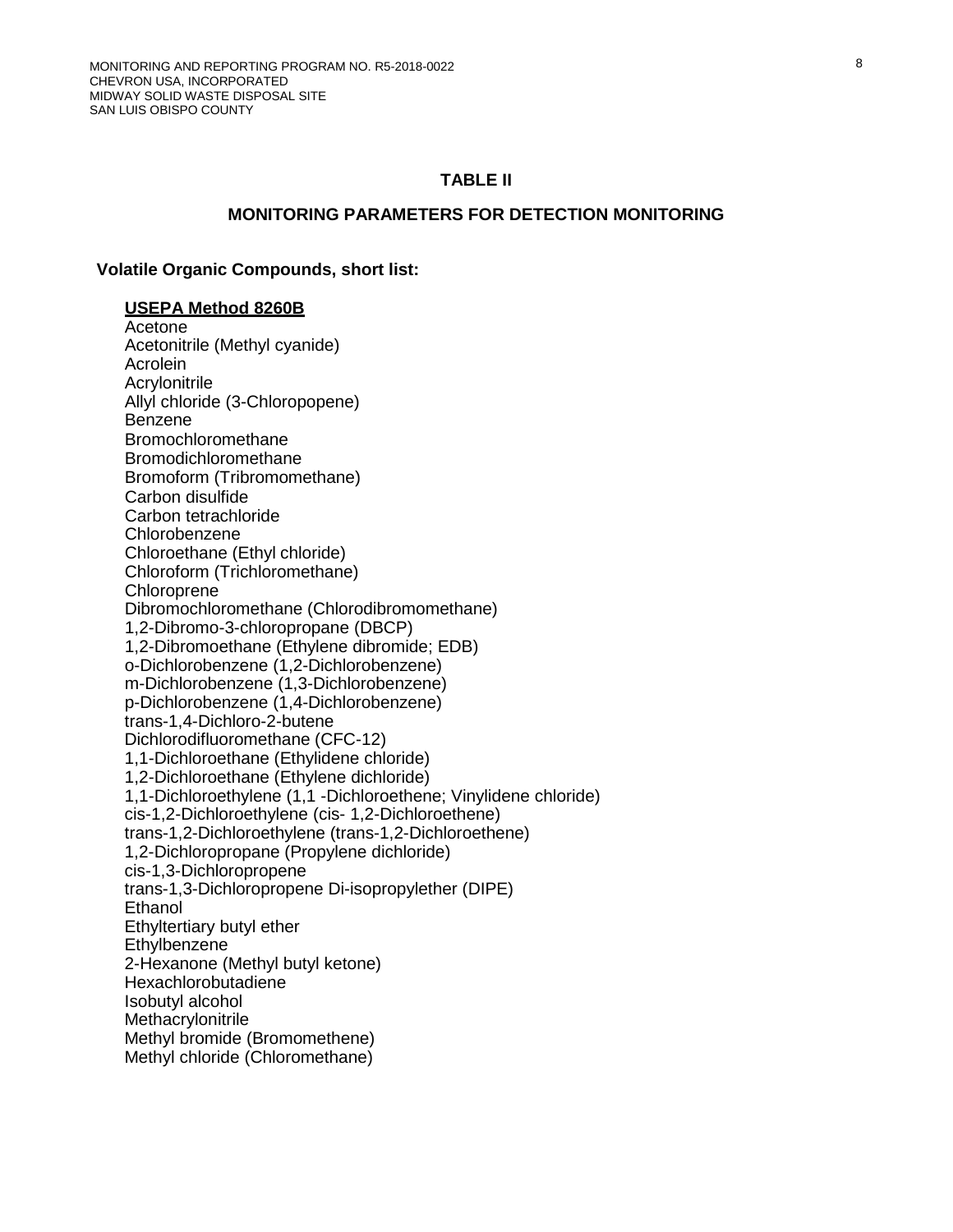#### **TABLE II**

#### **MONITORING PARAMETERS FOR DETECTION MONITORING**

#### **(Continued)**

Methylene bromide (Dibromomethane) Methylene chloride (Dichloromethane) Methyl ethyl ketone (MEK: 2-Butanone) Methyl iodide (Iodomethane) Methyl t-butyl ether 4-Methyl-2-pentanone (Methyl isobutylketone) Naphthalene **Styrene** Tertiary amyl methyl ether Tertiary butyl alcohol 1,1,1,2-Tetrachloroethane 1,1.2,2-Tetrachloroethane Tetrachloroethylene (Tetrachloroethene; Perchloroethylene) **Toluene** 1,2,4-Trichlorobenzene 1,1,1-Trichloroethane (Methylchloroform) 1,1,2-Trichloroethane Trichloroethylene (Trichloroethene) Trichlorofluoromethane (CFC- 11) 1,2,3-Trichloropropane Vinyl acetate Vinyl chloride Xylene (total)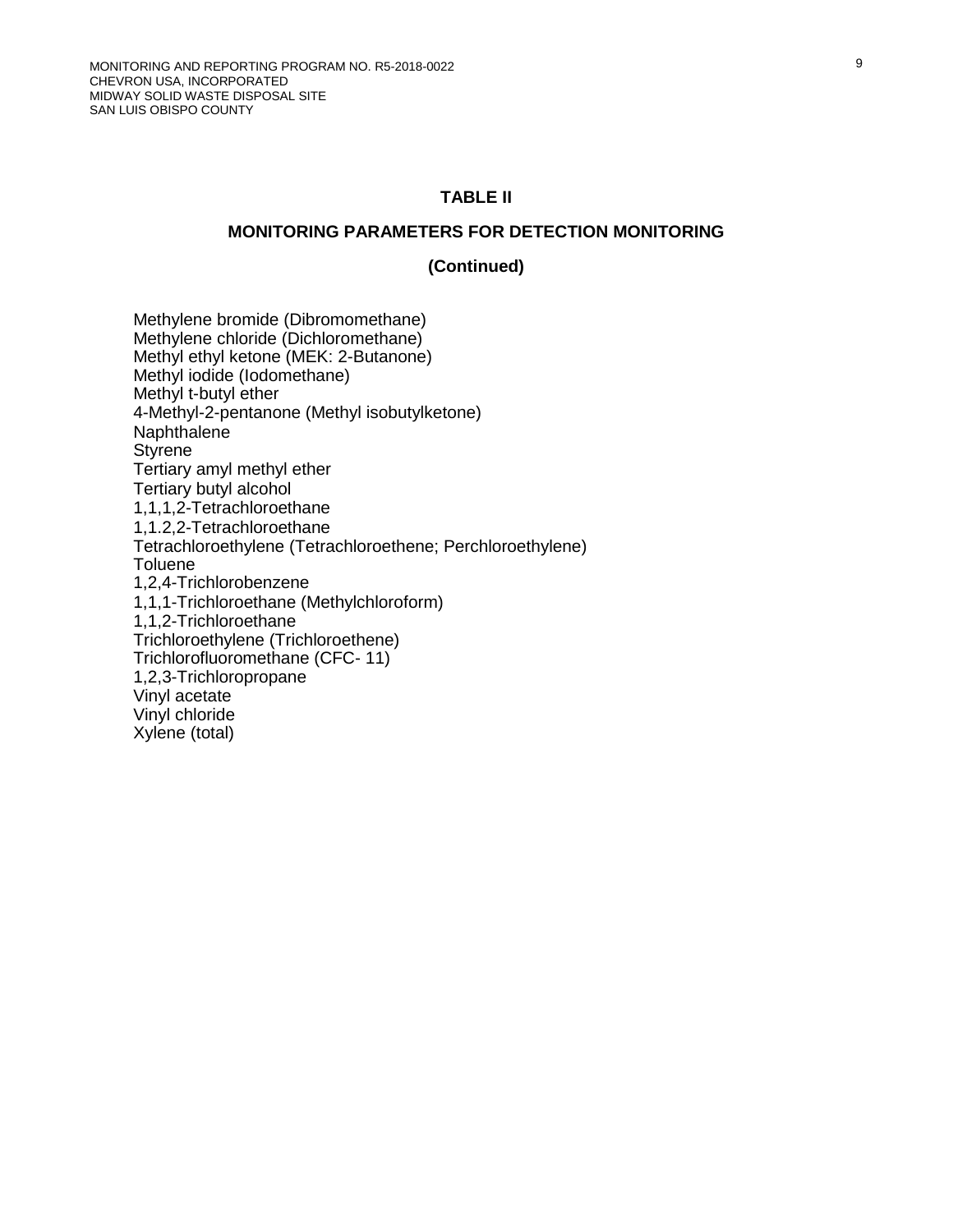# CALIFORNIA REGIONAL WATER QUALITY CONTROL BOARD CENTRAL VALLEY REGION

# STANDARD PROVISIONS AND REPORTING REQUIREMENTS FOR WASTE DISCHARGE REQUIREMENTS FOR NONHAZARDOUS SOLID WASTE DISCHARGES REGULATED BY SUBTITLE D AND/OR TITLE 27 (40 C.F.R. section 258 and Title 27, § 20005 et seq.)

December 2015

# **TABLE OF CONTENTS**

| <b>Section</b> |                                                      | Page |
|----------------|------------------------------------------------------|------|
| A.             |                                                      |      |
| <b>B.</b>      |                                                      |      |
| C <sub>1</sub> |                                                      |      |
| D.             |                                                      |      |
| E.             |                                                      |      |
| $F_{\rm L}$    |                                                      |      |
| G.             | STANDARD CLOSURE AND POST-CLOSURE SPECIFICATIONS  11 |      |
| H.             |                                                      |      |
| $\mathbf{L}$   |                                                      |      |
| J.             |                                                      |      |
| K.             |                                                      |      |
| L.             |                                                      |      |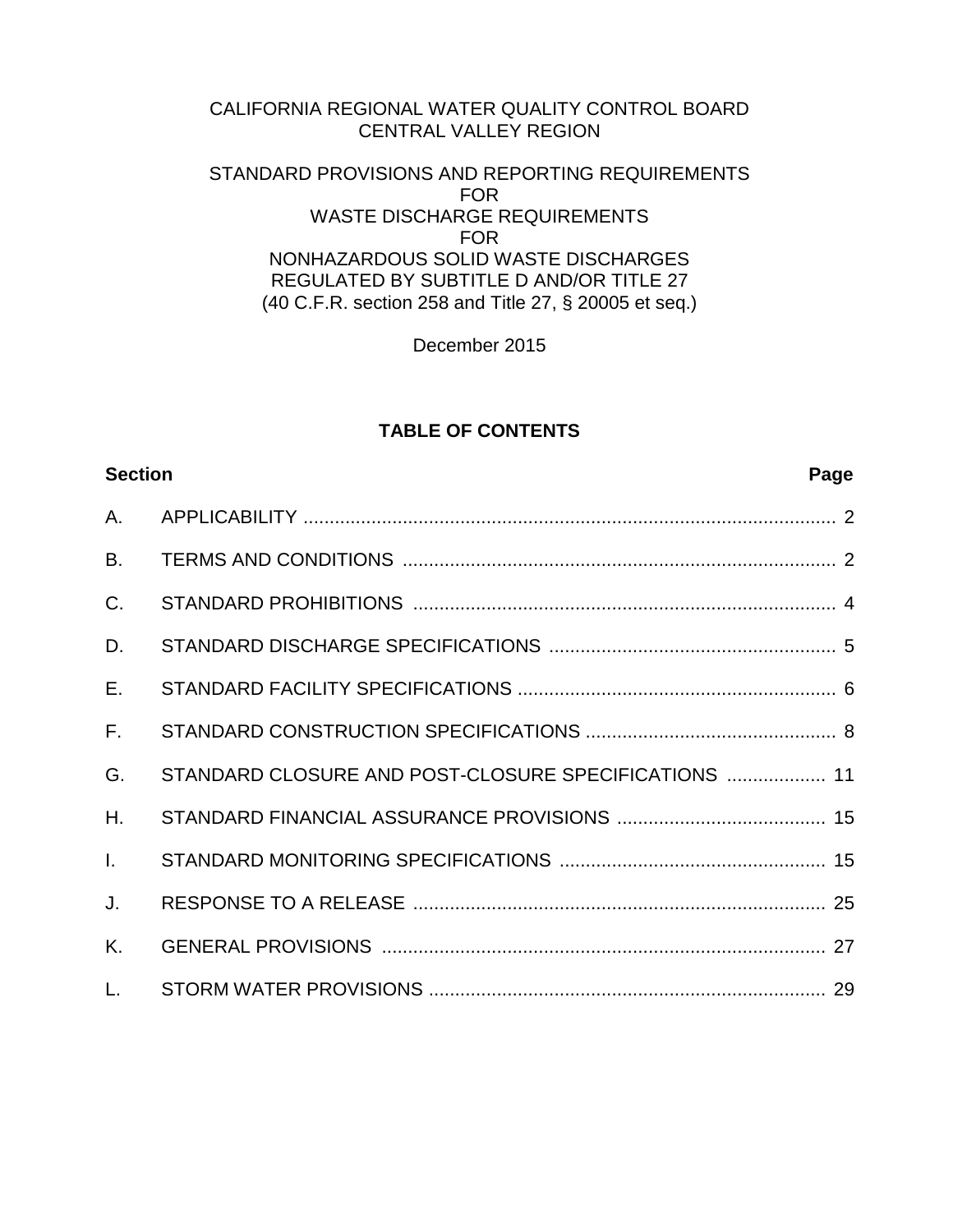# <span id="page-21-0"></span>**A. APPLICABILITY**

- 1. These Standard Provisions and Reporting Requirements (SPRRs) are applicable to nonhazardous solid waste disposal sites that are regulated by the Central Valley Regional Water Quality Control Board (hereafter, Central Valley Water Board) pursuant to the provisions of California Code of Regulations, title 27 ("Title 27"), section 20005 et seq., and municipal solid waste (MSW) landfills that are subject to the Federal Subtitle D regulations contained in 40 Code of Federal Regulations section 258 (hereafter, "Subtitle D" or "40 C.F.R. § 258.XX") in accordance with State Water Resources Control Board (State Water Board) Resolution 93-62. The Subtitle D regulations are only applicable to MSW landfills and therefore any requirements in these SPRRs that are referenced as coming from Subtitle D are not applicable to non-MSW waste management units such as Class II surface impoundments, Class II waste piles, and non-MSW landfill units. All Subtitle D requirements in these SPRRs are referenced with "[40 C.F.R. § 258.XX]" after the requirement.
- 2. "Order," as used throughout this document, means the Waste Discharge Requirements (WDRs) to which these SPRRs are incorporated.
- 3. The requirements prescribed herein do not authorize the commission of any act causing injury to the property of another, and do not protect the Discharger from liabilities under federal, state, or local laws. This Order does not convey any property rights or exclusive privileges.
- 4. The provisions of this Order are severable. If any provision of this Order is held invalid, the remainder of this Order shall not be affected.
- 5. If there is any conflicting or contradictory language between the WDRs, the Monitoring and Reporting Program (MRP), or the SPRRs, then language in the WDRs shall govern over either the MRP or the SPRRs, and language in the MRP shall govern over the SPRRs.
- 6. If there is a site-specific need to change a requirement in these SPRRs for a particular landfill facility, the altered requirement shall be placed in the appropriate section of the WDRs and will supersede the corresponding SPRRs requirement. These SPRRs are standard and cannot be changed as part of the permit writing process or in response to comments, but they will be periodically updated on an as-needed basis.
- 7. Unless otherwise stated, all terms are as defined in Water Code section 13050 and in Title 27, section 20164.

# <span id="page-21-1"></span>**B. TERMS AND CONDITIONS**

1. Failure to comply with any waste discharge requirement, monitoring and reporting requirement, or Standard Provisions and Reporting Requirement, or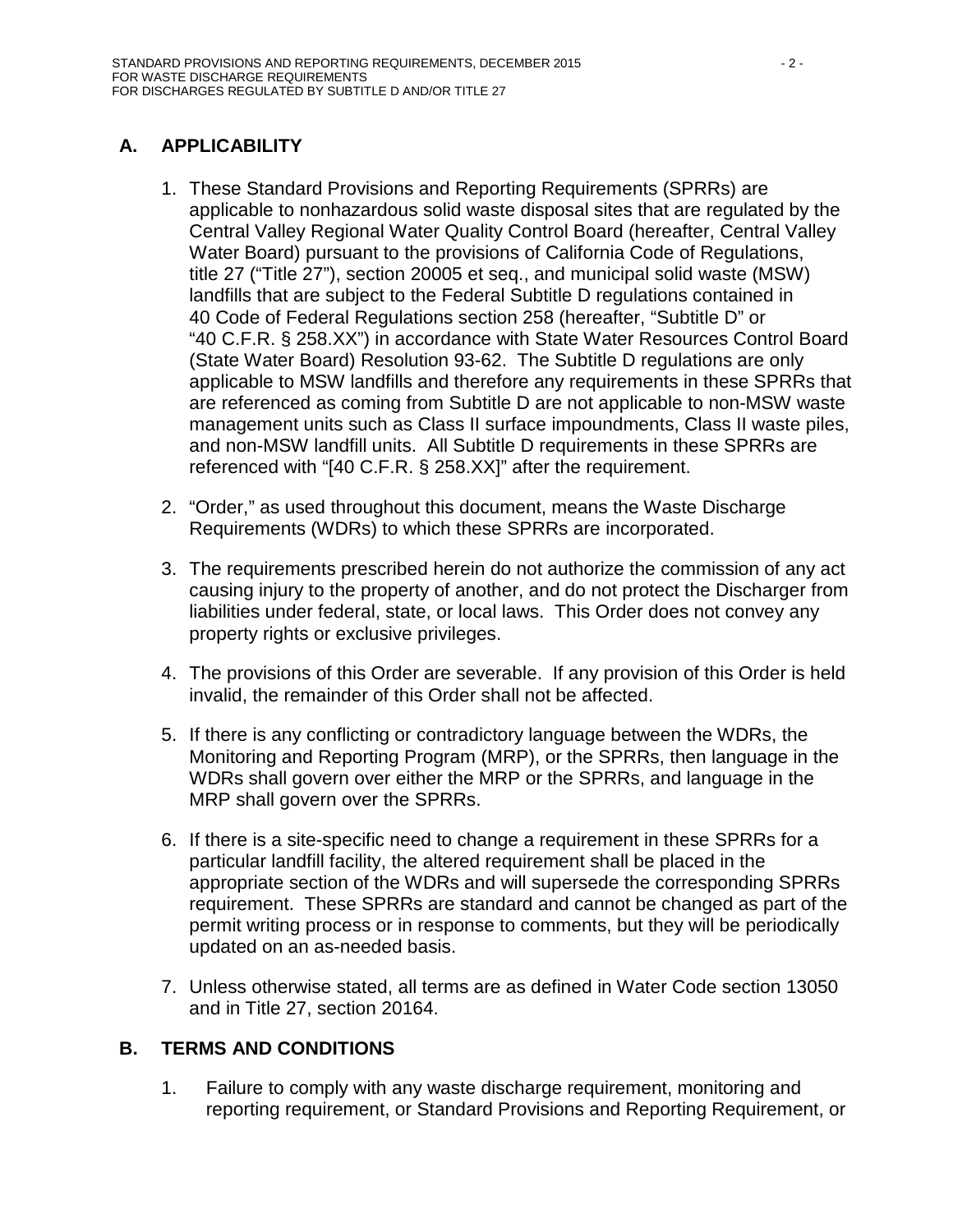other order or prohibition issued, reissued, or amended by the Central Valley Water Board or the State Water Board, or intentionally or negligently discharging waste, or causing or permitting waste to be deposited where it is discharged into the waters of the state and creates a condition of pollution or nuisance, is a violation of this Order and the Water Code, which can result in the imposition of civil monetary liability [Wat. Code, § 13350(a)]

- 2. After notice and opportunity for a hearing, this Order may be terminated or modified for cause, including, but not limited to [Wat. Code, § 13381]:
	- a. Violation of any term or condition contained in this Order;
	- b. Obtaining this Order by misrepresentation, or failure to disclose fully all relevant facts;
	- c. A change in any condition that results in either a temporary or permanent need to reduce or eliminate the authorized discharge; or
	- d. A material change in the character, location, or volume of discharge.
- 3. Before initiating a new discharge or making a material change in the character, location, or volume of an existing discharge, the Discharger shall file a new report of waste discharge (ROWD), or other appropriate joint technical document (JTD), with the Central Valley Water Board [Wat. Code, § 13260(c) and § 13264(a)]. A material change includes, but is not limited to, the following:
	- a. An increase in area or depth to be used for solid waste disposal beyond that specified in waste discharge requirements;
	- b. A significant change in disposal method, location, or volume (e.g., change from land disposal to land treatment);
	- c. A change in the type of waste being accepted for disposal; or
	- d. A change to previously-approved liner systems or final cover systems that would eliminate components or reduce the engineering properties of components.
- 4. Representatives of the Central Valley Water Board may inspect the facilities to ascertain compliance with the waste discharge requirements. The inspection shall be made with the consent of the owner or possessor of the facilities or, if the consent is refused, with a duly issued warrant. However, in the event of an emergency affecting the public health or safety, an inspection may be made without consent or the issuance of a warrant [Wat. Code, §13267(c)].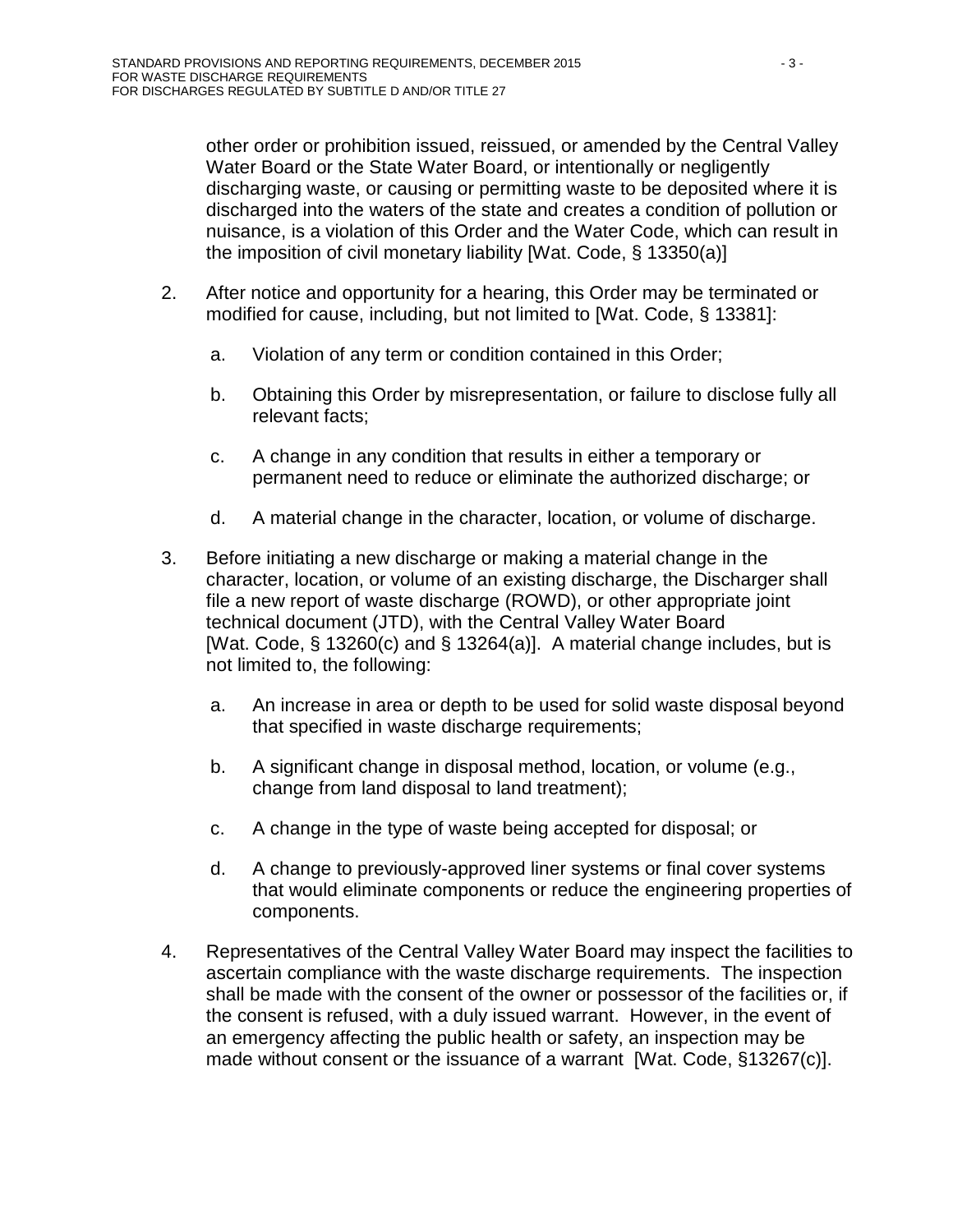- 5. The Central Valley Water Board will review this Order periodically and will revise these waste discharge requirements when necessary [Wat. Code, § 13263(e) and Title 27, § 21720(b)].
- 6. Except for material determined to be confidential in accordance with California law and regulations, all reports prepared in accordance with terms of this Order shall be available for public inspection at the offices of the Central Valley Water Board [Wat. Code, § 13267(b)]. Data on waste discharges, water quality, geology, and hydrogeology shall not be considered confidential.
- 7. A discharge of waste into the waters of the state is a privilege, not a right. No discharge of waste into waters of the state, whether or not the discharge is made pursuant to waste discharge requirements, shall create a vested right to continue the discharge [Wat. Code, § 13263(g)].
- 8. Technical and monitoring reports specified in this Order are requested pursuant to the Water Code [§13267(b)]. Failure to furnish the reports by the specified deadlines or falsifying information in the reports, are misdemeanors that may be liable civilly in accordance with §13268(b) of the Water Code [Wat. Code, §13268(a)].

# <span id="page-23-0"></span>**C. STANDARD PROHIBITIONS**

- 1. The discharge of liquid or semi-solid waste (waste containing less than 50 percent solids) is prohibited, except for the following when proposed in the ROWD/JTD and approved by this Order:
	- a. Dewatered sewage or water treatment sludge as described in Title 27, section 20220(c) provided it is discharged above a composite liner with a leachate collection and removal system (LCRS) [Title 27, § 20200(d)(3)].
	- b. Leachate and/or landfill gas condensate that is returned to the compositelined waste management unit (with an LCRS) from which it came [Title 27, § 20340(g) and 40 C.F.R. § 258.28].
- 2. The discharge of wastes which have the potential to reduce or impair the integrity of containment structures or which, if commingled with other wastes in the waste management unit, could produce violent reaction, heat or pressure, fire or explosion, toxic by-products, or reaction products, which, in turn:
	- a. require a higher level of containment than provided by the unit; or
	- b. are 'restricted wastes'; or
	- c. impair the integrity of containment structures;

is prohibited [Title 27, § 20200(b)].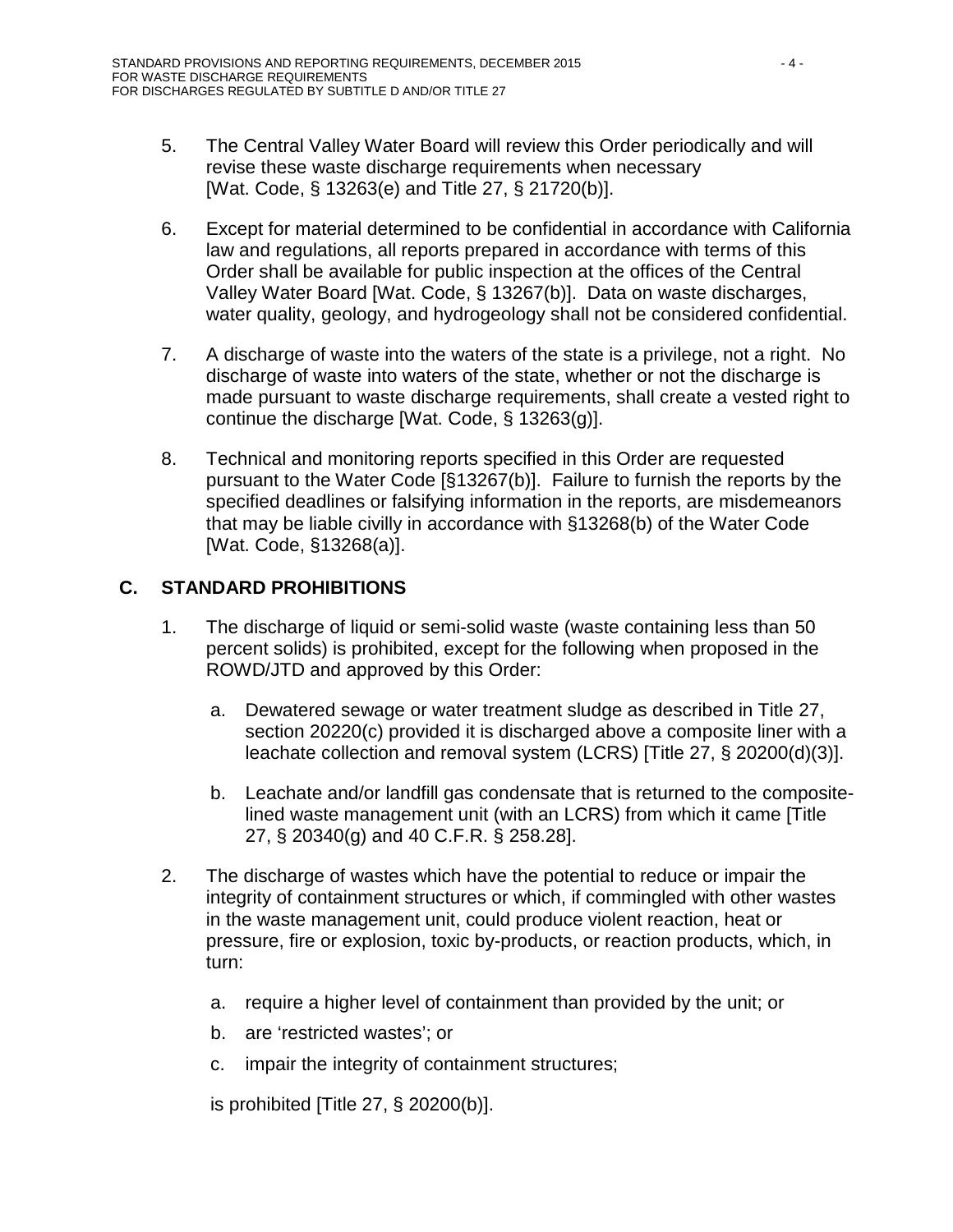- 3. The discharge of wastes outside of a waste management unit or portions of a unit specifically designed for their containment is prohibited.
- 4. The discharge of solid waste containing free liquid or which may contain liquid in excess of the moisture holding capacity as a result of waste management operations, compaction or settlement is prohibited.
- 5. The discharge of waste to a closed landfill unit is prohibited.
- 6. The discharge of waste constituents to the unsaturated zone or to groundwater is prohibited.
- 7. The discharge of solid or liquid waste or leachate to surface waters, surface water drainage courses, or groundwater is prohibited.

# <span id="page-24-0"></span>**D. STANDARD DISCHARGE SPECIFICATIONS**

- 1. The Discharger is responsible for accurate characterization of wastes, including a determination of whether or not wastes will be compatible with containment features and other wastes at the waste management unit and whether or not the wastes are required to be managed as a hazardous waste [Title 27, § 20200(c)] or designated waste [Title 27, § 20210].
- 2. Leachate and landfill gas condensate collected from a waste management unit shall be discharged to the unit from which it came, or discharged to an appropriate waste management unit in accordance with Title 27 and in a manner consistent with the waste classification of the liquid [Title 27, § 20200(d) and § 20340(g)].
- 3. The discharge of leachate or landfill gas condensate is restricted to those portions of a waste management unit that has a composite liner system and LCRS meeting the Federal Subtitle D requirements [40 C.F.R. § 258.28].
- 4. Leachate and condensate returned to a composite-lined landfill unit (when approved by this Order) shall be discharged and managed such that it does not cause instability of the waste, does not cause leachate seeps, does not generate additional landfill gas that is not extracted from the landfill by an active landfill gas extraction system, does not cause contaminants to enter surface water runoff, and does not cause leachate volumes to exceed the maximum capacity of the LCRS.
- 5. Any discharge of waste outside the portion of the landfill that was already covered with waste as of the landfill unit's respective Federal Deadline constitutes a "lateral expansion" and requires the installation of an approved composite liner system and LCRS [40 C.F.R. § 258.40(b)].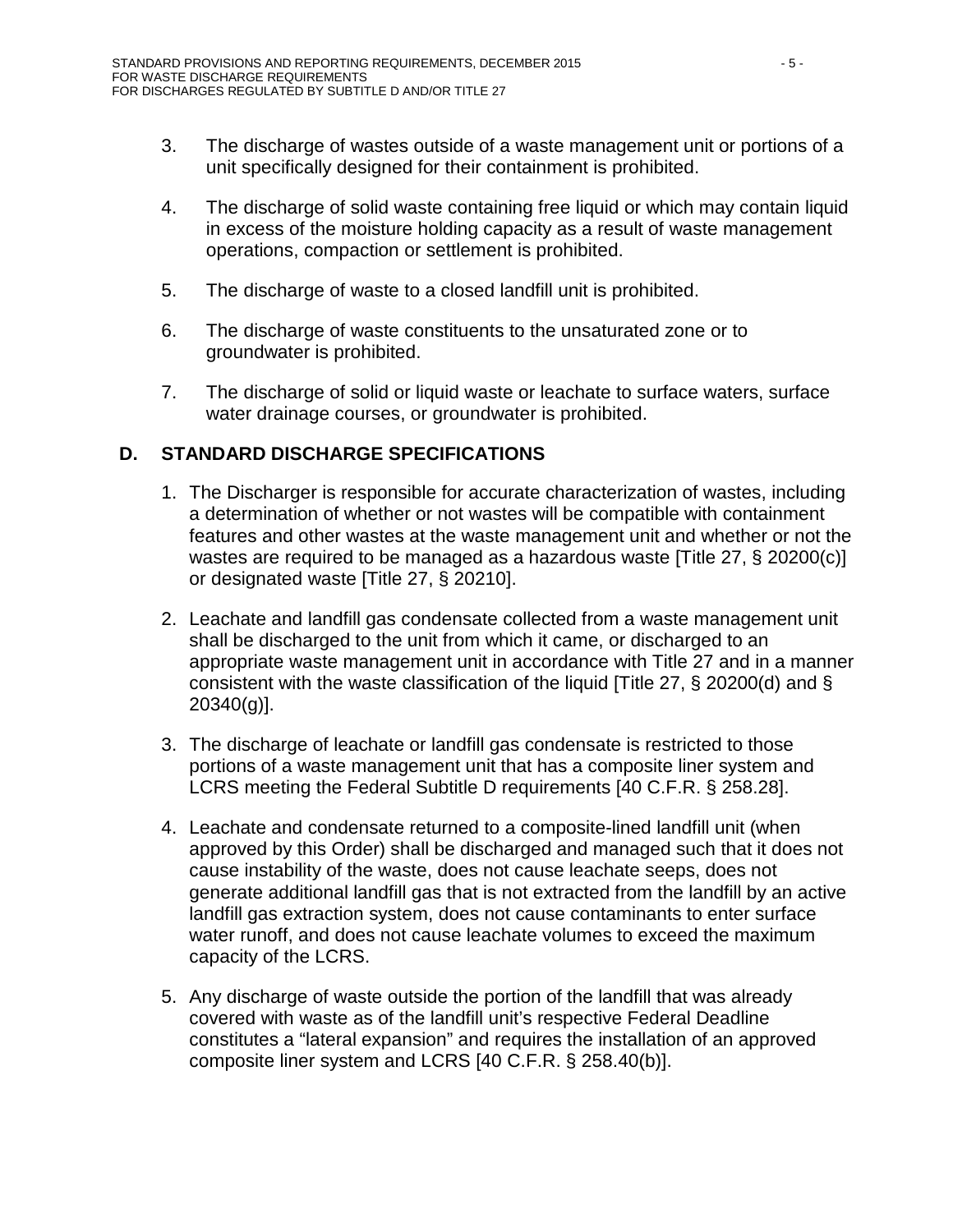- 6. Wastes shall be discharged only into waste management units specifically designed for their containment and/or treatment, as described in this Order.
- 7. The discharge shall remain within the designated disposal area at all times.
- 8. The discharge of waste shall not cause a nuisance condition [Wat. Code, § 13050(m)].

# <span id="page-25-0"></span>**E. STANDARD FACILITY SPECIFICATIONS**

- 1. All waste management units shall be designed, constructed, and operated to ensure that wastes, including leachate, will be a minimum of 5 feet above the highest anticipated elevation of underlying groundwater [Title 27, § 20240(c)], including the capillary fringe.
- 2. Surface and subsurface drainage from outside of a waste management unit shall be diverted from the unit [Title 27, § 20365(e)].
- 3. Interim cover is daily and intermediate cover [Title 27, § 20750(a)]. Interim cover over wastes discharged to a landfill shall be designed and constructed to minimize percolation of liquids through the wastes [Title 27, § 20705(b)].
- 4. Intermediate cover consisting of compacted earthen material of at least twelve (12) inches shall be placed on all surfaces of the fill where no additional solid waste will be deposited within **180 days** [Title 27, § 20700(a)].
- 5. During wet weather conditions, the facility shall be operated and graded to minimize leachate generation.
- 6. The Discharger shall **immediately** notify the Central Valley Water Board staff of any slope failure occurring at a waste management unit. Any failure which threatens the integrity of containment features or the waste management unit shall be promptly corrected in accordance with an approved method [Title 27, § 21710(c)(2)].
- 7. The Discharger shall **immediately** notify Central Valley Water Board staff of any flooding, unpermitted discharge of waste off-site or outside of waste management units, equipment failure, or other change in site conditions which could impair the integrity of waste or leachate containment facilities or precipitation and drainage control structures.
- 8. The Discharger shall limit water used for facility maintenance within landfill areas to the minimum amount necessary for dust control and construction.
- 9. The Discharger shall maintain in good working order any facility, control system, or monitoring device installed to achieve compliance with the waste discharge requirements.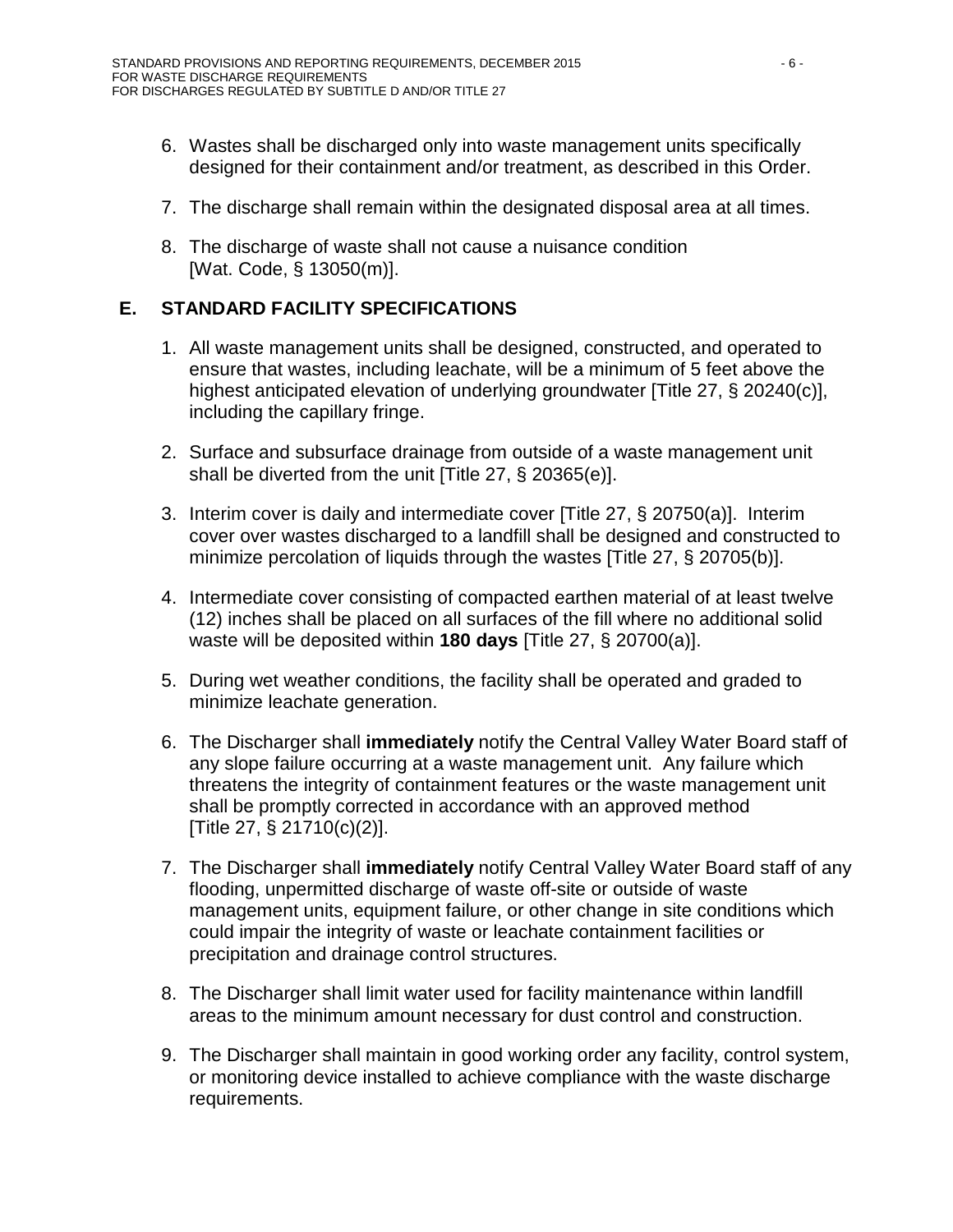- 10.The Discharger shall lock all groundwater monitoring wells with a lock on the well cap or monitoring well box. All monitoring devices shall be clearly labeled with their designation including all monitoring wells, LCRS risers, and lysimeter risers and shall be easily accessible for required monitoring by authorized personnel. Each monitoring device shall be clearly visible and be protected from damage by equipment or vehicles.
- 11.The Discharger shall ensure that methane and other landfill gases are adequately vented, removed from landfill units, or otherwise controlled to prevent the danger of adverse health effects, nuisance conditions, degradation, or the impairment of the beneficial uses of surface water or groundwater due to migration through the unsaturated zone.
- 12.The Discharger shall maintain the depth of the fluid in the sump of each landfill unit at the minimum needed for efficient pump operation (the depth at which the pump turns on given the pump intake height and maximum pump cycle frequency).
- 13.The depth of fluid on the landfill liner shall not exceed **30 centimeters** (cm) [40 C.F.R. § 258.40(a)(2)]. This regulation is interpreted by the Central Valley Water Board to exclude the leachate sump. The Discharger shall **immediately** notify the Central Valley Water Board staff by telephone, and follow up in writing within **seven** days if monitoring reveals that the depth of fluid on any portion of the liner (excluding the sump) exceeds 30 cm (approximately 12 inches). The written notification shall include a timetable for remedial or corrective action necessary to achieve compliance with the leachate depth limitation.
- 14.Each LCRS shall be tested at least annually to demonstrate proper operation. The results of the tests shall be compared with earlier tests made under comparable conditions [Title 27, § 20340(d)].
- 15.The Discharger shall maintain a *Storm Water Pollution Prevention Plan* and *Monitoring Program and Reporting Requirements* in accordance with State Water Board Order No. 2014-0057-DWQ (Industrial General Permit) or most recent general industrial storm water permit), or retain all storm water on-site.
- 16.Internal site drainage from surface or subsurface sources shall not contact or percolate through wastes.
- 17.New MSW landfill units or lateral expansions of existing units shall not be sited in a "wetland" [as defined in 40 C.F.R. § 232.29(r)] unless there is no practical alternative; steps have been taken to assure no net loss of wetland; the landfill unit will not degrade the wetland; the unit will not jeopardize threatened or endangered species or produce adverse modification of a critical habitat or violate any requirement of the Marine Protection, Research, and Sanctuaries Act of 1972 [40 C.F.R. § 258.12].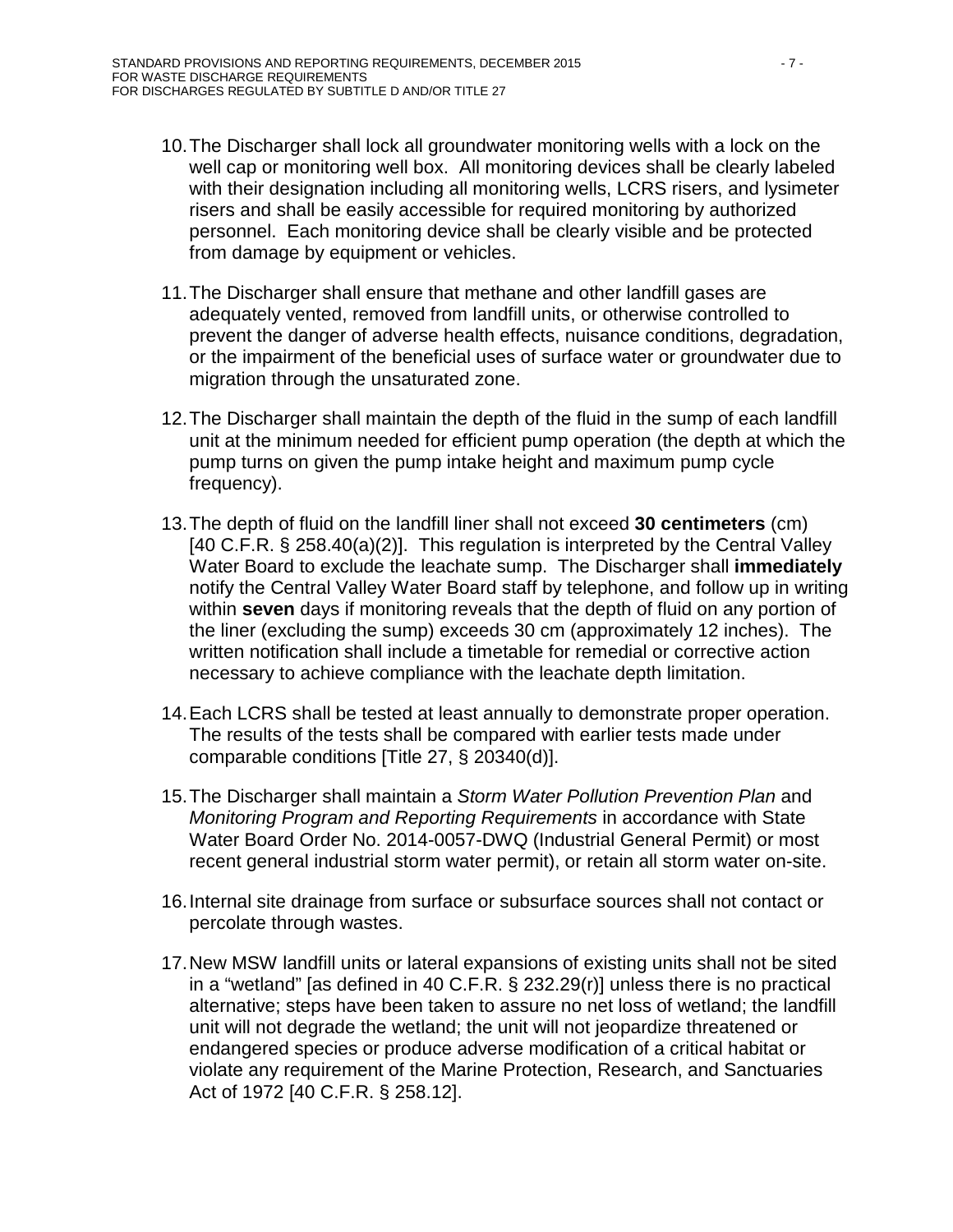# <span id="page-27-0"></span>**F. STANDARD CONSTRUCTION SPECIFICATIONS**

- 1. The Discharger shall submit for review and approval at least **90 days** prior to proposed construction, design plans and specifications for new landfill modules that include the following:
	- a. Detailed construction drawings showing all required liner system components, the LCRS, leachate sump, unsaturated zone monitoring system, any proposed landfill gas monitoring and extraction points, and access to the LCRS for required annual testing.
	- b. A Construction Quality Assurance (CQA) Plan prepared by a California-registered civil engineer or certified engineering geologist, and that meets the requirements of Title 27, section 20324.
	- c. A geotechnical evaluation of the area soils, evaluating their use as the base layer or reference to the location of this information in the ROWD/JTD [Title 27, § 21750(f)(4)].
	- d. Information about the seismic design of the proposed new module (or reference to the location of this information in the ROWD/JTD) in accordance with Title 27, section 20370.
	- e. A revised water quality monitoring plan for groundwater detection monitoring (or information showing the existing plan is adequate) in accordance with Title 27, section 20415.
	- f. An Operation Plan (or reference to the location of this information in the ROWD/JTD) meeting the requirements of Title 27, section 21760(b).
- 2. All containment structures shall be designed by, and construction shall be supervised by, a California registered civil engineer or a certified engineering geologist, and shall be certified by that individual as meeting the prescriptive standards, or approved engineered alternative design, in accordance with this Order prior to waste discharge.
- 3. The Discharger shall not proceed with construction until the construction plans, specifications, and all applicable construction quality assurance plans have been approved. Waste management units shall receive a final inspection and approval of the construction by Central Valley Water Board staff before use of the unit commences [Title 27, § 20310(e)].
- 4. Any report, or any amendment or revision of a report, that proposes a design or design change that might affect a waste management unit's containment features or monitoring systems shall be approved by a California registered civil engineer or a certified engineering geologist [Title 27, § 21710(d)].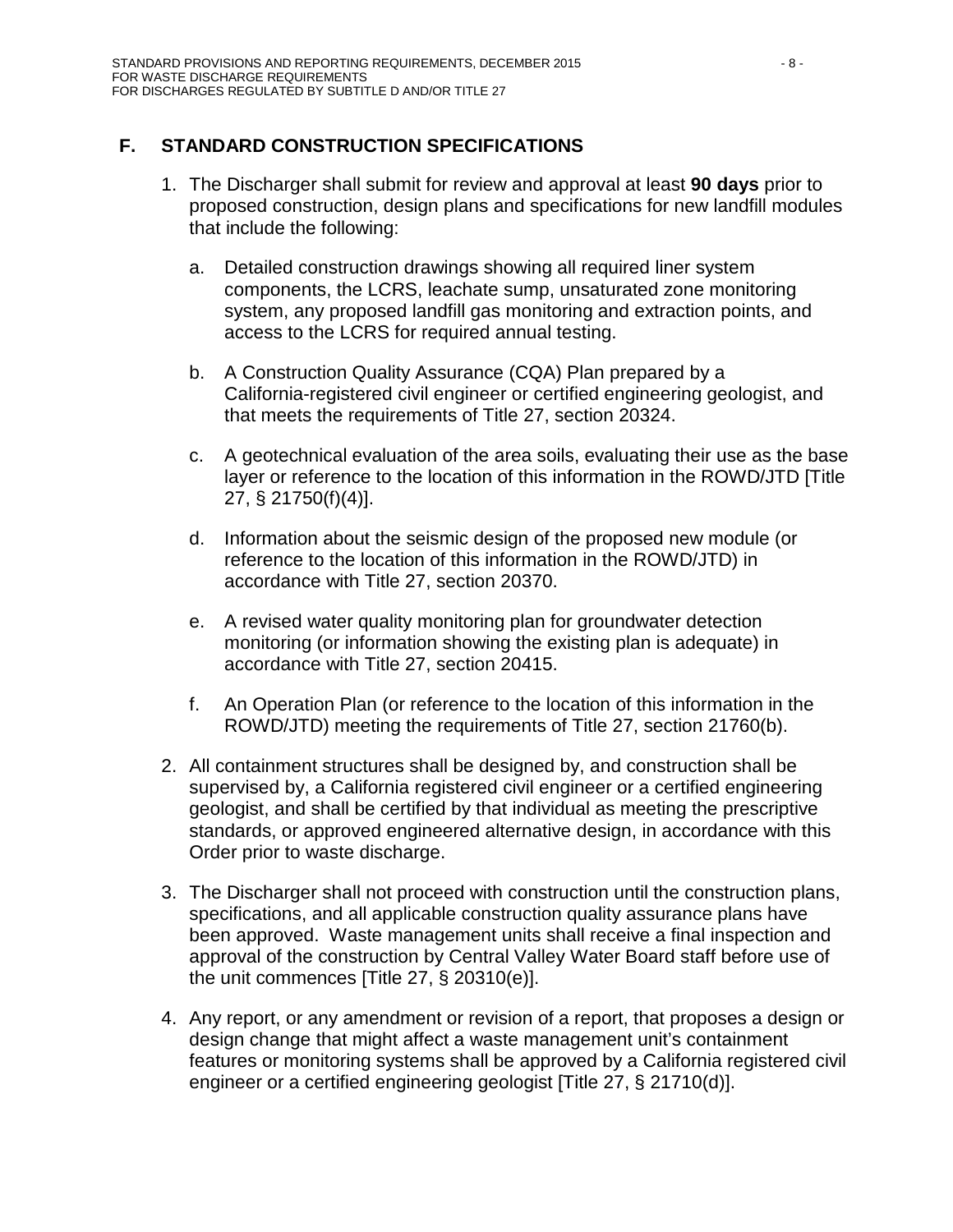- 5. Materials used in containment structures shall have appropriate chemical and physical properties to ensure that such structures do not fail to contain waste because of pressure gradients, physical contact with waste or leachate, chemical reactions with soil or rock, climatic conditions, the stress of installation, or because of the stress of daily operations [Title 27, § 20320(a)].
- 6. Waste management units and their respective containment structures shall be designed and constructed to limit, to the greatest extent possible, ponding, infiltration, inundation, erosion, slope failure, washout, and overtopping [Title 27, § 20365(a)].
- 7. The Discharger shall design storm water conveyance systems for Class III units for a 100-year, 24-hour storm event, and shall design storm water conveyance systems for Class II units for a 1,000-year, 24-hour storm event [Title 27, § 21750(e)(3)].
- 8. All Class III landfill units shall be designed to withstand the maximum probable earthquake and Class II waste management units shall be designed to withstand maximum credible earthquake without damage to the foundation or to the structures that control leachate, or surface drainage, or erosion, or gas [Title 27, § 20370(a)].
- 9. The Discharger shall perform stability analyses that include components to demonstrate the integrity of the landfill foundation, final slopes, and containment systems under both static and dynamic conditions throughout the landfill's life including the closure period and post-closure maintenance period [Title 27, § 21750(f)(5)].
- 10.New waste management units and expansions of existing units shall not be located on a known Holocene fault [Title 27, § 20260(d)].
- 11.Liners shall be designed and constructed to contain the fluid, including landfill gas, waste, and leachate [Title 27, § 20330(a)].
- 12.Hydraulic conductivities shall be determined primarily by appropriate field test methods in accordance with accepted civil engineering practice. The results of laboratory tests with both water and leachate, and field tests with water, shall be compared to evaluate how the field permeabilities will be affected by leachate. It is acceptable for the Discharger to use appropriate compaction tests in conjunction with laboratory hydraulic conductivity tests to determine field permeabilities as long as a reasonable number of field hydraulic conductivity tests are also conducted [Title 27, § 20320(c)].
- 13.Hydraulic conductivities specified for containment structures other than the final cover shall be relative to the fluids (leachate) to be contained. Hydraulic conductivities for the final cover shall be relative to water [Title 27, § 20320(b)].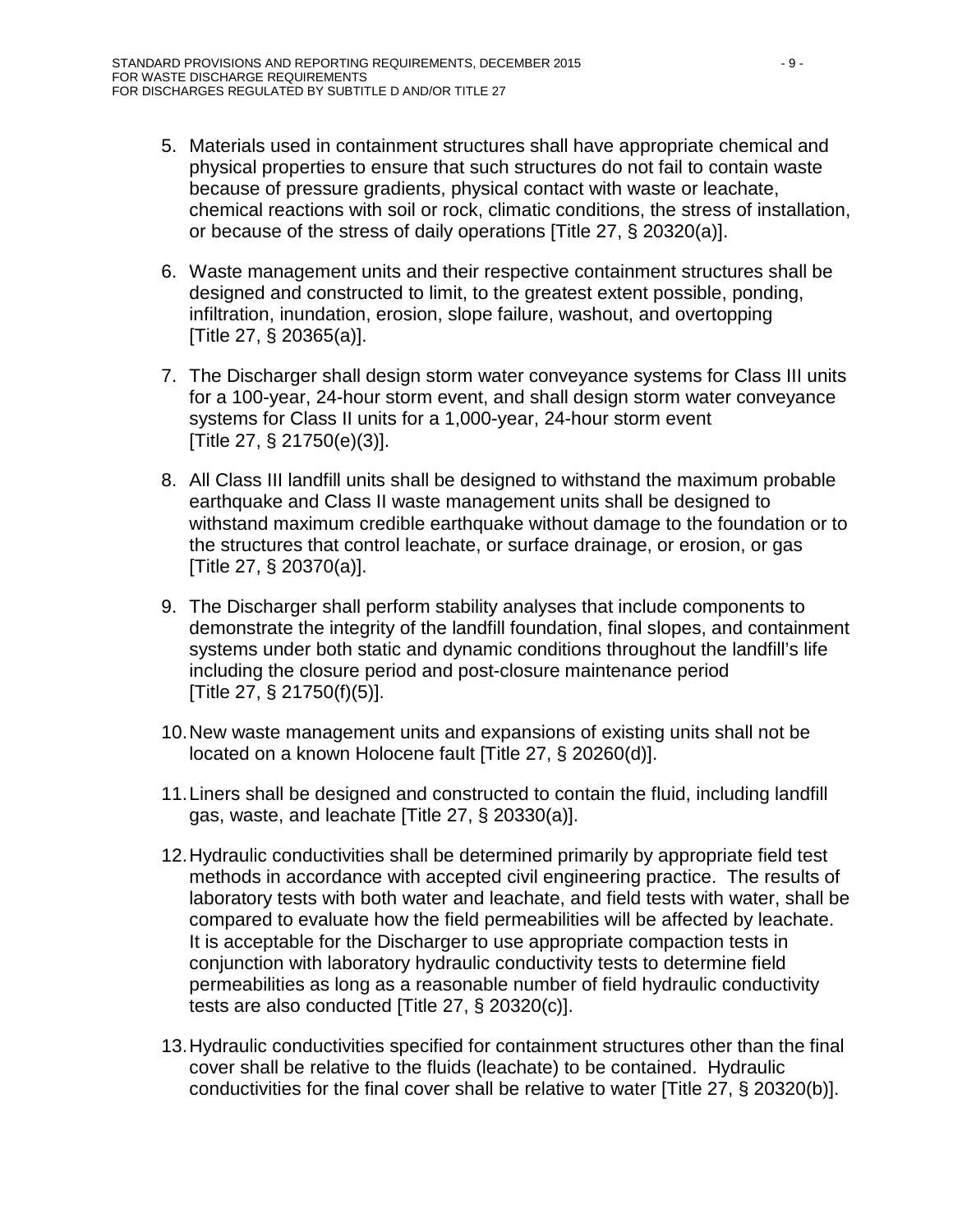- 14.A test pad for each barrier layer and final cover shall be constructed in a manner duplicating the field construction. Test pad construction methods, with the designated equipment, shall be used to determine if the specified density/moisture-content/hydraulic conductivity relationships determined in the laboratory can be achieved in the field with the compaction equipment to be used and at the specified lift thickness [Title 27, § 20324(g)(1)(A)].
- 15.Performance requirements for geosynthetic membranes shall include, but are not limited to, a need to limit infiltration of water, to the greatest extent possible; a need to control landfill gas emissions; mechanical compatibility with stresses caused by equipment traffic, and for final covers the result of differential settlement over time and durability throughout the post-closure maintenance period [Title 27, § 20324(i)(1)].
- 16.The Discharger shall ensure proper preparation of the subgrade for any liner system that includes a GCL so as to provide a smooth surface that is free from rocks, sticks, or other debris that could damage or otherwise limit the performance of the GCL.
- 17.The Discharger shall propose an electronic leak location survey of the top liner for any new landfill module in the construction quality assurance plan unless the Discharger demonstrates that a leak location survey is not needed.
- 18.Leachate collection and removal systems are required for Class II landfills and surface impoundments, MSW landfills, and for Class III landfills which have a liner or which accept sewage or water treatment sludge [Title 27, § 20340(a)].
- 19.All new landfill units or lateral expansions of existing units that require a LCRS shall have a blanket-type LCRS that covers the bottom of the unit and extends as far up the sides as possible. The LCRS shall be of sufficient strength and thickness to prevent collapse under the pressures exerted by overlying wastes, waste cover materials, and by any equipment used at the unit [Title 27, § 20340(e)].
- 20.The LCRS shall be designed, constructed, maintained, and operated to collect and remove twice the maximum anticipated daily volume of leachate from the waste management unit [Title 27, § 20340(b)].
- 21.Leachate collection and removal systems shall be designed and operated to function without clogging through the scheduled closure of the landfill unit and during the post-closure maintenance period.
- 22.The LCRS shall be designed to maintain the depth of fluid over any portion of the LCRS of no greater than 30 cm [40 C.F.R. § 258.40(a)(2)], excluding the leachate sump. The leachate sump, leachate removal pump, and pump controls shall be designed and set to maintain a fluid depth no greater than the minimum needed for efficient pump operation [Title 27, § 20340(c)].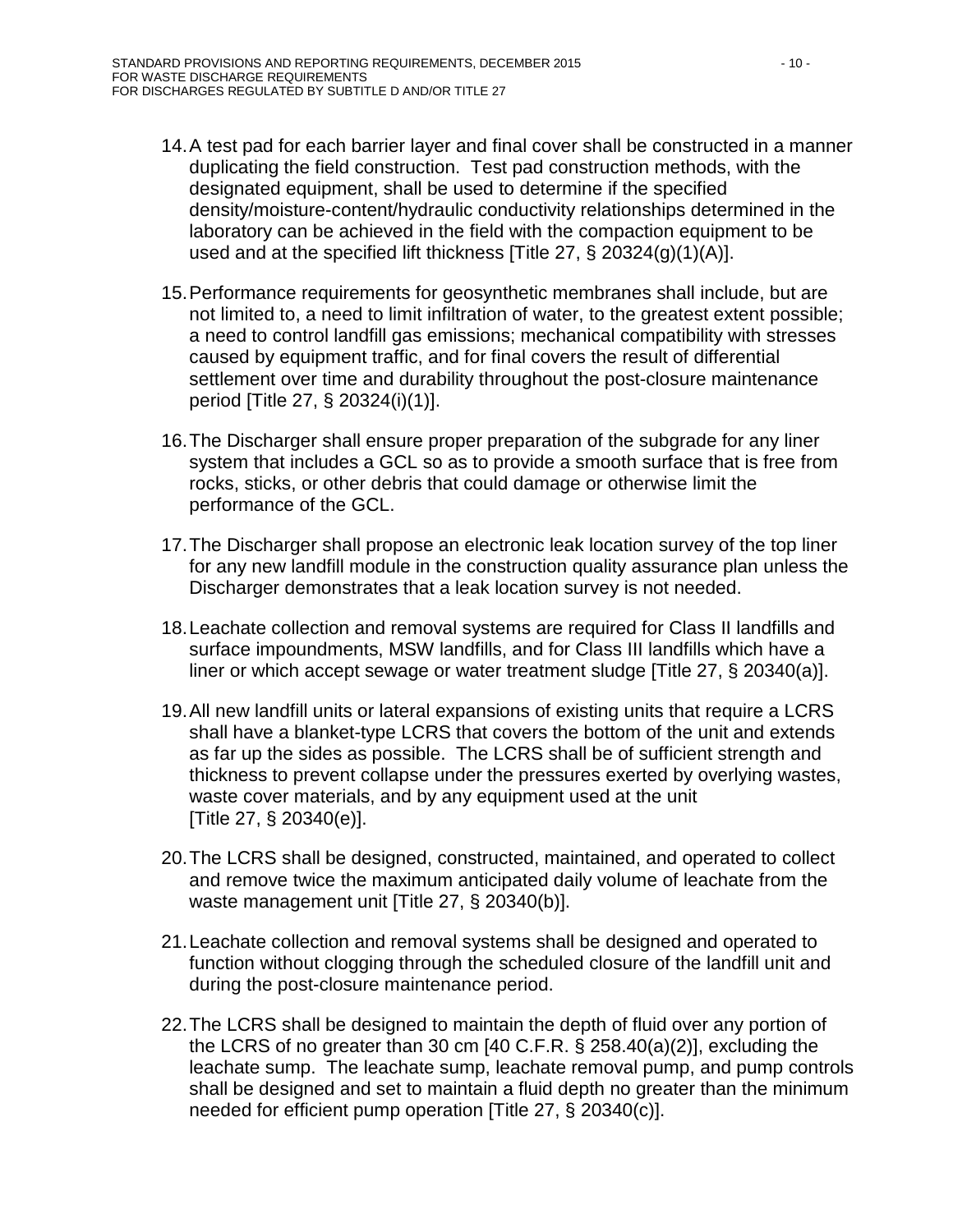- 23.All construction of liner systems and final cover systems shall be performed in accordance with a Construction Quality Assurance Plan certified by a registered civil engineer or a certified engineering geologist [Title 27, § 20323].
- 24.The Construction Quality Assurance program shall be supervised by a registered civil engineer or a certified engineering geologist who shall be designated the CQA officer [Title 27, § 20324(b)(2)].
- 25.The Discharger shall ensure that a third party independent of both the Discharger and the construction contractor performs all of the construction quality assurance monitoring and testing during the construction of a liner system.
- 26.The Discharger shall notify Central Valley Water Board staff at least **14 days** prior to commencing field construction activities including construction of a new lined cell or module, construction of a final cover, or any other construction that requires Central Valley Water Board staff approval under this Order.
- 27.The Discharger shall submit for review and approval at least **60 days** prior to proposed discharge, final documentation required in Title 27 Section 20324(d)(1)(C) following the completion of construction of a new lined landfill module. The report shall be certified by a registered civil engineer or a certified engineering geologist and include a statement that the liner system was constructed in accordance with the approved design plans and specifications, the CQA Plan, the requirements of the WDRs, and that it meets the performance goals of Title 27. The report shall contain sufficient information and test results to verify that construction was in accordance with the design plans and specifications, the construction quality assurance plan, and the performance goals of Title 27.
- 28.The Discharger shall not discharge waste onto a newly constructed liner system until the final documentation report has been reviewed and an acceptance letter has been received.
- 29.Prior to placement of waste in a new landfill unit, the Discharger shall monitor any pan lysimeter for the unit that has received enough rainfall to flood the LCRS sump. If liquid is detected in the pan lysimeter, the Discharger shall verify that the liquid is not from a leak in the primary liner system before waste can be accepted to the new module.

# <span id="page-30-0"></span>**G. STANDARD CLOSURE AND POST-CLOSURE SPECIFICATIONS**

1. The Discharger shall submit a final or partial final closure and post-closure maintenance plan at least **two years** prior to the anticipated date of closure [Title 27, § 21780(d)(1)].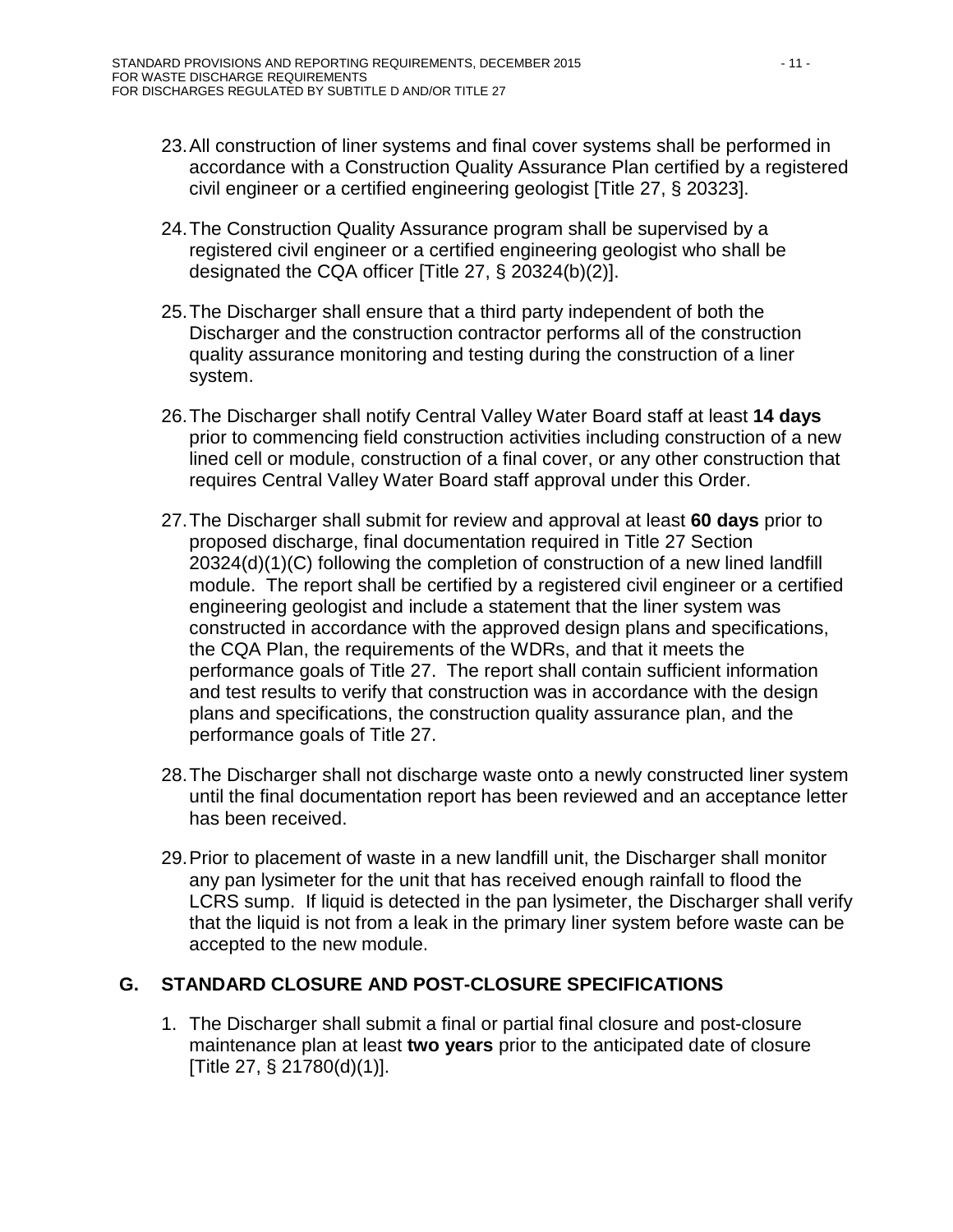- 2. The Discharger shall notify the Central Valley Water Board in writing that a landfill unit or portion of a unit is to be closed either at the same time that the California Department of Resources Recycling and Recovery (CalRecycle) is notified or **180 days** prior to beginning any final closure activities, whichever is sooner [Title 27, § 21710(c)(5)(A)]. The notice shall include a statement that all closure activities will conform to the most recently approved final or partial final closure plan and that the plan provides for site closure in compliance with all applicable federal and state regulations [Title 27, § 21710(c)(5)(C)].
- 3. Initiation of closure activities shall begin within **30 days** of final waste receipt, or within **one year** of receipt of most recent waste if additional capacity remains [40 C.F.R. § 258.60(f)].
- 4. Closure activities shall be completed within **180 days** of the beginning of closure activities unless an extension is granted by the Executive Officer [40 C.F.R. § 258.60(g)].
- 5. The Discharger shall carry out both mandatory closure and normal closure of a waste management unit or a portion of a unit in accordance with a closure and post-closure maintenance plan approved by the Central Valley Water Board [Title 27, § 20950(a)(1)] through the issuance of closure waste discharge requirements.
- 6. The Discharger shall notify the Central Valley Water Board that a preliminary closure and post-closure maintenance plan has been prepared and placed in the operating record by the date of initial receipt of waste at any new MSW landfill unit or lateral expansion of any existing unit [40 C.F.R. § 258.60(d)]. This notification shall be included in the cover letter transmitting the preliminary closure and post-closure maintenance plan.
- 7. In addition to the applicable provisions of Title 27, the preliminary closure and/or the post-closure maintenance plans for MSW landfill units shall include the following:
	- a. A description of the steps necessary to close all MSW landfill units at any point during their active life in accordance with the cover design requirements [40 C.F.R. § 258.60(c)];
	- b. An estimate of the largest area of the landfill unit(s) ever requiring a final cover at any time during the active life of the unit(s) [40 C.F.R. § 258.60(c)(2)];
	- c. An estimate of the maximum inventory of wastes ever on-site over the active life of the waste management facility [40 C.F.R. § 258.60(c)(3)]; and
	- d. A schedule for completing all activities necessary to satisfy the closure criteria in 40 C.F.R. section 258.60 [40 C.F.R. § 258.60(c)(4)].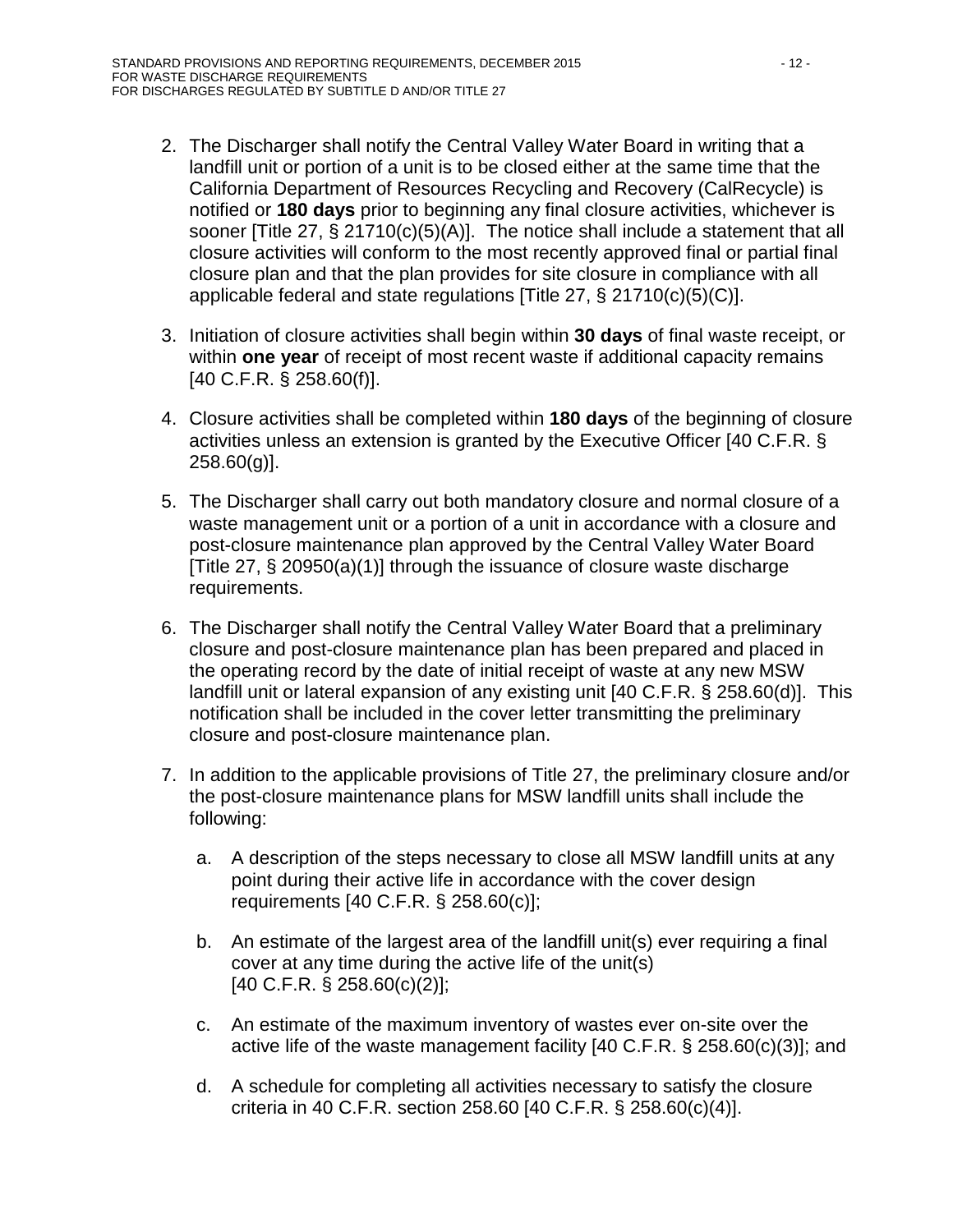- 8. The final closure and post-closure maintenance plan for the waste management unit shall include at least the following: an itemized cost analysis, closure schedule, any proposed final treatment procedures, map, changes to the unit description presented in the most recent ROWD, federal requirements for a MSW facility, land use of the closed unit, and a construction quality assurance plan [Title 27, § 21769(c) & (d)].
- 9. Closure of each waste management unit shall be under the direct supervision of a registered civil engineer or certified engineering geologist [Title 27, § 20950(b)].
- 10.The final cover of closed landfills shall be designed, graded, and maintained to prevent ponding and soil erosion due to high run-off velocities [Title 27, § 21090(b)(1)(A)].
- 11.The final grading design shall be designed and approved by a registered civil engineer or certified engineering geologist [Title 27, § 21090(b)(1)(C)].
- 12.All final cover designs shall include a minimum 1-foot thick erosion resistant layer [Title 27, § 21090(a)(3)(A)].
- 13.The Discharger shall close the landfill with minimum 15-foot wide benches every 50 vertical feet [Title 27, § 21090(a)].
- 14.Final cover slopes shall not be steeper than a horizontal to vertical ratio of one and three quarters to one and designs having any slopes steeper than a horizontal to vertical ratio of three to one, or having a geosynthetic component, shall have these aspects of their design specifically supported in the slope stability report required in Title 27, section 21750(f)(5) [Title 27, § 21090(a)].
- 15.For any portions of the final cover installed after July 18, 1997, for which the Central Valley Water Board has not approved a slope and foundation stability report on or before that date, the Discharger shall meet the requirements of Title 27, section 21750(f)(5) [Title 27, § 21090(a)(6)].
- 16.Areas with slopes greater than ten percent, surface drainage courses, and areas subject to erosion by wind or water shall be designed and constructed to prevent such erosion [Title 27, § 21090(b)(2)].
- 17.The Discharger shall design storm water conveyance systems for closed Class III units for a 100-year, 24-hour storm event, and shall design storm water conveyance systems for closed Class II units for a 1,000-year, 24-hour storm event [Title 27, § 21750(e)(3)].
- 18.Closed landfill units shall be provided with at least two permanent surveying monuments, installed by a licensed land surveyor or by a registered civil engineer, from which the location and elevation of all wastes, containment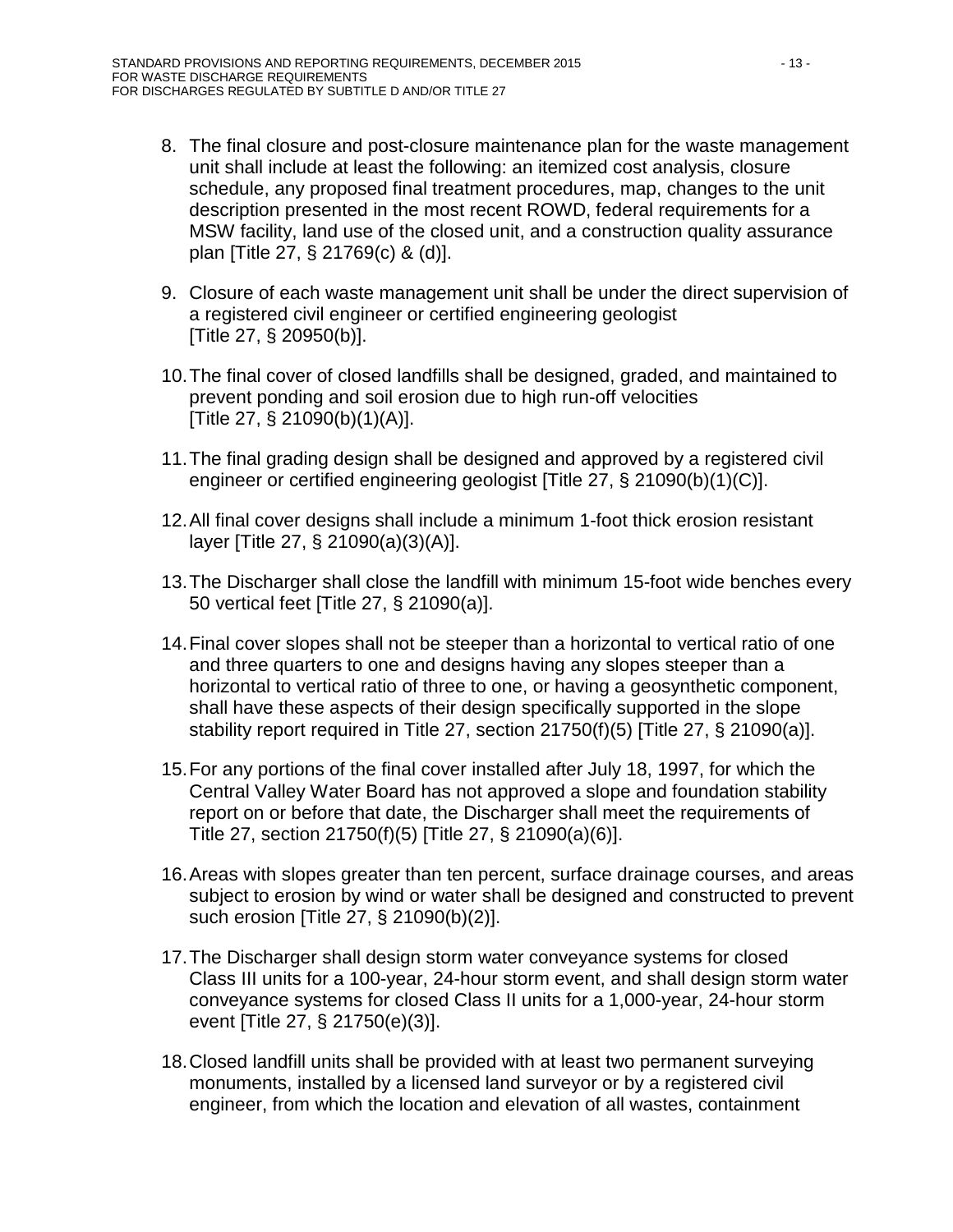structures, and monitoring facilities can be determined throughout the post-closure maintenance period [Title 27, § 20950(d)].

- 19.Following closure of any MSW landfill units, the Discharger shall notify the Executive Officer that the deed to the landfill facility property, or some other instrument that is normally examined during a title search, has been recorded and a copy placed in the operating record. The notation on the deed shall in perpetuity notify any potential purchaser of the property that the land has been used as a landfill facility and that use of the land is restricted to the planned use described in the post-closure maintenance plan [Title 27, § 20515(a)(4) and §21170, and 40 C.F.R. § 258.60(i)].
- 20.Construction or repair of the final cover system's low-hydraulic conductivity layer is to be carried out in accordance with an approved construction quality assurance plan [Title 27, § 21090(b)(1)(E)].
- 21.The Discharger shall incorporate into the closure and post-closure maintenance plan a cover-integrity monitoring and maintenance program which includes at least the following: a periodic leak search, periodic identification of other problem areas, prompt cover repair, and vegetation maintenance [Title 27, § 21090(a)(4)].
- 22.The Discharger shall complete a final cover survey upon completion of closure activities for that portion of the landfill. The final cover surveys shall include an initial survey and map [Title 27, § 21090(e)(1). Every **five years**, the Discharger shall conduct a survey of the closed landfill cover and submit an iso-settlement map accurately depicting the estimated total change in elevation of each portion of the final cover's low-hydraulic-conductivity layer [Title 27, § 21090(e)(2)].
- 23.Within **30 days** of completion of all closure activities, the Discharger shall certify that all closure activities were performed in accordance with the most recently approved final closure plan and CQA Plan, and in accordance with all applicable regulations. The Discharger shall also certify that closed landfill units shall be maintained in accordance with and approved post-closure maintenance plan [Title 27, § 21710(c)(6)].
- 24.Within **180 days** of completion of closure construction activities, the Discharger shall submit final documentation of closure, including the Certification of Closure. The closure documents shall include a final construction quality assurance report and any other documents necessary to support the certification [Title 27, § 21880].
- 25.The post-closure maintenance period shall continue until the Central Valley Water Board determines that wastes remaining in the landfill unit(s) no longer pose a threat to water quality [Title 27, § 20950(a)(1)].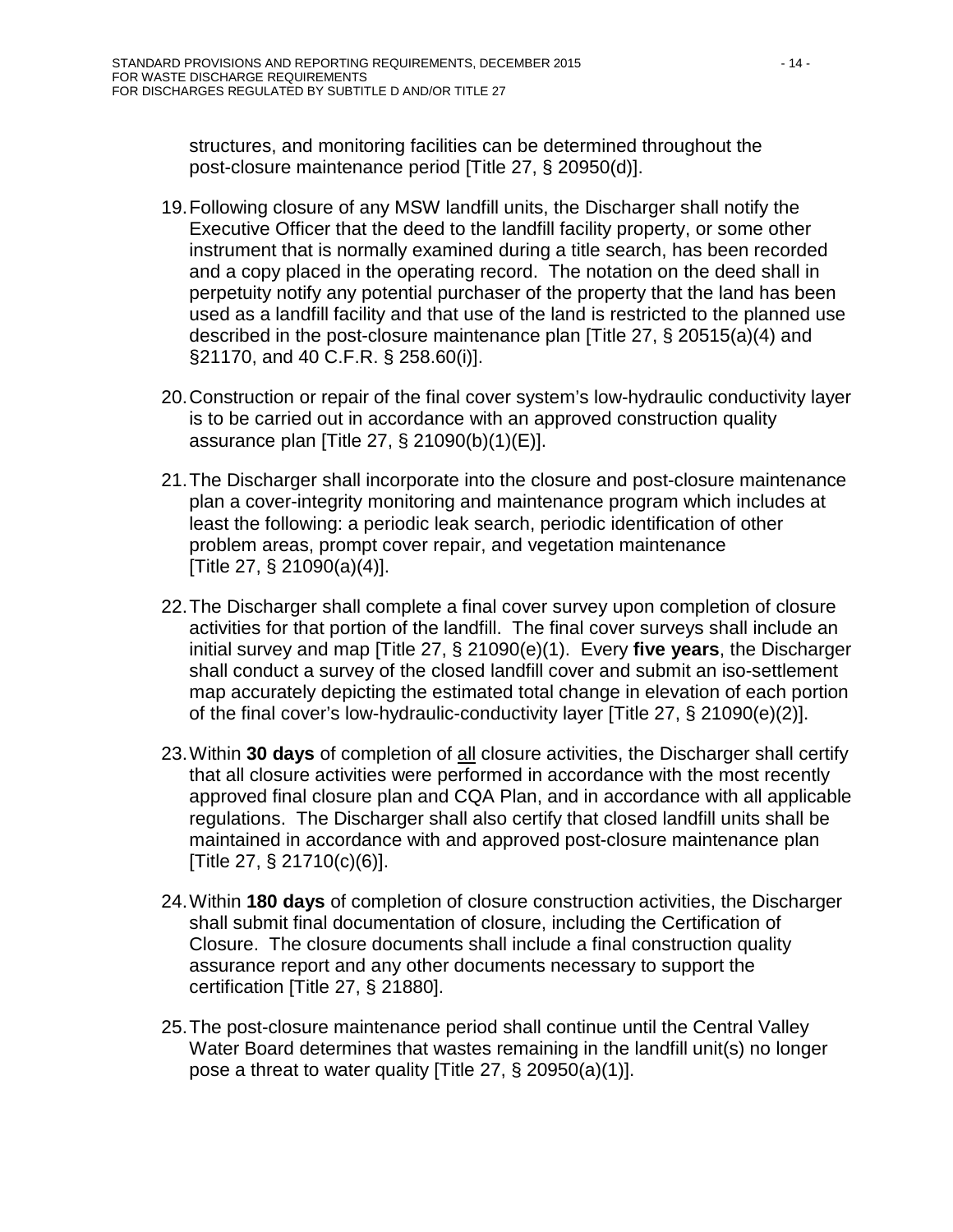- 26.The Discharger shall conduct a periodic leak search to monitor of the integrity of the final cover in accordance with the schedule in the approved final postclosure maintenance plan [Title 27, § 21090(a)(4)(A)].
- 27.The Discharger shall periodically inspect and identify problems with the final cover including areas that require replanting, erosion, areas lacking free drainage, areas damaged by equipment operations, and localized areas identified in the required five-year iso-settlement survey [Title 27, § 21090(a)(4)(B)].
- 28.The Discharger shall repair the cover promptly in accordance with a cover repair plan to be included in the final post-closure maintenance plan [Title 27, § 21090(a)(4)(C)].
- 29.Throughout the post-closure maintenance period, the Discharger shall maintain the structural integrity and effectiveness of all containment structures, maintain the final cover as necessary to correct the effects of settlement and other adverse factors, continue to operate the LCRS as long as leachate is generated and detected, maintain the monitoring systems, prevent erosion and related damage of the final cover due to drainage, and protect and maintain surveyed monuments [Title 27, § 21090(c)].
- 30.Post-closure maintenance shall be conducted for a minimum period of **30 years** or until the waste no longer poses a threat to environmental quality, whichever is greater [Title 27, § 21180(a) and Title 27, § 21900(a)].

# <span id="page-34-0"></span>**H. STANDARD FINANCIAL ASSURANCE PROVISIONS**

- 1. The Discharger shall establish an irrevocable fund for closure and postclosure maintenance to ensure closure and post-closure maintenance of each classified unit in accordance with an approved closure and post-closure maintenance plan [Title 27, § 20950(f) and § 22207(a)].
- 2. The Discharger shall obtain and maintain assurances of financial responsibility for initiating and completing corrective action for all known and reasonably foreseeable releases from the waste management unit [Title 27, §20380(b), § 22221, and § 22222].

# <span id="page-34-1"></span>**I. STANDARD MONITORING SPECIFICATIONS**

1. The water quality monitoring program shall include appropriate and consistent sampling and analytical procedures and methods designed to ensure that monitoring results provide a reliable indication of water quality at all monitoring points and background monitoring points [Title 27, § 20415(e)(4) and 40 C.F.R. § 258.53(b)].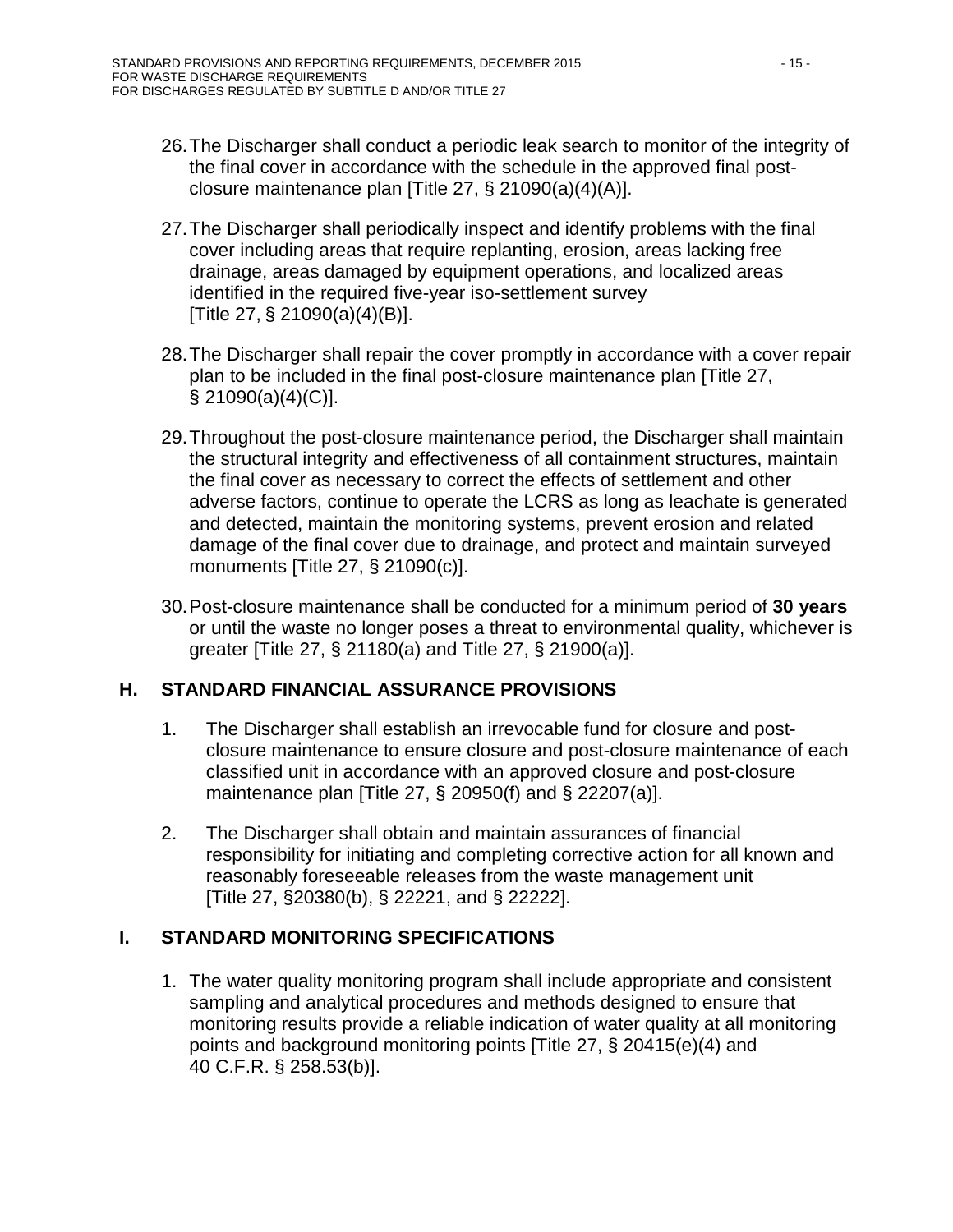- 2. All monitoring systems shall be designed and certified by a registered geologist or a registered civil engineer [Title 27, § 20415(e)(1)].
- 3. All monitoring wells shall be cased and constructed in a manner that maintains the integrity of the monitoring well bore hole and prevents the bore hole from acting as a conduit for contaminant transport [Title 27, § 20415(b)(4)(A)].
- 4. All sample chemical analyses of any material shall be performed by a laboratory certified by the California Department of Health Services [Wat. Code, § 13176(a)].
- 5. A Detection Monitoring Program for a new landfill facility shall be installed, operational, and one year of monitoring data collected from background monitoring points prior to the discharge of wastes [Title 27, § 20415(e)(6)].
- 6. Background for water samples or soil-pore gas samples shall be represented by the data from all samples taken from applicable background monitoring points during that reporting period (at least one sample from each background monitoring point).
- 7. The Discharger shall submit for approval, establish, and maintain an approved Sample Collection and Analysis Plan. The Sample Collection and Analysis Plan shall at a minimum include:
	- a. Sample collection procedures describing purging techniques, sampling equipment, and decontamination of sampling equipment;
	- b. Sample preservation information and shipment procedures;
	- c. Sample analytical methods and procedures;
	- d. Sample quality assurance/quality control (QA/QC) procedures;
	- e. Chain of Custody control; and
	- f. Sample analysis information including sample preparation techniques to avoid matrix interferences, method detection limits (MDLs), practical quantitation limits (PQLs) and reporting limits (RLs), and procedures for reporting trace results between the MDL and PQL.

If required by the Executive Officer, the Discharger shall modify the Sample Collection and Analysis Plan to conform with this Order.

8. For any given monitored medium, the samples taken from all monitoring points and background monitoring points to satisfy the data analysis requirements for a given reporting period shall all be taken **within a span not to exceed 30 days**, unless a longer time period is approved, and shall be taken in a manner that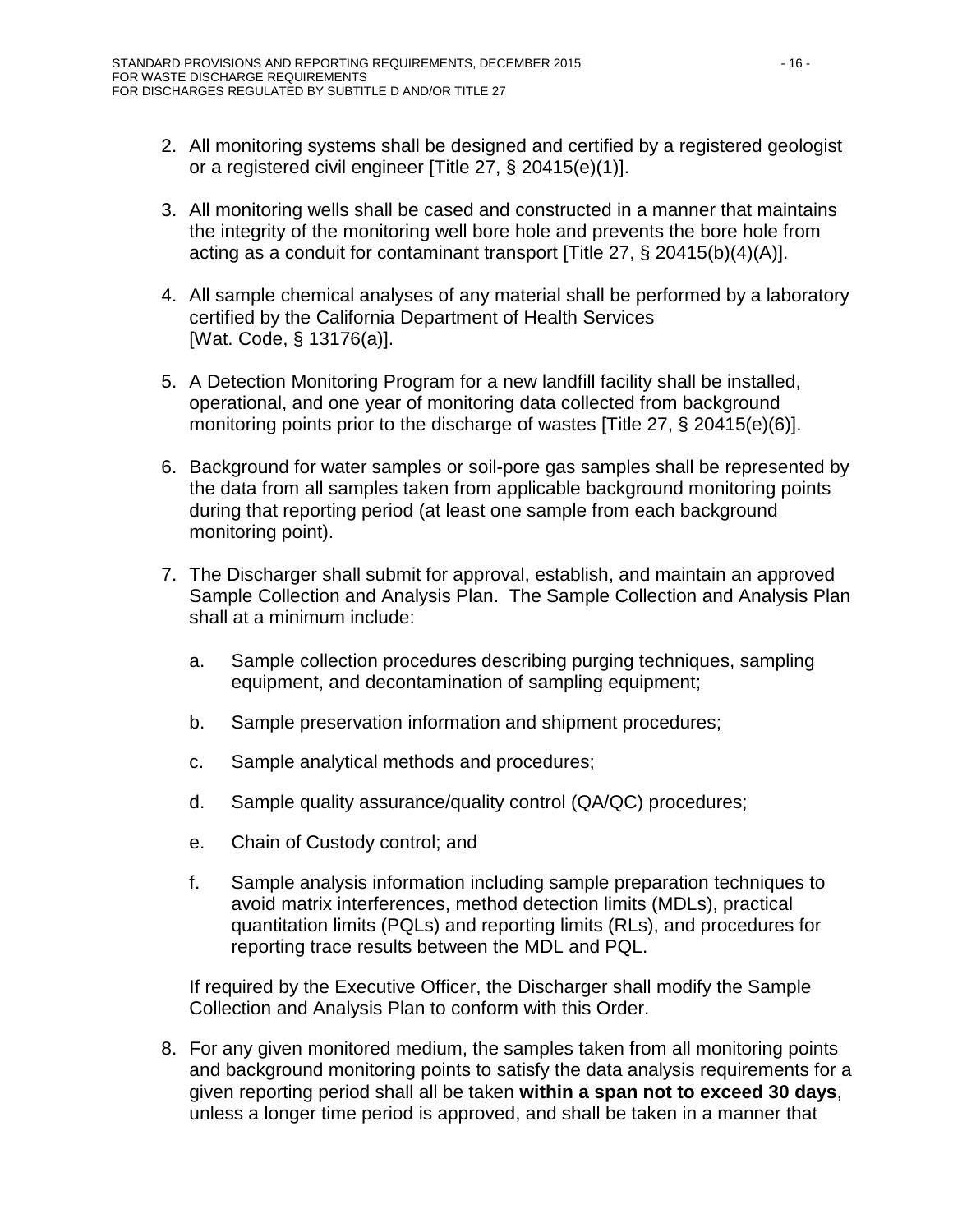ensures sample independence to the greatest extent feasible. Specific methods of collection and analysis must be identified. Sample collection, storage, and analysis shall be performed according to the most recent version of USEPA Methods, such as the latest editions, as applicable, of: (1) Methods for the Analysis of Organics in Water and Wastewater (USEPA 600 Series), (2) Test Methods for Evaluating Solid Waste (SW-846, latest edition), and (3) Methods for Chemical Analysis of Water and Wastes (USEPA 600/4-79-020), and in accordance with the approved Sample Collection and Analysis Plan. Appropriate sample preparation techniques shall be used to minimize matrix interferences.

- 9. If methods other than USEPA-approved methods or Standard Methods are used, or there is a proposed alternant USEPA method than the one listed in the MRP, the proposed methodology shall be submitted for review and approval prior to use, including information showing its equivalence to the required method.
- 10.The **methods of analysis and the detection limits** used must be appropriate for the expected concentrations. For the monitoring of any constituent or parameter that is found in concentrations which produce more than 90% non-numerical determinations (i.e., "trace" or "ND") in data from background monitoring points for that medium, the analytical method having the lowest MDL shall be selected from among those methods which would provide valid results in light of any matrix effects or interferences.
- 11.The laboratory reporting limit (RL) for all reported monitoring data shall be set no greater than the practical quantitation limit (PQL).
- 12.**"Trace" results** results falling between the MDL and the PQL shall be reported as such, and shall be accompanied both by the estimated MDL and PQL values for that analytical run.
- 13.Laboratory data shall not be altered or revised by the Discharger. If the Discharger observes potential lab errors, it shall identify the issue in the monitoring report and shall describe steps that will be taken to prevent similar errors in the future.
- 14.**MDLs and PQLs** shall be derived by the laboratory for each analytical procedure, according to State of California laboratory accreditation procedures. These MDLs and PQLs shall reflect the detection and quantitation capabilities of the specific analytical procedure and equipment used by the lab, rather than simply being quoted from USEPA analytical method manuals. In relatively interference-free water, laboratory-derived MDLs and PQLs are expected to closely agree with published USEPA MDLs and PQLs. MDLs and PQLs shall be reported.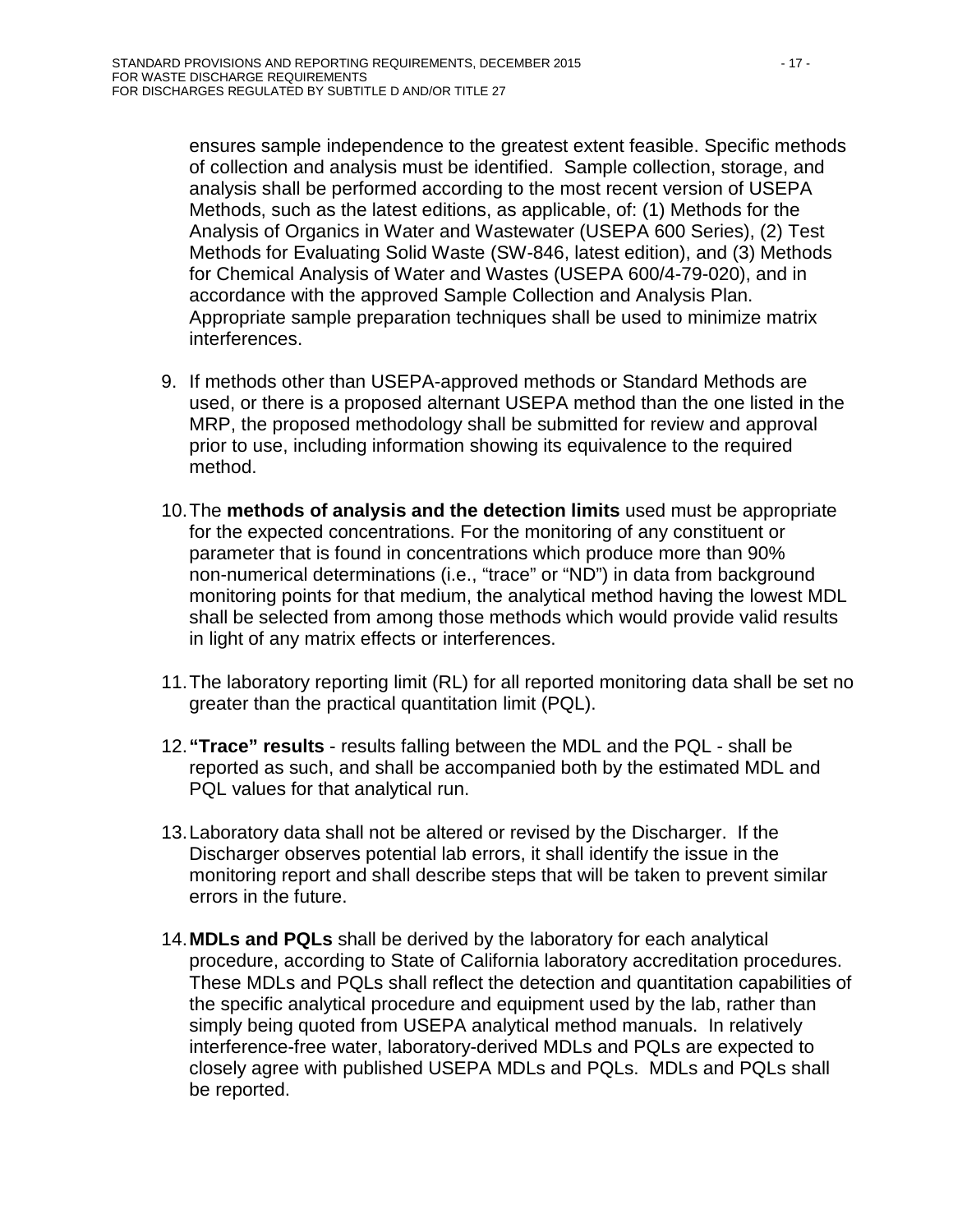- 15.If the laboratory suspects that, due to a change in matrix or other effects, the true detection limit or quantitation limit for a particular analytical run differs significantly from the laboratory-derived MDL/PQL values, the results shall be flagged in the laboratory report accordingly, along with estimates of the detection limit and quantitation limit actually achieved. The **MDL shall always be calculated such that it represents the lowest achievable concentration associated with a 99% reliability of a nonzero result**. The PQL shall always be calculated such that it represents the lowest constituent concentration at which a numerical value can be assigned with reasonable certainty that it represents the constituent's actual concentration in the sample. Normally, PQLs should be set equal to the concentration of the lowest standard used to calibrate the analytical procedure.
- 16.All **QA/QC data** shall be reported, along with the sample results to which they apply, including the method, equipment, analytical detection and quantitation limits, the percent recovery, an explanation for any recovery that falls outside the QC limits, the results of equipment and method blanks, the results of spiked and surrogate samples, the frequency of quality control analysis, and the name and signature of a responsible person from the laboratory. **Sample results shall be reported unadjusted for blank results or spike recoveries**. In cases where contaminants are detected in QA/QC samples (i.e., field, trip, or lab blanks), the accompanying sample results shall be appropriately flagged, but the analytical results shall not be adjusted.
- 17.Unknown chromatographic peaks shall be reported, flagged, and tracked for potential comparison to subsequent unknown peaks that may be observed in future sampling events. Identification of unknown chromatographic peaks that recur in subsequent sampling events may be required.
- 18.The sampling interval of each monitoring well shall be appropriately screened and fitted with an appropriate filter pack to enable collection of representative groundwater samples [Title 27, § 20415(b)(4)(B)]. Groundwater samples shall not be field-filtered prior to laboratory analysis [40 C.F.R. § 258.53(b)]. Groundwater samples needing filtering (e.g., samples to be analyzed for dissolved metals) shall be filtered by the laboratory prior to analysis.
- 19.Groundwater elevations shall be measured in each well immediately prior to purging, each time groundwater is sampled. The owner or operator shall determine the rate and direction of groundwater flow each time groundwater is sampled. Groundwater elevations in wells which monitor the same waste management area shall be measured within a period of time short enough to avoid temporal variations in groundwater flow which could preclude accurate determination of groundwater flow rate and direction [40 C.F.R. § 258.53(d)].
- 20.Monitoring wells, piezometers, and other measurement, sampling, and analytical devices must be operated and maintained so that they perform to design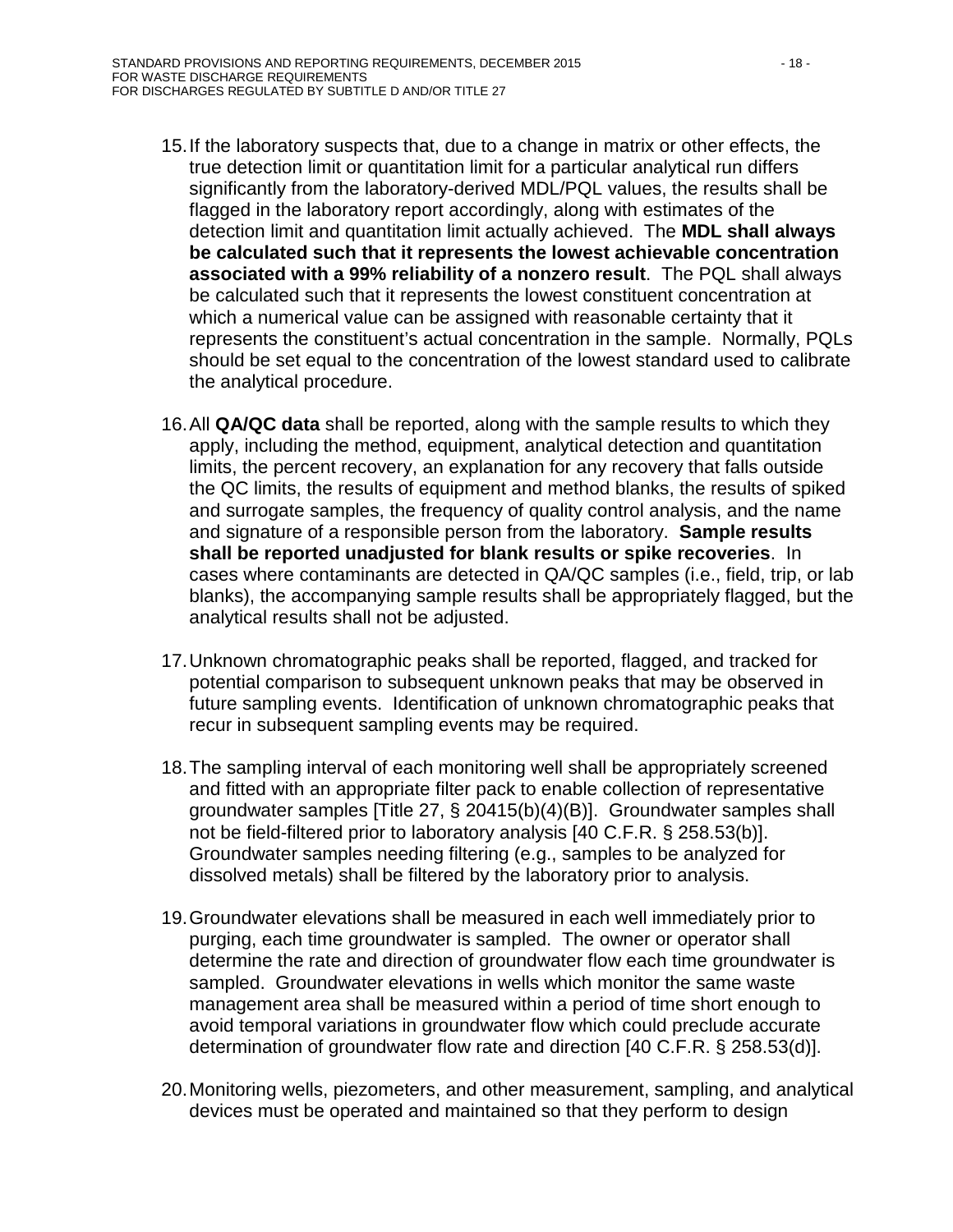specifications throughout the life of the monitoring program [40 C.F.R. § 258.51(c)(2)]. Monitoring devices that cannot be operated and maintained to perform to design specifications shall be replaced after review and approval of a report (i.e., work plan) for the proposed replacement devices.

- 21.All borings are to be logged during drilling under the direct supervision of a registered geologist or registered civil engineer with expertise in stratigraphic well logging [Title 27, § 20415(e)(2)].
- 22.Soils are to be described according to the Unified Soil Classification System [Title 27, § 20415(e)(2)(A)]. Rock is to be described in a manner appropriate for the purpose of the investigation [Title 27, § 20415(e)(2)(B)].
- 23.The Discharger shall submit a work plan for review and approval at least **60 days** prior to installation or abandonment of groundwater monitoring wells.
- 24.The Discharger shall provide Central Valley Water Board staff a minimum of **one week** notification prior to commencing any field activities related to the installation or abandonment of monitoring devices.
- 25.The water quality protection standard shall consist of the constituents of concern (COC), concentration limits, and the point of compliance. The water quality protection standard shall apply during the active life of the waste management unit, closure period, post-closure maintenance period, and any compliance period under Title 27, section 20410 [Title 27, § 20390].
- 26.The point of compliance at which the water quality protection standard applies is a vertical surface located at the hydraulically downgradient limit of the waste management unit that extends through the uppermost aquifer underlying the unit [Title 27, § 20405).
- 27.The compliance period is the minimum period of time during which the Discharger shall conduct a water quality monitoring program and is the number of years equal to the active life of the waste management unit plus the closure period [Title 27, § 20410(a)].
- 28.The groundwater monitoring system shall include a sufficient number of monitoring points, installed at appropriate locations, to yield groundwater samples from the uppermost aquifer that represent the quality of groundwater that has not been affected by a release from the waste management unit [Title 27, § 20415(b)(1)(A)].
- 29.The Detection Monitoring Program shall include a sufficient number of monitoring points, installed at appropriate locations and depths to yield groundwater samples from the uppermost aquifer that represent the quality of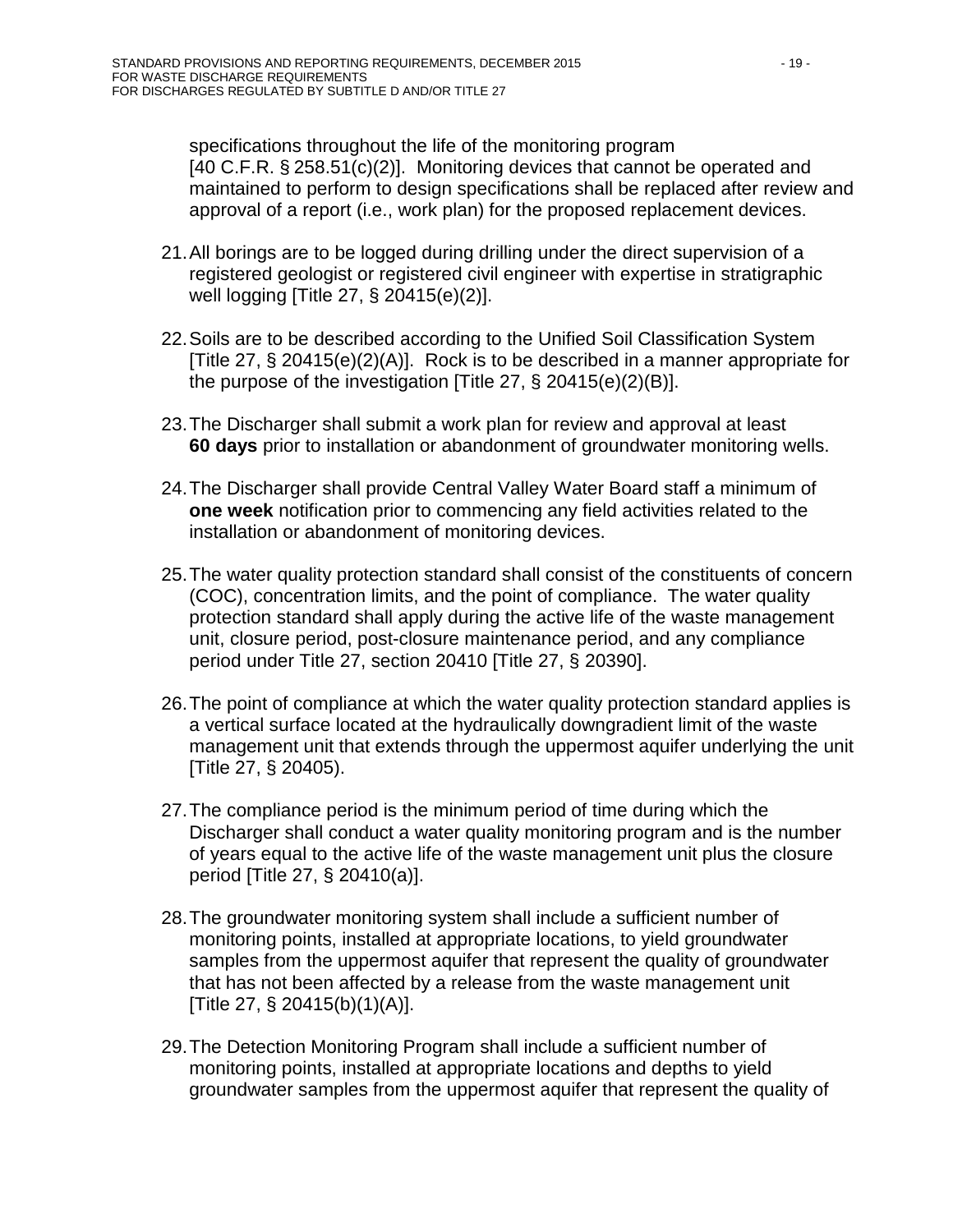groundwater passing the point of compliance to allow the detection of a release from the waste management unit [Title 27,  $\S$  20415(b)(1)(B)1.].

- 30.Additional monitoring points shall be added as necessary to provide the best assurance of the **earliest possible detection** of a release from the waste management unit [Title 27, § 20415(b)(1)(B)2.].
- 31.The Detection Monitoring Program shall also include a sufficient number of monitoring points installed at appropriate depths and locations to yield groundwater samples from other aquifers or perched zones not already monitored to provide the **earliest possible detection** of a release from the waste management unit [Title 27, § 20415(b)(1)(B)3. and 4., and §20420(b)].
- 32.A surface water monitoring system shall be established to monitor each surface water body that could be affected by a release from the waste management unit [Title 27, § 20415(c)].
- 33.An unsaturated zone monitoring system shall be established for each waste management unit [Title 27, § 20415(d)].
- 34.The Discharger shall notify Central Valley Water Board staff within **seven days** if fluid is detected in a previously dry LCRS, unsaturated zone monitoring system, or if a progressive increase is detected in the volume of fluid in a LCRS [Title 27, § 21710(c)(3)].
- 35.Driller's logs for all monitoring wells shall to be submitted to the Central Valley Water Board and the Department of Water Resources [Wat. Code, § 13751 and Title 27, § 20415(b)(3)].
- 36.Groundwater elevation, temperature, electrical conductivity, turbidity, and pH are to be accurately measured at each well each time groundwater is sampled [Title 27, § 21415(e)(13)].
- 37.The groundwater flow rate and direction in the uppermost aquifer and in any zones of perched water and in any additional portions of the zone of saturation being monitored shall be determined at least quarterly [Title 27, § 20415(e)(15)].
- 38.The Discharger shall graph all analytical data from each monitoring point and background monitoring point and shall submit the graphs to the Central Valley Water Board annually [Title 27, § 20415(e)(14)].
- 39.For each waste management unit, the Discharger shall collect all data necessary for selecting appropriate data analysis methods for establishing background values for each constituent of concern and for each monitoring parameter [Title 27, § 20420(c)]. The Discharger shall propose a data analysis method that includes a detailed description of the criteria to be used for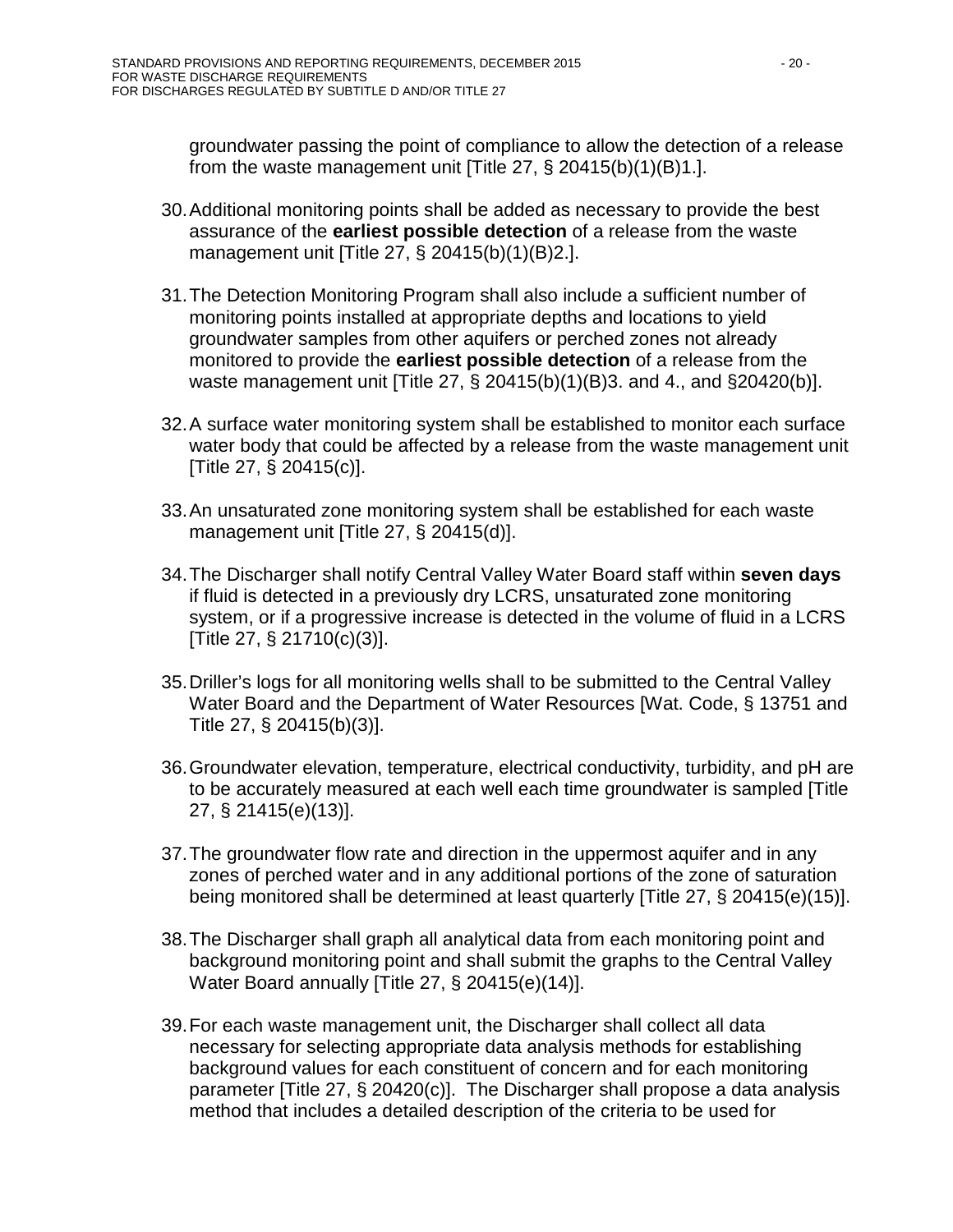determining "measurably significant" (as defined in Title 27, section 20164) evidence of a release from the waste management unit and determining compliance with the water quality protection standard [Title 27, § 20415(e)(6) and (7)].

- 40.For statistical analysis of data, the Discharger shall use one of the methods described in Title 27, section 20415(e)(8)(A)-(E). A non-statistical data analysis method can be used if the method can achieve the goal of the particular monitoring program at least as well as the most appropriate statistical method [Title 27, § 20415(e)(8)]. The Discharger shall use a statistical or nonstatistical data analysis method that complies with Title 27, section 20415(e)(7, 8, 9, and 10), to compare the concentration of each constituent of concern or monitoring parameter with its respective background concentration to determine whether there has been a measurably significant evidence of a release from the waste management unit. For any given monitoring point at which a given constituent has already exhibited a measurably significant indication of a release at that monitoring point, the Discharger may propose to monitor the constituent, at that well, using a concentration-versus-time plot.
- 41.The Discharger may propose an alternate statistical method [to the methods listed under Title 27, section 20415(e)(8)(A-D)] in accordance with Title 27, section 20415(e)(8)(E), for review and approval.
- 42.The statistical method shall account for data below the practical quantitation limit (PQL) with one or more statistical procedures that are protective of human health and the environment. Any PQL validated pursuant to Title 27, section 20415(e)(7) that is used in the statistical method shall be **the lowest concentration (or value) that can be reliably achieved** within limits of precision and accuracy specified in the WDRs or an approved Sample Collection and Analysis Plan for routine laboratory operating conditions that are available to the facility. The Discharger's technical report (Sample Collection and Analysis Plan and/or Water Quality Protection Standard Report), pursuant to Title 27, section 20415(e)(7), shall consider the PQLs listed in Appendix IX to Chapter 14 of Division 4.5 of Title 22, CCR, for guidance when specifying limits of precision and accuracy. For any given constituent monitored at a background or downgradient monitoring point, an indication that falls between the MDL and the PQL for that constituent (hereinafter called a "trace" detection) shall be identified and used in appropriate statistical or non-statistical tests. Nevertheless, for a statistical method that is compatible with the proportion of censored data (trace and ND indications) in the data set, the Discharger can use the laboratory's concentration estimates in the trace range (if available) for statistical analysis, in order to increase the statistical power by decreasing the number of "ties".
- 43.The water quality protection standard for organic compounds which are not naturally occurring and not detected in background groundwater samples shall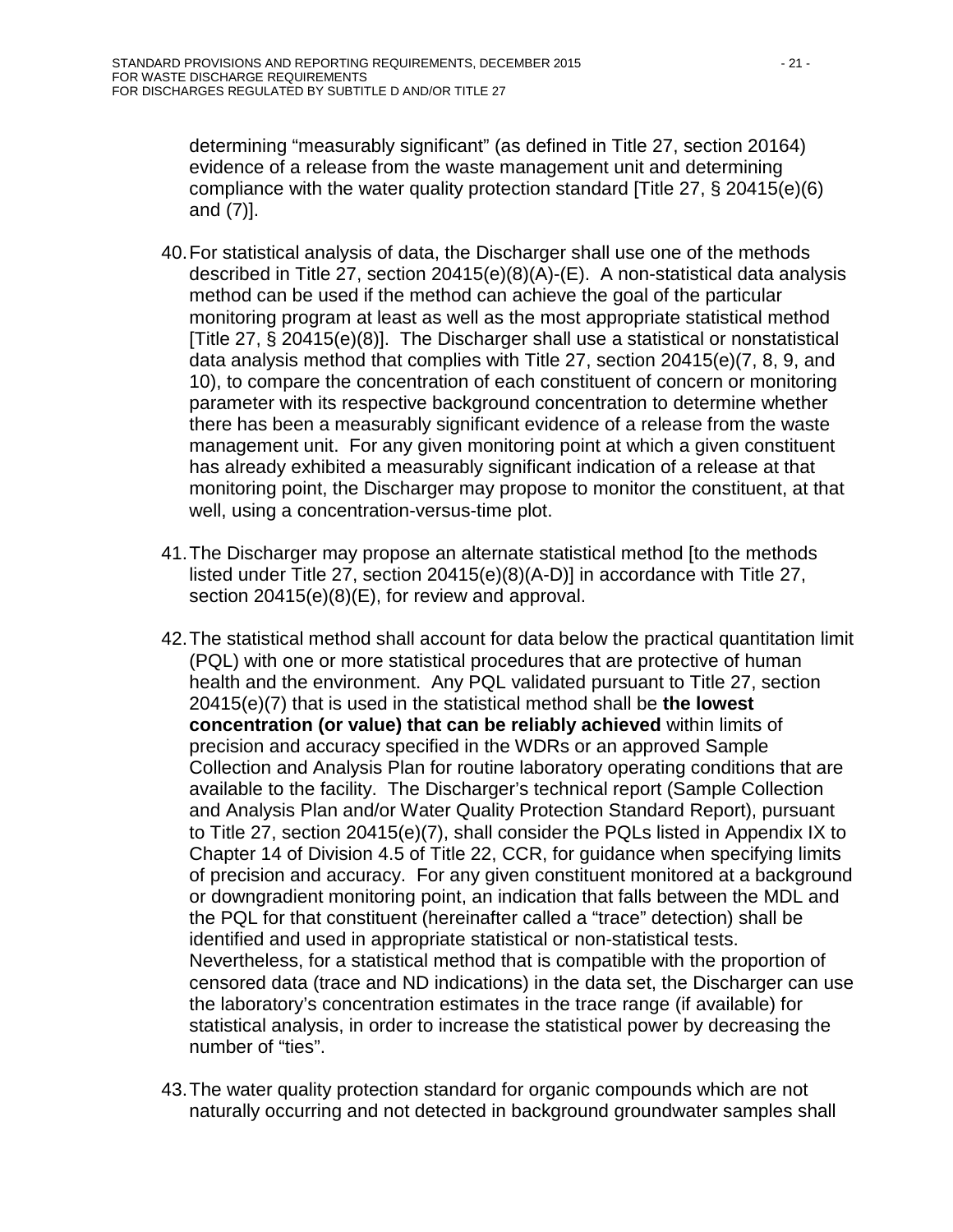be taken as the detection limit of the analytical method used (e.g., USEPA methods 8260 and 8270).

- 44.Alternate statistical procedures may be used for determining the significance of analytical results for common laboratory contaminants (i.e., methylene chloride, acetone, diethylhexyl phthalate, and di-n-octyl phthalate) if part of an approved water quality protection standard. Nevertheless, analytical results involving detection of these analytes in any background or downgradient sample shall be reported and flagged for easy reference by Central Valley Water Board staff.
- 45.**Confirmation of Measurably Significant Evidence of a Release.** Whenever a constituent is detected at a detection monitoring point at a concentration that exceeds the concentration limit from the water quality protection standard, the Discharger shall conduct verification sampling to confirm if the exceedance is due to a release or if it is a false-positive (unless previous monitoring has already confirmed a release for that constituent at that monitoring point). An exceedance of the concentration limit from the water quality protection standard is considered measurably significant evidence of a release that must be either confirmed or denied. There are two separate verification testing procedures:
	- a. Standard Monitoring Specification I[.46](#page-41-0) provides the procedure for analytes that are detected in less than 10% of the background samples such as nonnaturally occurring constituents like volatile organic compounds; and
	- b. Standard Monitoring Specification I[.47](#page-42-0) provides the procedure for analytes that are detected in 10% or greater of the background samples such as naturally occurring constituents like chloride.
- <span id="page-41-0"></span>46.**Verification Procedure for Analytes Detected in Less than 10% of Background Samples**.The Discharger shall use the following non-statistical method for all analytes that are detected in less than 10% of the background samples. The non-statistical method shall be implemented as follows:
	- a. **Initial Determination of Measurably Significant Evidence of a Release**. Identify each analyte in the **current** detection monitoring point sample that exceeds either its respective MDL or PQL, and for which a release has not been previously confirmed. The Discharger shall conclude that the exceedance provides a preliminary indication of a release or a change in the nature or extent of the release, at that monitoring point, if *either:*
		- 1) The data contains two or more analytes that equal or exceed their respective MDLs; or
		- 2) The data contains one or more analyte that equals or exceeds its PQL.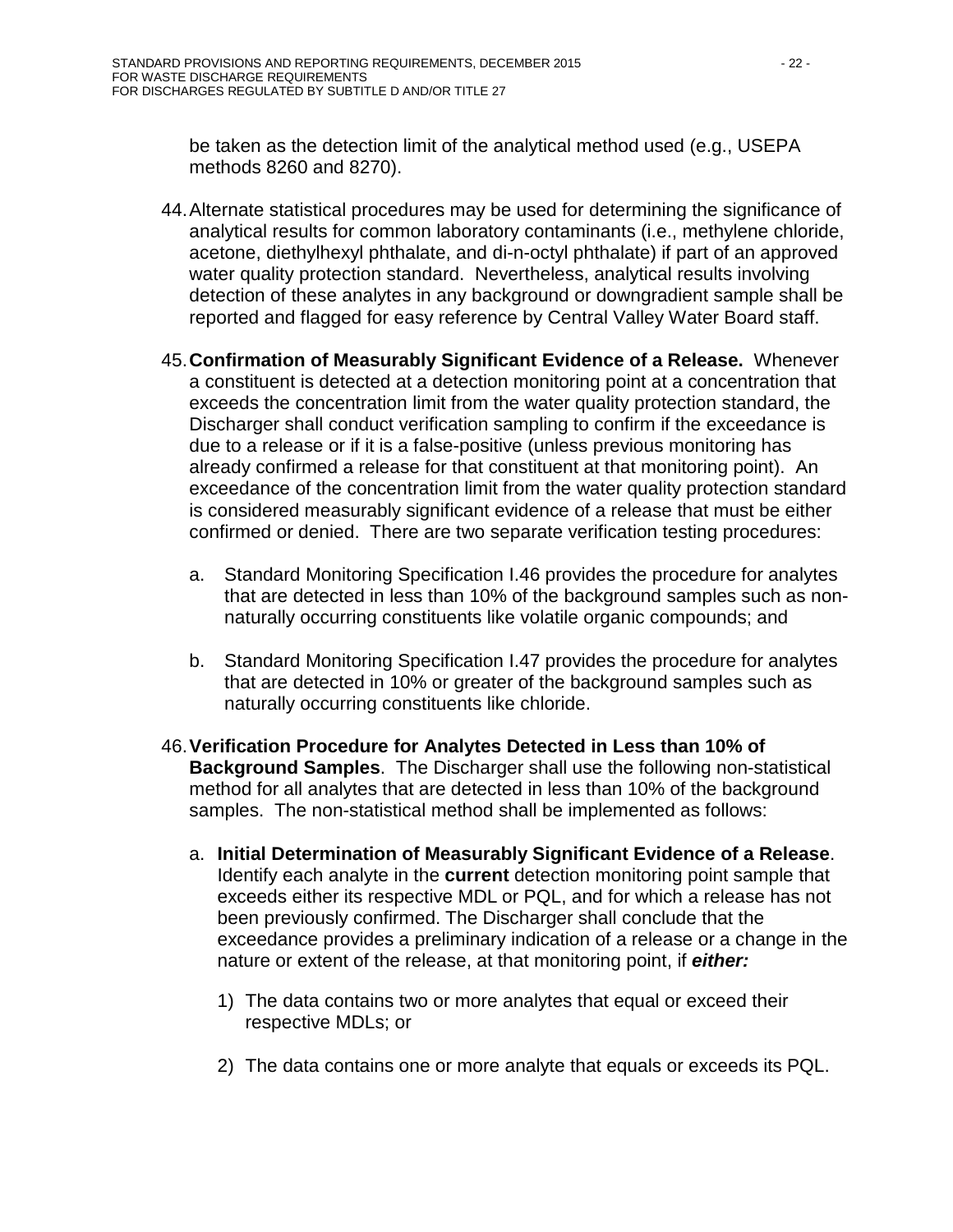# b. **Discrete Retest** [Title 27, § 20415(e)(8)(E) and § 20420(j)(1-3)]:

- 1) In the event that the Discharger or Central Valley Water Board staff concludes (pursuant to paragraph I[.46.](#page-41-0)a., above) that there is a preliminary indication of a release, then the Discharger shall **immediately** notify Central Valley Water Board staff by phone or e-mail and, within **30 days** of such indication, shall collect two new (retest) samples from the monitoring point where the release is preliminarily indicated and analyze them for the constituents that caused the need for the retest.
- 2) **Confirmation of a Release**. As soon as the retest data are available, the Discharger shall conclude that measurably significant evidence of a release is confirmed if (not including the original sample) two or more analytes equal or exceed their respective MDLs or if one or more analyte equals or exceeds its PQL. The Discharger shall then:
	- a) **Immediately** verbally notify the Central Valley Water Board whether or not the retest confirmed measurably significant evidence of a release for the analyte at the monitoring point, and follow up with written notification submitted by certified mail **within seven days** of the verbal notification; and
	- b) Carry out the requirements of Section J, **RESPONSE TO A RELEASE** if a release has been confirmed.
	- c) Add any five-year analyte that is confirmed per this method to the monitoring parameter list such that it is monitored during each regular monitoring event.
- <span id="page-42-0"></span>47.**Verification Procedure for Analytes Detected in 10% or Greater of the Background Samples.** The Discharger shall use either a statistical or non-statistical method pursuant to Title 27, section 20415(e)(8)(E) for all analytes that are detected in 10% or greater of the background samples. The Discharger shall use one of the statistical methods required in Title 27, section 20415(e)(8)(E) unless another method has been proposed by the Discharger in a Water Quality Protection Standard Report (or equivalent report) and approved by the Central Valley Water Board in a Monitoring and Reporting Program pursuant to Title 27, section 20415(e)(8)(A-D)] or section 20415(e)(8)(E). The method shall be implemented as follows:
	- a. **Initial Determination of Measurably Significant Evidence of a Release**. The Discharger shall compare the value reported by the laboratory for each analyte to the statistically-derived concentration limit from the most recent report (Annual Monitoring Report or Water Quality Protection Standard Report) that uses the approved statistical procedure. If the value exceeds the concentration limit for that constituent, the Discharger shall conclude that there in measurably significant evidence of a release [Title 27, § 20420(i)].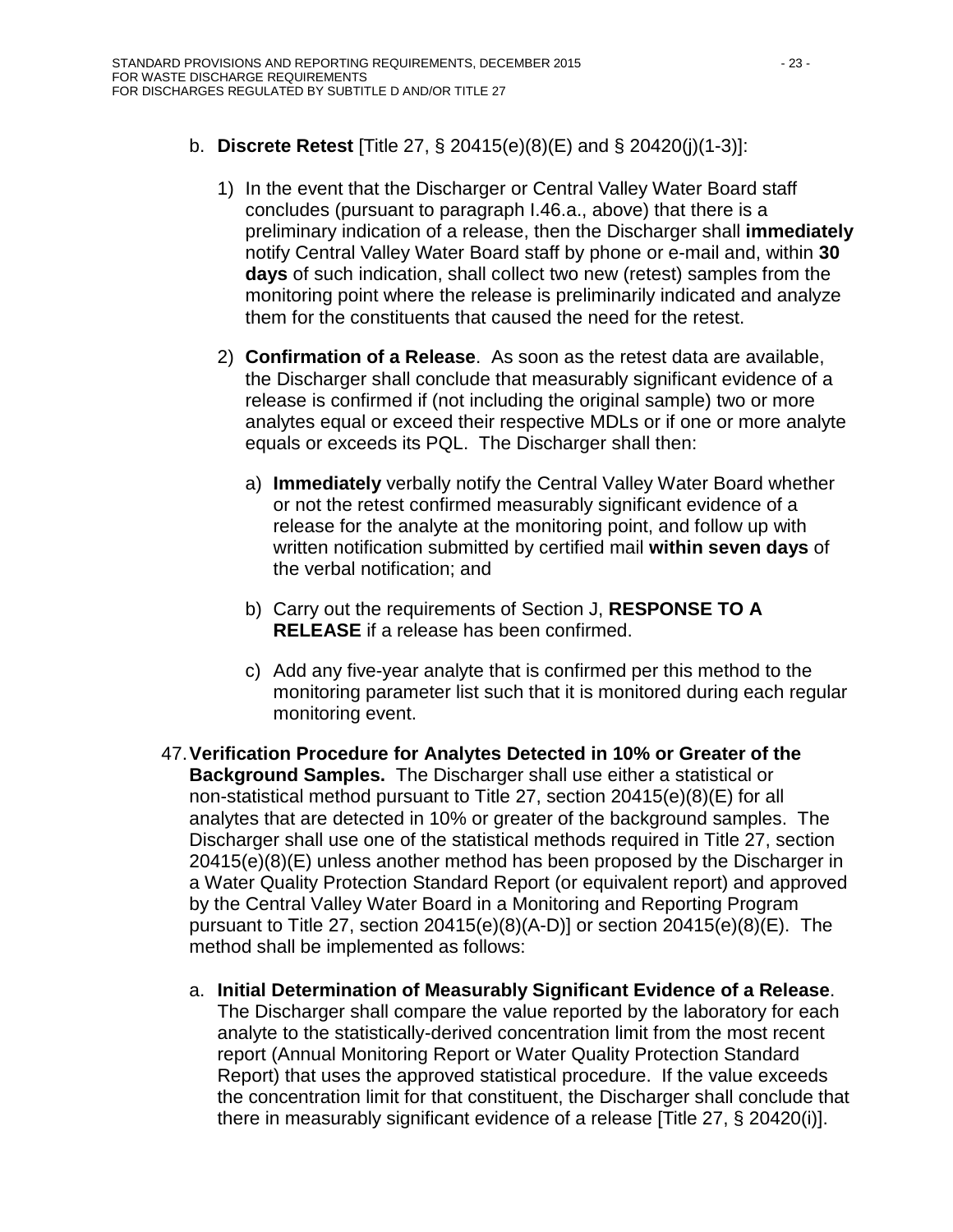# b. **Retest Method** [Title 27, § 20415(e)(8)(E) and § 20420(j)(1-3)].

- 1) In the event that the Discharger or Central Valley Water Board staff concludes (pursuant to paragraph I[.47.](#page-42-0)a., above) that there is a preliminary indication of a release, then the Discharger shall **immediately** notify Central Valley Water Board staff by phone or e-mail and, within **30 days** [Title 27, § 20415(e)(3)] of such indication, the Discharger shall implement a verification procedure/retest option, in accordance with Title 27, sections  $20415(e)(8)(E)$  and  $20420(i)(2)$ . The verification procedure shall include either a single "composite" retest (i.e., a statistical analysis that augments and reanalyzes the data from the monitoring point that indicated a release) or shall consist of at least two "discrete" retests (i.e., statistical analyses each of which analyzes only newly-acquired data from the monitoring point that indicated a release) [Title 27, § 20415(e)(8)(E)]. The Discharger may use an alternate method previously approved by the Central Valley Water Board and included in the Monitoring and Reporting Program. The verification procedure shall comply with the requirements of Title 27, section 20415(e)(8)(E) in addition to the performance standards of Title 27, section 20415(e)(9). The retest samples shall be collected from the monitoring point where the release is preliminarily indicated and shall be analyzed for the constituents that caused the need for the retest. For any indicated monitoring parameter or constituent of concern, if the retest results of one or more of the retest data suites confirm the original indication, the Discharger shall conclude that measurably significant evidence of a release has been confirmed.
- 2) **Confirmation of a Release**. As soon as the retest data are available, the Discharger shall evaluate the results pursuant to paragraph I[.47.](#page-42-0)b.1, above and shall:
	- a) **Immediately** verbally notify the Central Valley Water Board whether or not the retest confirmed measurably significant evidence of a release for the analyte at the monitoring point, and follow up with written notification submitted by certified mail **within seven days** of the verbal notification; and
	- b) Carry out the requirements of Section J, **RESPONSE TO A RELEASE** if a release has been confirmed.
	- c) Add any five-year analyte that is confirmed per this method to the monitoring parameter list such that it is monitored during each regular monitoring event.
- 48.**Physical Evidence of a Release**. If the Discharger determines that there is a significant **physical** evidence of a release, the Discharger shall immediately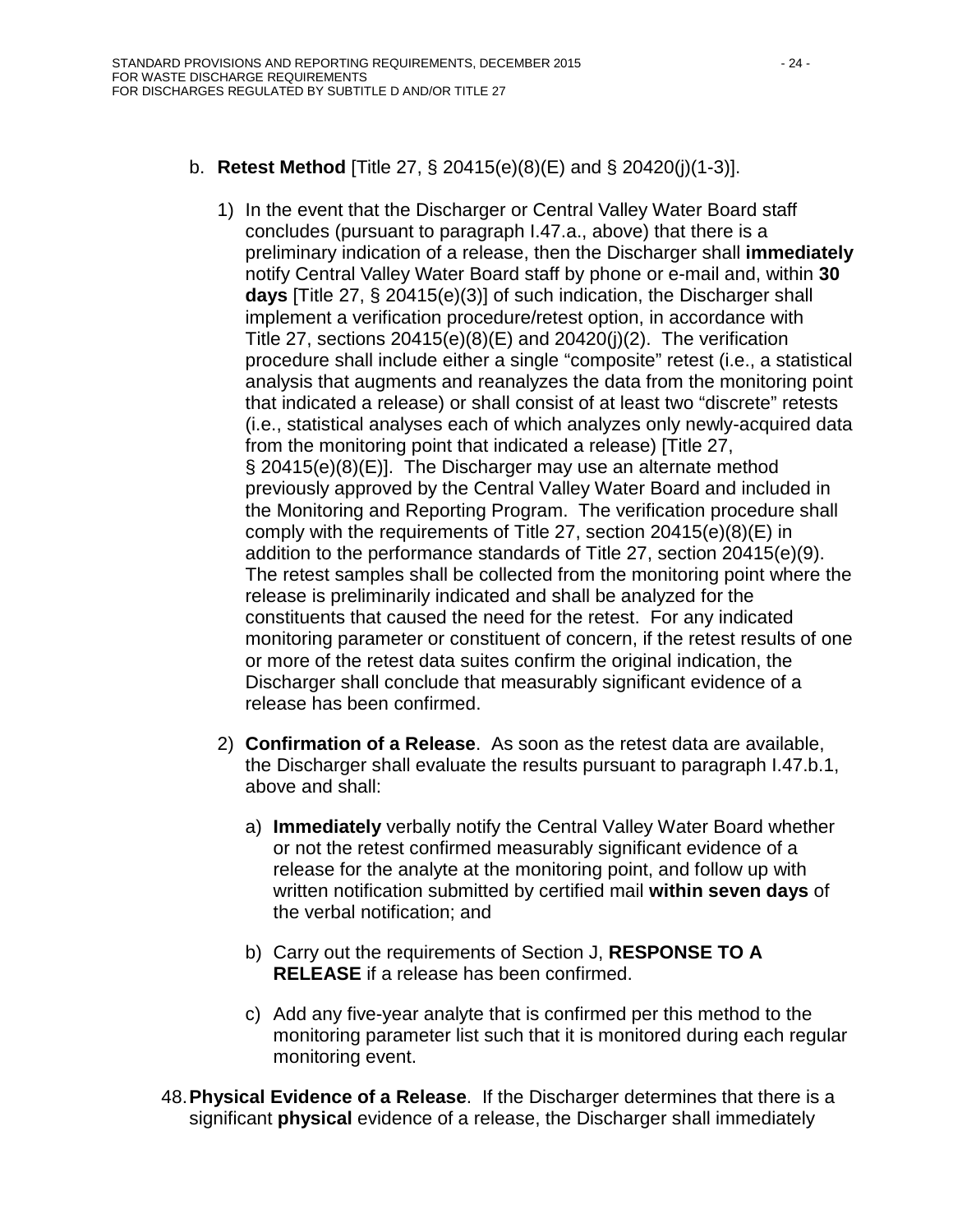verbally notify Central Valley Water Board staff and provide written notification **by certified mail within 7 days** of such determination, and within **90 days** shall submit an amended report of waste discharge to establish an Evaluation Monitoring Program [Title 27, § 20385(a)(3) and § 20420(l)(1) & (2)].

# <span id="page-44-1"></span><span id="page-44-0"></span>**J. RESPONSE TO A RELEASE**

- <span id="page-44-3"></span><span id="page-44-2"></span>1. Measurably Significant Evidence of a Release Has Been Confirmed. If the Discharger has confirmed that there is measurably significant evidence of a release from a waste management unit pursuant to Standard Monitoring Specification I[.46](#page-41-0) or I[.47,](#page-42-0) then the Discharger shall:
	- a. **Immediately** sample all monitoring points in the affected medium at that waste management unit and determine the concentration of all monitoring parameters and constituents of concern for comparison with established concentration limits. Because this constituent of concern scan does not involve statistical testing, the Discharger will need to collect and analyze only a single water sample from each monitoring point in the affected medium [Title 27, § 20420(k)(1)].
	- b. **Within 14 days** of confirming measurably significant evidence of a release, the Discharger shall (for releases from MSW landfill units) notify all persons who own the land or reside on the land that directly overlies any portion of the plume of contamination if contaminants have migrated off-site if indicated by sampling of detection monitoring wells [40 C.F.R.  $§$  258.55(g)(1)(iii)].
	- c. **Within 90 days** of confirming measurably significant evidence of a release, the Discharger shall submit an amended report of waste discharge to establish an Evaluation Monitoring Program meeting the requirements of Title 27, sections 20420(k)(5)(A-D), including but not limited to the results of sampling pursuant to paragraph J[.1](#page-44-1)[.a,](#page-44-2) above. The Evaluation Monitoring Program shall be designed for the collection and analysis of all data necessary to assess the nature and extent of the release and to determine the spatial distribution and concentration of each constituent throughout the zone affected by the release [Title 27,  $\S$  20420(k)(5) and  $\S$  20425(b)]. For releases from MSW landfill units, the Evaluation Monitoring Program shall also include any additional proposals necessary to comply with 40 C.F.R. § 258.55, particularly the additional monitoring well required by 40 C.F.R.  $\S$  258.55(g)(1)(ii).
	- d. **Within 180 days** of confirming measurably significant evidence of a release, the Discharger shall submit to the Central Valley Water Board an initial engineering feasibility study for a Corrective Action Program necessary to meet the requirements of Title 27, section 20430. At a minimum, the initial engineering feasibility study shall contain a detailed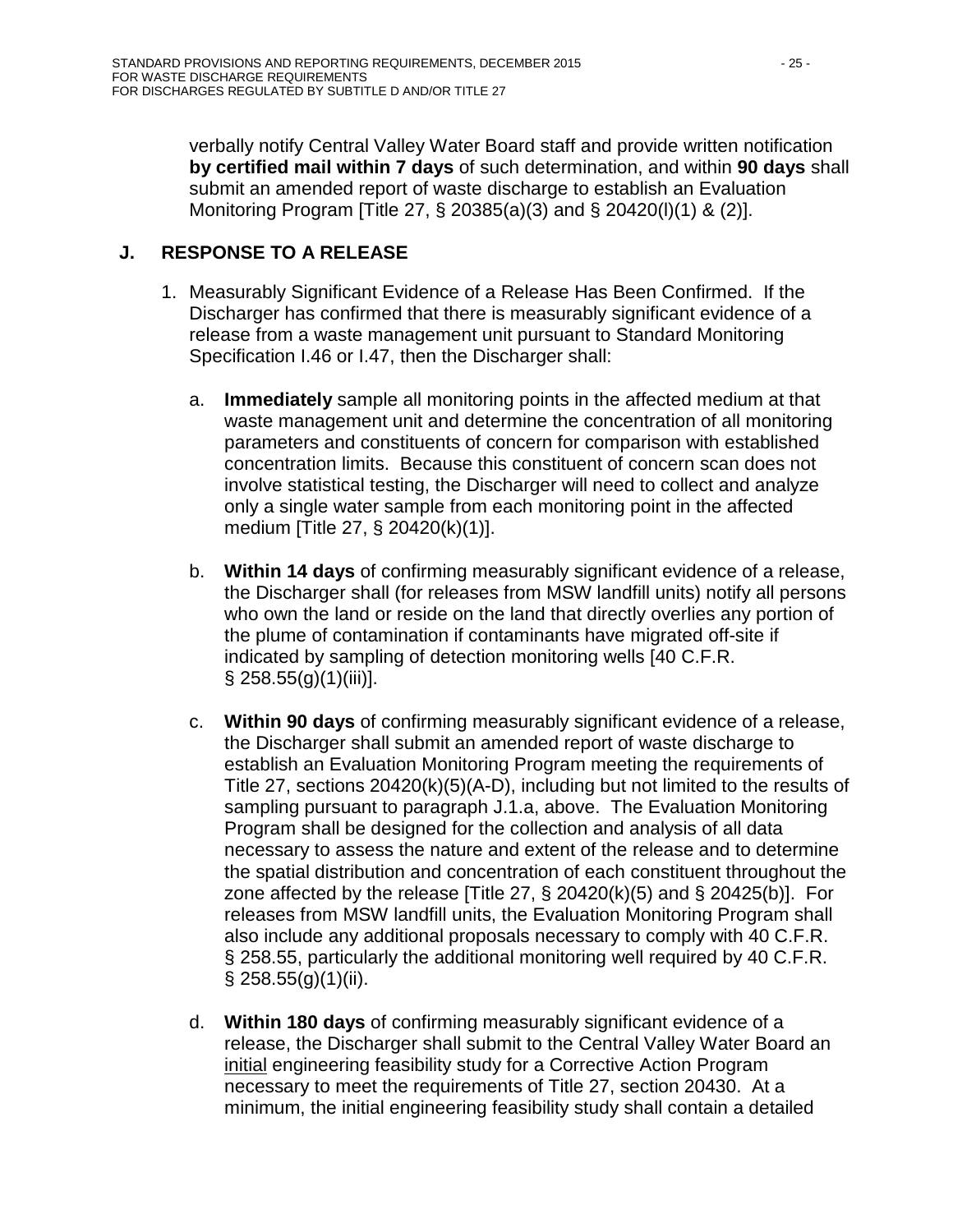description of the corrective action measures that could be taken to achieve background concentrations for all constituents of concern [Title 27, § 20420(k)(6)].

- e. If the Discharger confirms that there is measurably significant evidence of a release from the waste management unit at any monitoring point, the Discharger may attempt to demonstrate that a source other than the waste management unit caused the evidence of a release or that the evidence is an artifact caused by an error in sampling, analysis, or statistical evaluation or by natural variation in groundwater, surface water, or the unsaturated zone. The Discharger may make a demonstration pursuant to Title 27, section 20420(k)(7) in addition to or in lieu of submitting both an amended report of waste discharge or an engineering feasibility study; however, the Discharger is not relieved of the requirements and due dates of Title 27, sections 20420(k)(6) & (7) unless Central Valley Water Board staff agree that the demonstration successfully shows that a source other than the waste management unit caused the evidence of a release or that the evidence resulted from error in sampling, analysis, or statistical evaluation or from natural variation in groundwater, surface water, or the unsaturated zone. In order to make this demonstration, the Discharger shall notify the Central Valley Water Board by certified mail of the intent to make the demonstration **within seven days** of determining measurably significant evidence of a release, and shall submit a report **within 90 days** of determining measurably significant evidence of a release [Title 27, § 20420(k)(7)].
- f. **Within 90 days** of the date that the Evaluation Monitoring Program from paragraph J[.1](#page-44-1)[.c](#page-44-3) is approved (the date is it established), the Discharger shall complete and submit the following:
	- i) **Results and Assessment for the Evaluation Monitoring Program.** A report with the results and assessment based on the approved Evaluation Monitoring Program [Title 27, § 20425(b)].
	- ii) **Updated Engineering Feasibility Study.** An updated engineering feasibility study for corrective action based on the data collected to delineate the release and data from the ongoing monitoring program required under Title 27, section 20425(e) [Title 27, § 20425(c)].
	- iii) **Amended ROWD for a Corrective Action Program.** An amended report of waste discharge to establish a Corrective Action Program meeting the requirements of Title 27, section 20430 based on the data collected to delineate the release and based on the updated engineering feasibility study [Title 27, § 20425(d)].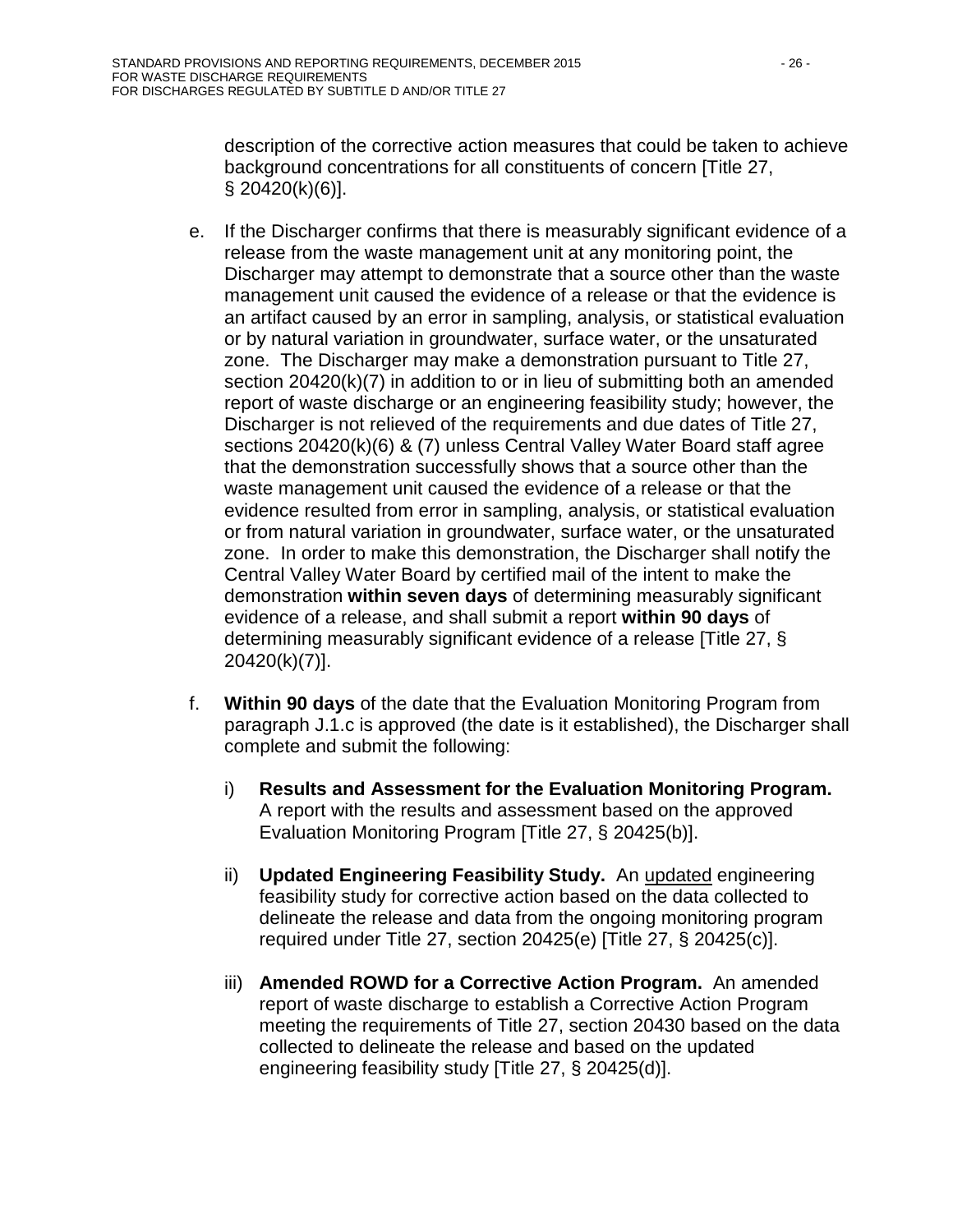g. The Discharger shall (for releases from MSW landfill units) discuss the results of the updated engineering feasibility study, prior to the final selection of a remedy, in a public meeting with interested and affected parties [40 C.F.R. § 258.56(d)].

# <span id="page-46-0"></span>**K. GENERAL PROVISIONS**

- 1. In the event the Discharger does not comply or will be unable to comply with any prohibition or limitation of this Order for any reason, the Discharger shall notify the appropriate Central Valley Water Board office by telephone **as soon as** it or its agents have knowledge of such noncompliance or potential for noncompliance, and shall confirm this notification in writing **within two weeks**. The written notification shall state the nature, time, and cause of noncompliance, and shall describe the measures being taken to prevent recurrences and shall include a timetable for corrective actions.
- <span id="page-46-1"></span>2. All reports and transmittal letters shall be signed by persons identified below:
	- a. For a corporation: by a principal executive officer of at least the level of senior vice-president.
	- b. For a partnership or sole proprietorship: by a general partner or the proprietor.
	- c. For a municipality, state, federal or other public agency: by either a principal executive officer or ranking elected or appointed official.
	- d. A duly authorized representative of a person designated in a, b or c above if:
		- 1) The authorization is made in writing by a person described in a, b, or c of this provision;
		- 2) The authorization specifies either an individual or a position having responsibility for the overall operation of the regulated facility or activity, such as the position of plant manager, operator of a Unit, superintendent, or position of equivalent responsibility (a duly authorized representative may thus be either a named individual or any individual occupying a named position); and
		- 3) The written authorization is submitted to the Central Valley Water Board.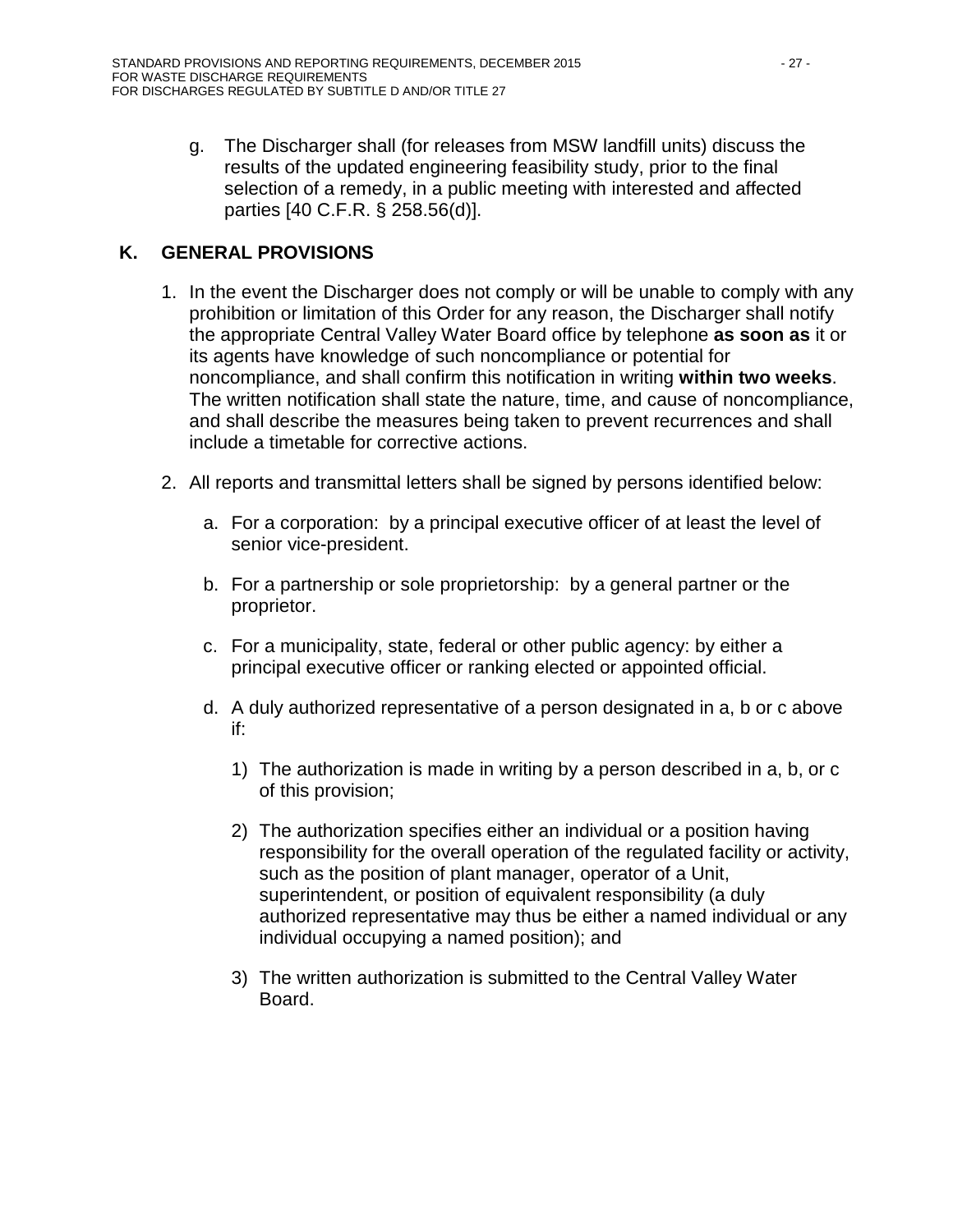e. Any person signing a document under this Section shall make the following certification:

"I certify under penalty of law that I have personally examined and am familiar with the information submitted in this document and all attachments and that, based on my inquiry of those individuals immediately responsible for obtaining the information, I believe that the information is true, accurate, and complete. I am aware that there are significant penalties for submitting false information, including the possibility of fine and imprisonment."

- 3. The Discharger shall take all reasonable steps to minimize any adverse impact to the waters of the State resulting from noncompliance with this Order. Such steps shall include accelerated or additional monitoring as necessary to determine the nature, extent, and impact of the noncompliance.
- 4. The owner of the waste management facility shall have the continuing responsibility to assure protection of waters of the state from discharged wastes and from gases and leachate generated by discharged waste during the active life, closure, and post-closure maintenance period of the waste management units and during subsequent use of the property for other purposes.
- 5. The fact that it would have been necessary to halt or reduce the permitted activity in order to maintain compliance with this Order shall not be regarded as a defense for the Discharger's violations of this Order.
- 6. The Discharger shall notify the Central Valley Water Board of a material change in; the types, quantity, or concentrations of wastes discharged; site operations and features; or proposed closure procedures, including changes in cost estimates. This notification shall be given a reasonable time before the changes are made or become effective. No changes shall be made without Central Valley Water Board approval following authorization for closure pursuant to the site Notification of Closure [Title 27, § 21710(a)(4)].
- 7. The Discharger shall maintain legible records of the volume and type of each waste discharged at each waste management unit or portion of a unit, and the manner and location of discharge. Such records shall be maintained by the Discharger until the beginning of the post-closure maintenance period. These records shall be on forms approved by the State Water Board or Central Valley Water Board and shall be maintained at the waste management facility until the beginning of the post-closure maintenance period. These records shall be available for review by representatives of the State Water Board or Central Valley Water Board at any time during normal business hours. At the beginning of the post-closure maintenance period, copies of these records shall be sent to the Central Valley Water Board [Title 27, § 21720(f)].
- 8. In the event of any change in landowner or the operator of the waste management facility, the Discharger shall notify the succeeding owner or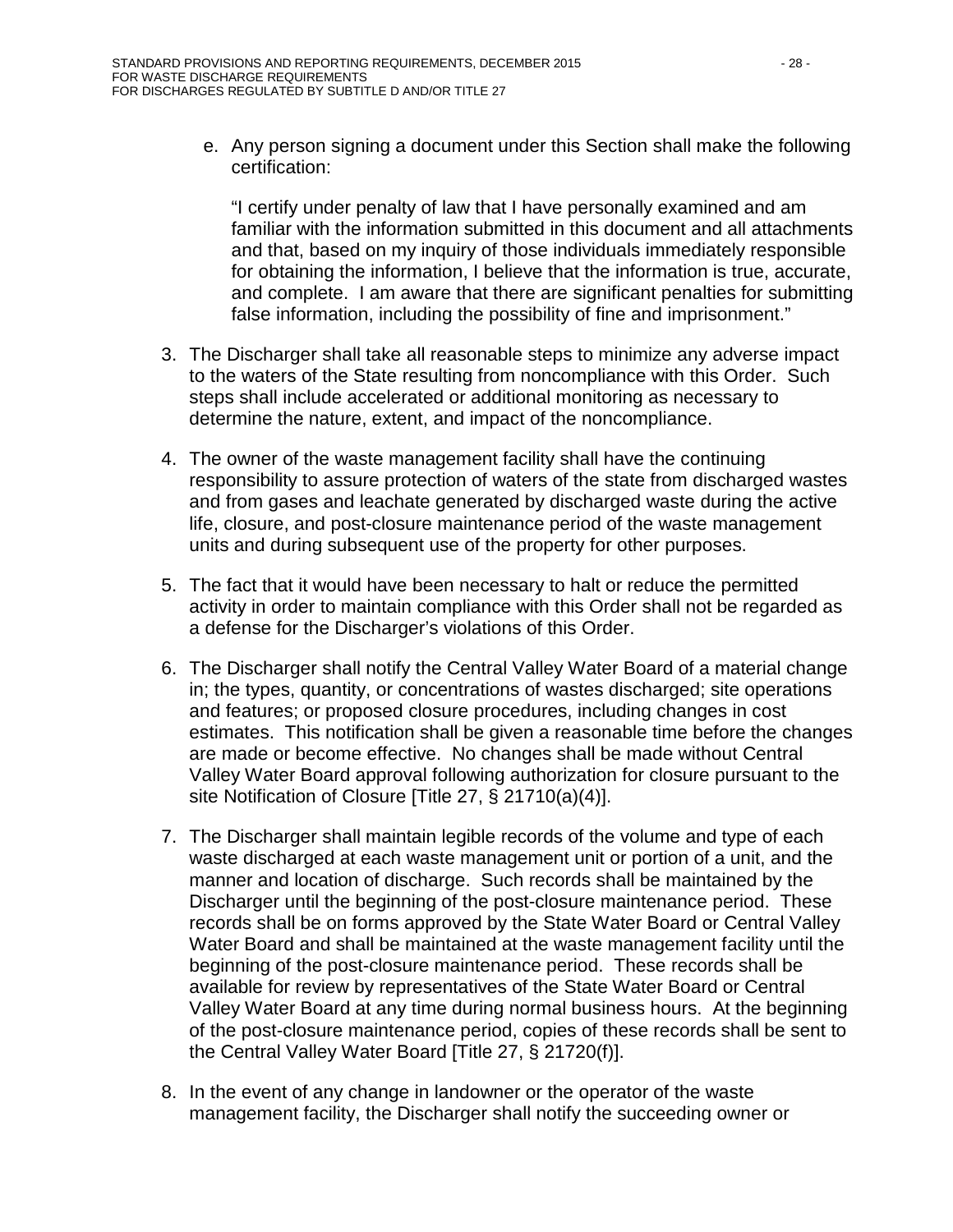operator in writing of the existence of this Order. A copy of that notification shall be sent to the Central Valley Water Board.

- 9. In the event of any change of ownership or responsibility for construction, operation, closure, or post-closure maintenance of the waste discharge facilities described in this Order, the Discharger shall notify the Central Valley Water Board prior to the effective date of the change and shall include a statement by the new Discharger that construction, operation, closure, or post-closure maintenance will be in compliance with this Order and any revisions thereof [Title 27, § 21710(c)(1)].
- 10.To assume ownership or operation under this Order, the succeeding owner or operator must apply in writing to the Central Valley Water Board requesting transfer of the Order within **14 days** of assuming ownership or operation of this facility. The request must contain the requesting entity's full legal name, the State of incorporation if a corporation, the name and address and telephone number of the persons responsible for contact with the Central Valley Water Board, and a statement. The statement shall comply with the signatory requirements contained in General Provision [K](#page-46-0)[.2](#page-46-1) and state that the new owner or operator assumes full responsibility for compliance with this Order. Failure to submit the request shall be considered a discharge without requirements, a violation of the Water Code. Transfer of this Order shall be approved or disapproved by the Central Valley Water Board.

# <span id="page-48-0"></span>**L. STORM WATER PROVISIONS**

- 1. New and existing Class III landfills shall be designed, constructed, operated, and maintained to prevent inundation or washout due to floods with a 100-year return period [Title 27, § 20260(c)].
- 2. New and existing Class II landfills shall be designed, constructed, operated, and maintained to prevent inundation or washout due to floods with a 100-year return period [Title 27, § 20250(c)].
- 3. The Discharger shall design storm water conveyance systems for Class III units for a 100-year, 24-hour storm event, and shall design storm water conveyance systems for Class II units for a 1,000-year, 24-hour storm event [Title 27, § 21750(e)(3)].
- 4. MSW landfills located in a 100-year floodplain shall demonstrate that the landfill unit will not restrict the flow of the 100-year flood, reduce the temporary water storage capacity of the floodplain, or result in washout of solid waste so as to pose a hazard to human health or the environment [40 C.F.R. § 258.11(a)].
- 5. Waste management units and their respective containment structures shall be designed and constructed to limit, to the greatest extent possible, ponding,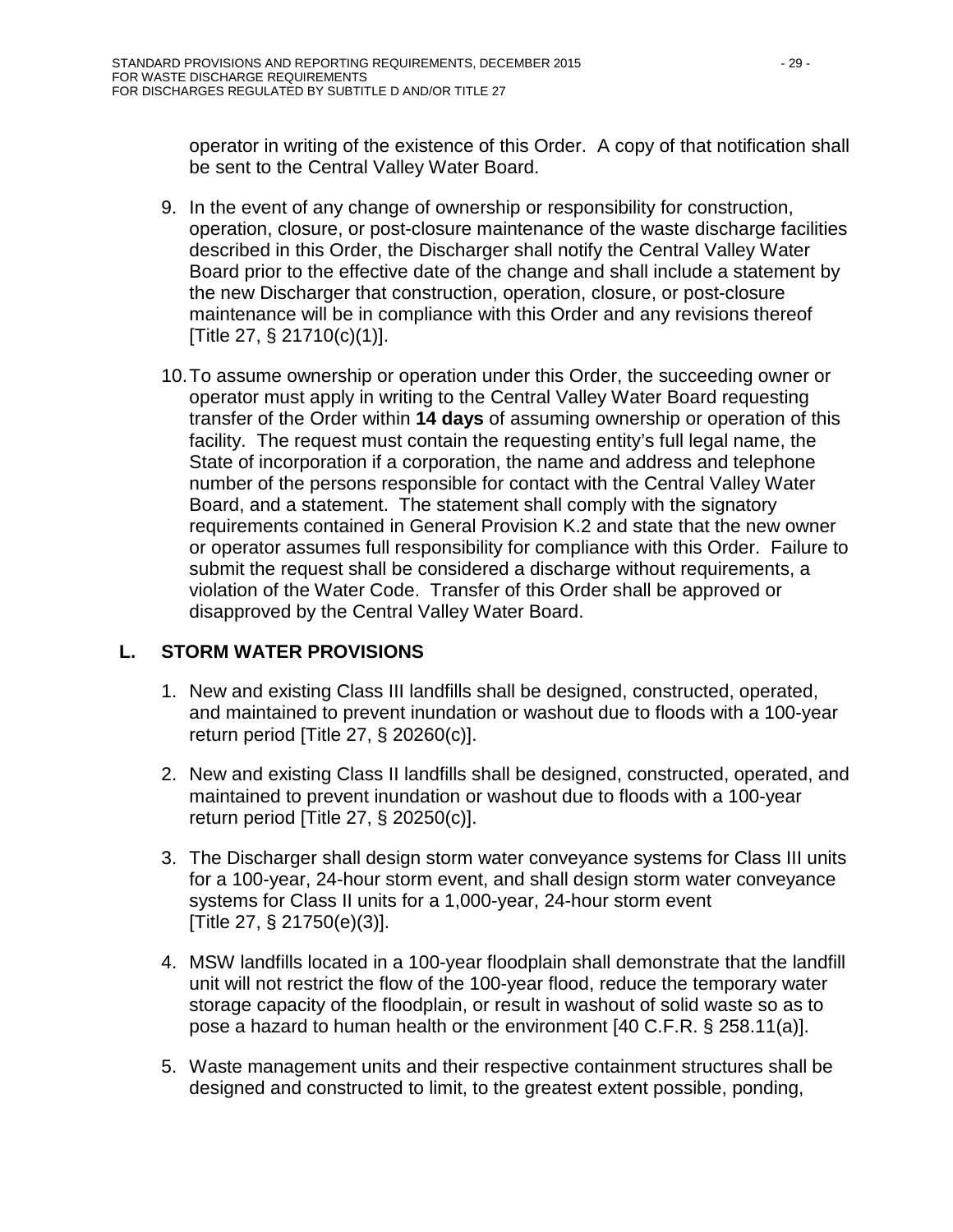infiltration, inundation, erosion, slope failure, washout, and overtopping under the precipitation conditions for the unit [Title 27, § 20365(a)].

- 6. Precipitation on landfills or waste piles which is not diverted by covers or drainage control systems shall be collected and managed through the LCRS, which shall be designed and constructed to accommodate the precipitation conditions for each class unit [Title 27, § 20365(b)].
- 7. Diversion and drainage facilities shall be designed, constructed, and maintained to [Title 27, § 20365(c)]:
	- a. accommodate the anticipated volume of precipitation and peak flows from surface runoff and under the precipitation conditions for the waste management unit:
	- b. effectively divert sheet flow runoff laterally, via the shortest distance, into the drainage and collection facilities;
	- c. prevent surface erosion;
	- d. control and intercept run-on, in order to isolate uncontaminated surface waters from water that might have come into contact with waste;
	- e. take into account:
		- i) for closed waste management units and for closed portions of units, the expected final contours of the closed unit, including its planned drainage pattern;
		- ii) for operating portions of waste management units other than surface impoundments, the unit's drainage pattern at any given time;
		- iii) the possible effects of the waste management unit's drainage pattern on and by the regional watershed;
		- iv) the design capacity of drainage systems of downstream and adjacent properties by providing for the gradual release of retained water downstream in a manner which does not exceed the expected peak flow rate at the point of discharge if there were no waste management facility; and
	- f. preserve the system's function. The Discharger shall periodically remove accumulated sediment from the sedimentation or detention basins as needed to preserve the design capacity of the system.
- 8. Collection and holding facilities associated with precipitation and drainage control systems shall be emptied immediately following each storm or otherwise managed to maintain the design capacity of the system [Title 27, § 20365(d)].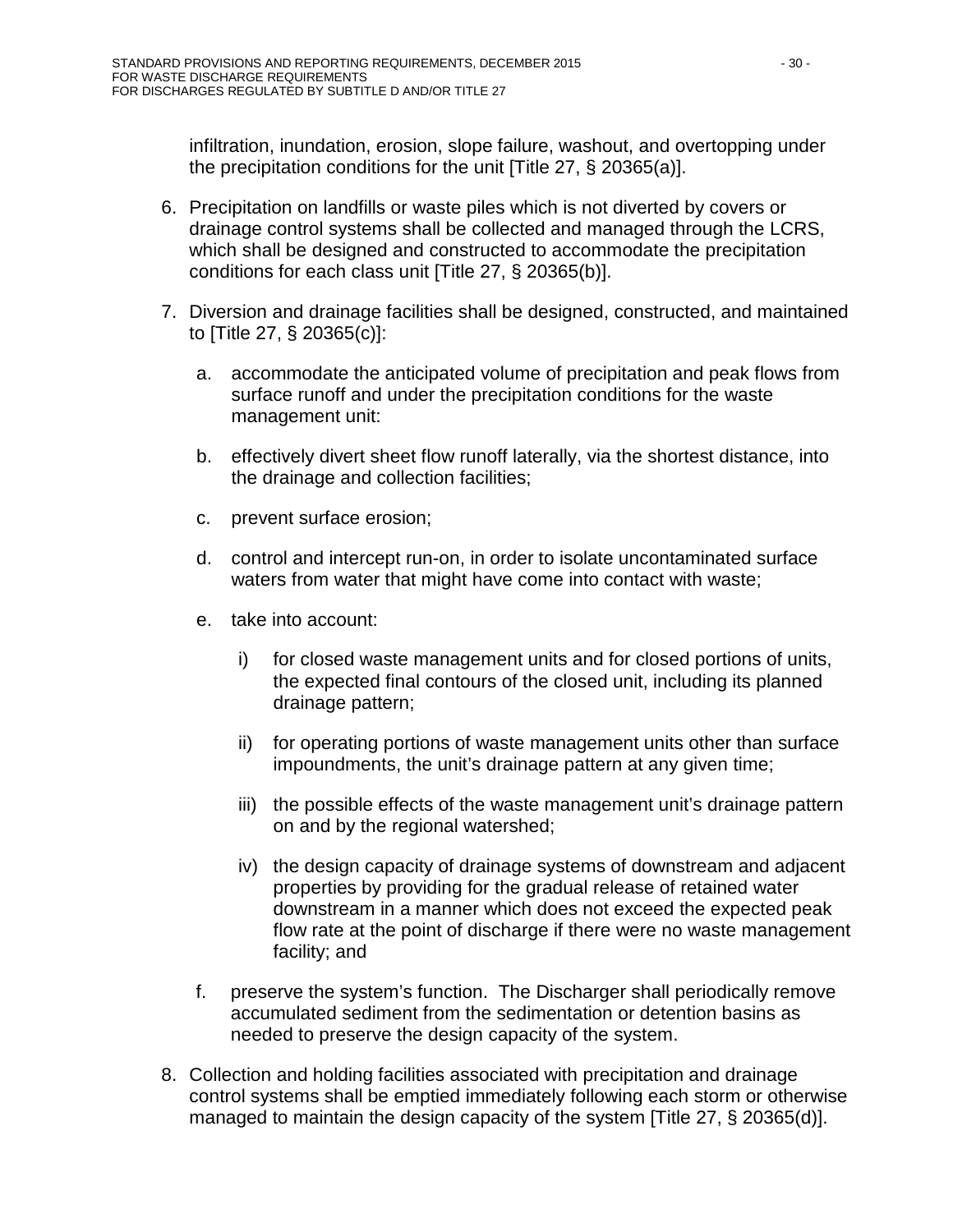- 9. Surface and subsurface drainage from outside of a waste management unit shall be diverted from the unit [Title 27, § 20365(e)].
- 10.Cover materials shall be graded to divert precipitation from the waste management unit, to prevent ponding of surface water over wastes, and to resist erosion as a result of precipitation [Title 27, § 20365(f)].
- 11.Any drainage layer in the final cover shall be designed and constructed to intersect with the final drainage system for the waste management unit in a manner promoting free drainage from all portions of the drainage layer [Title 27, §20365(f)].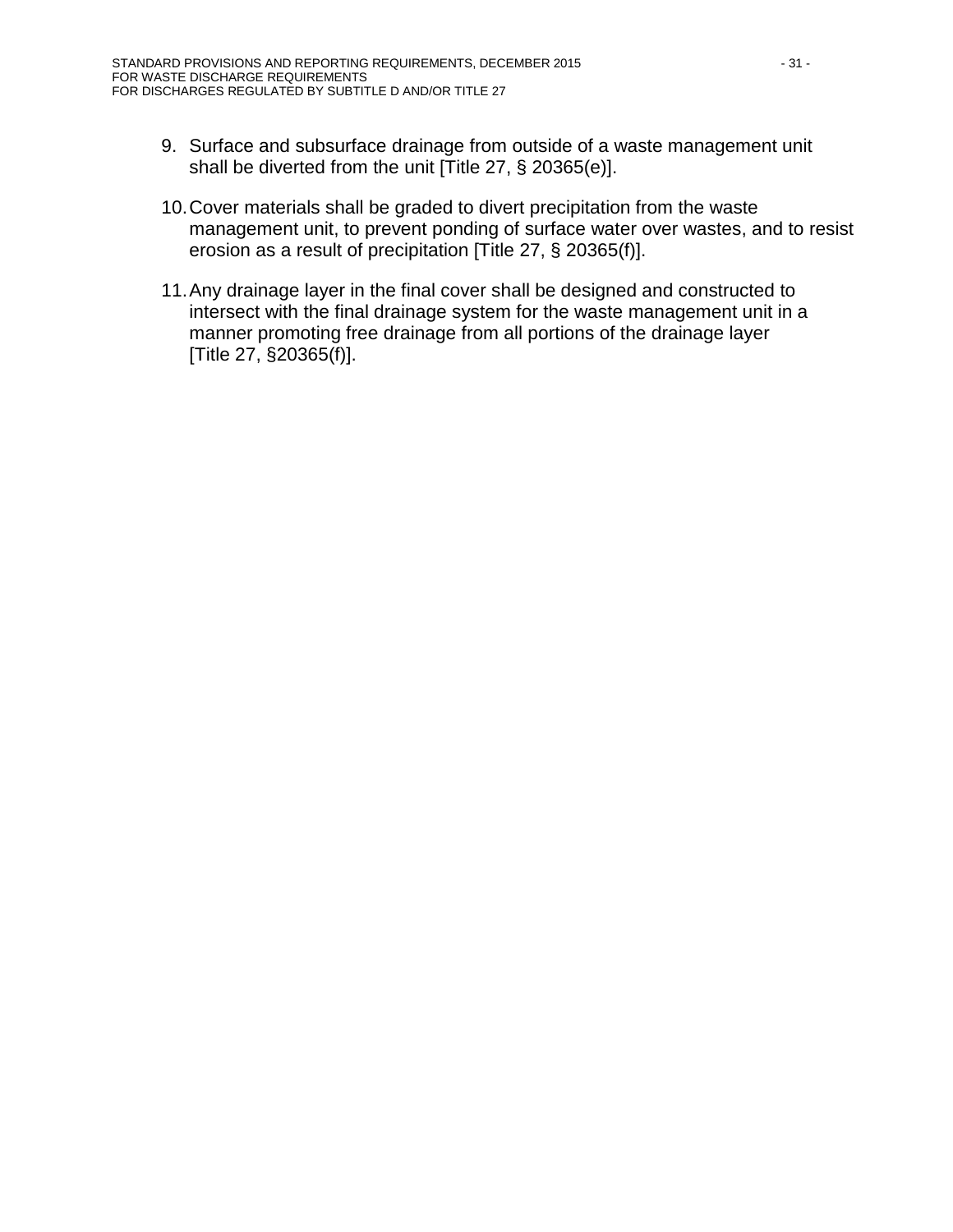### ORDER NO. R5-2018-0022

### WASTE DISCHARGE REQUIREMENTS

#### CHEVRON USA, INC. POST-CLOSURE MAINTENANCE MIDWAY SOLID WASTE DISPOSAL SITE SAN LUIS OBISPO COUNTY

### **INFORMATION SHEET**

Chevron USA, Inc., owns and manages the Midway Solid Waste Disposal Landfill (Facility), which is located about one mile west of the unincorporated community of Fellows. The Facility is situated on a 911-acre property, and consists of one unlined waste management unit (WMU) approximately 5.1 acres size. Until 1999, nonputrescible industrial solid waste was discharged to the WMU. Discharges of all waste ceased in 1999.

On 19 September 1997, the Central Valley Water Board classified the Facility as a Class III waste disposal site. On 24 June 2005, the Central Valley Water Board adopted Order No. R5-2005-0101, which continued to classify the Facility as a Class III waste disposal site in accordance with California Code of Regulations, title 27 (Title 27). This Order continues this classification.

The Facility is near the western edge of the San Joaquin Valley near the boundary with the Temblor Range. The climate is semi-arid, with hot, dry summers and cool winters. The average annual precipitation.is about 5.4 inches, with an annual average pan evaporation of 94.96 inches. The Facility site is not within a 100-year floodplain according to FEMA data.

The Facility is in an area of known seismic activity in which active and potentially active faults exist. The closest Holocene fault is the San Andreas Fault, which is located approximately 15 miles to the west. Recorded magnitudes of seismic events along this fault range between 4.0 and 8.25 on the Richter scale. The estimated peak horizontal acceleration for the site is 0.24g. The Facility site is not within a known fault hazard zone.

Surface drainage is toward Buena Vista Creek in the Taft Hydrologic Area (557.20) of the Tulare Lake Basin. Surface waters in the Taft Hydrologic Area are designated as Valley Floor Waters in the Basin Plan.

Land within 1,000 feet is used for marginal rangeland.

There are no groundwater aquifers underlying the Facility. The first encountered subsurface fluid consists of oil and tar, encountered at about 295 feet below ground surface (bgs). Additionally, borehole data indicates that there is no groundwater present within the upper 1,000 feet of sediments. Groundwater samples from oil wells located 1.25 miles from the Facility indicate that groundwater contains total dissolved solids (TDS) ranging between 3,588 to 8,836 milligrams per liter with traces of petroleum hydrocarbons. It is not reasonably foreseeable that any fluids, including leachate and landfill gas, would migrate from Facility WMUs to any aquifer or surface water body in the Basin. Although Title 27, section 20380 et seq. requires a groundwater detection-monitoring program (DMP) for each WMU, implementation of such a program is technically infeasible and unnecessary in view of the demonstrated absence of groundwater underlying the Site. Accordingly, a DMP will not be required.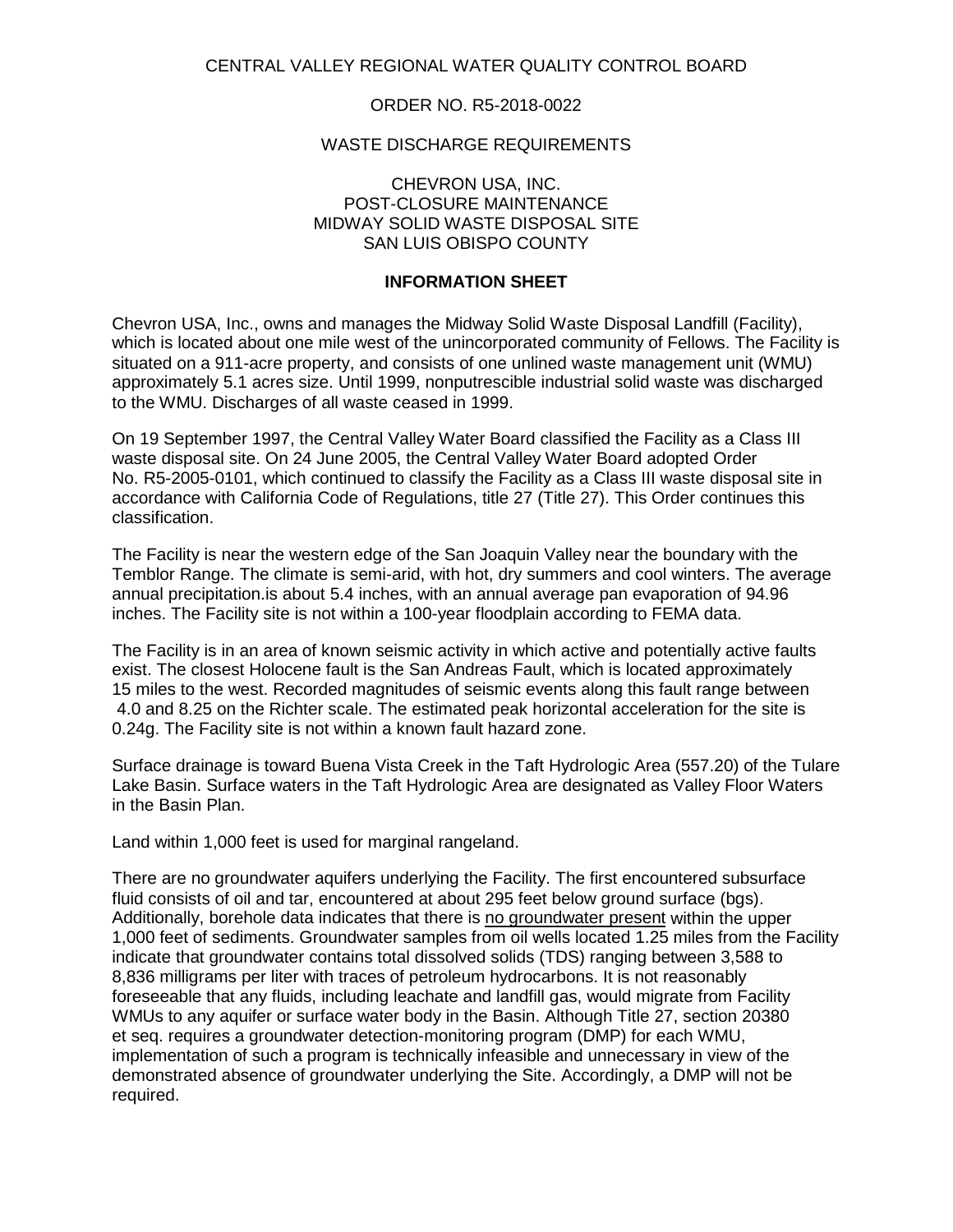**Information Sheet** -2-Waste Discharge Requirements Order No. R5-2018-0022 Chevron USA, Inc. Midway Solid Waste Disposal Site San Luis Obispo County

The Discharger adequately demonstrated that construction of a Title 27 prescriptive standard cover was unreasonable and unnecessarily burdensome when compared to the proposed engineered alternative. There is no clay source on-site or nearby and the cost of importing clay from off-site or mixing on-site soils with bentonite would cost substantially more than the alternative design.

An engineered alternative final cover system for the Unit was completed in 2006 and consists of a four-foot thick evapotranspirative vegetative layer. A pan lysimeter was installed on the top deck of the landfill at the base of the four-foot cover to monitor potential percolation through the evapotranspirative cover. The pan lysimeter consists of a 5-foot square painted steel pan with a bottom sloping towards an outlet drain in the northeast corner of the pan. The outlet pipe consists of 2-inch diameter polyvinyl chloride (PVC) pipe connected to a 4-inch diameter PVC observation well. The observation well has a sump approximately 6 inches deeper than the pan lysimeter to collect water that has infiltrated to the pan.

The revision of waste discharge requirements for existing facilities is categorically exempt from the California Environmental Quality Act (CEQA), Public Resource Code section 21000 et seq., pursuant to section 15301 of the CEQA Guidelines (Cal. Code Regs., tit. 14, § 15000 et seq.)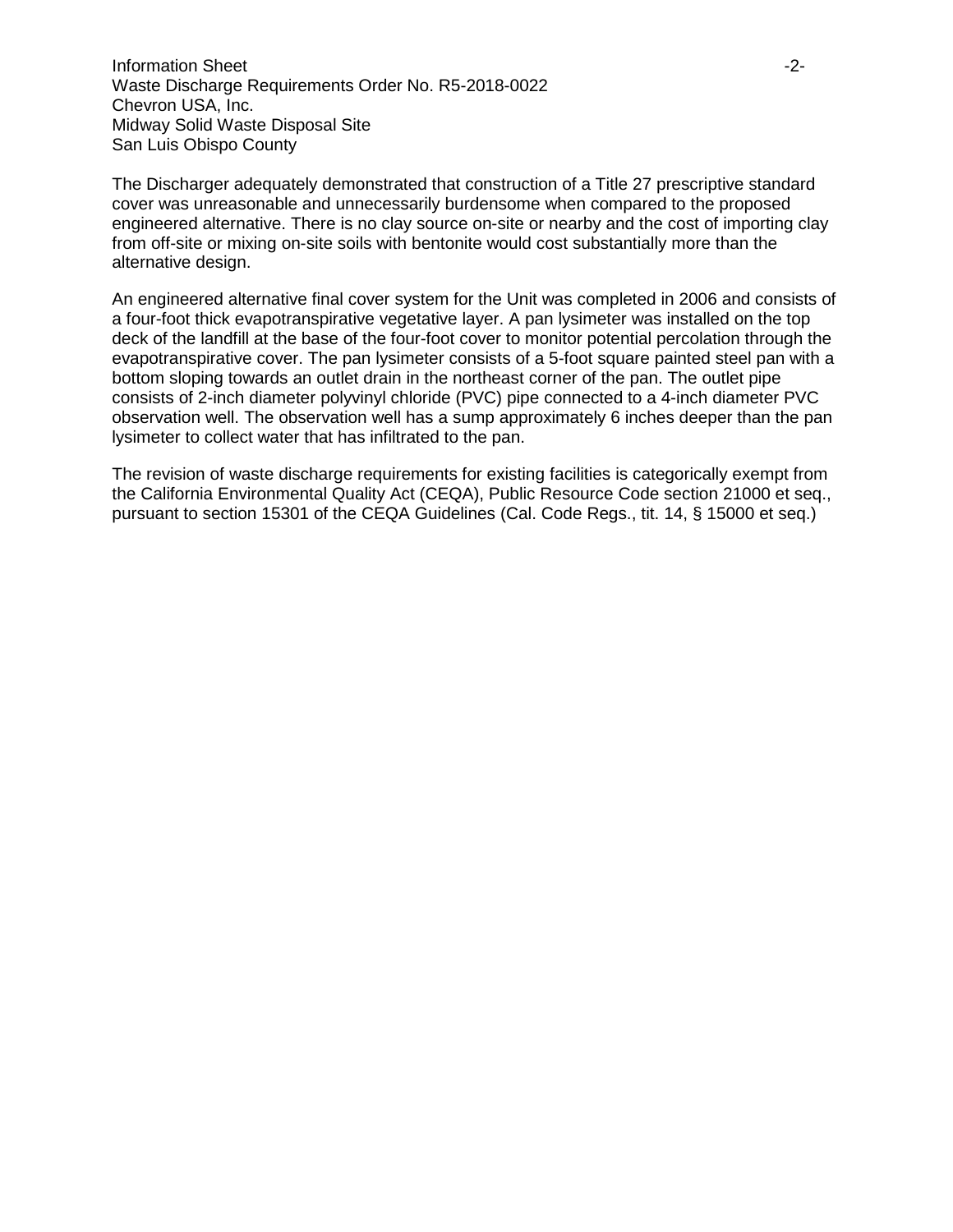